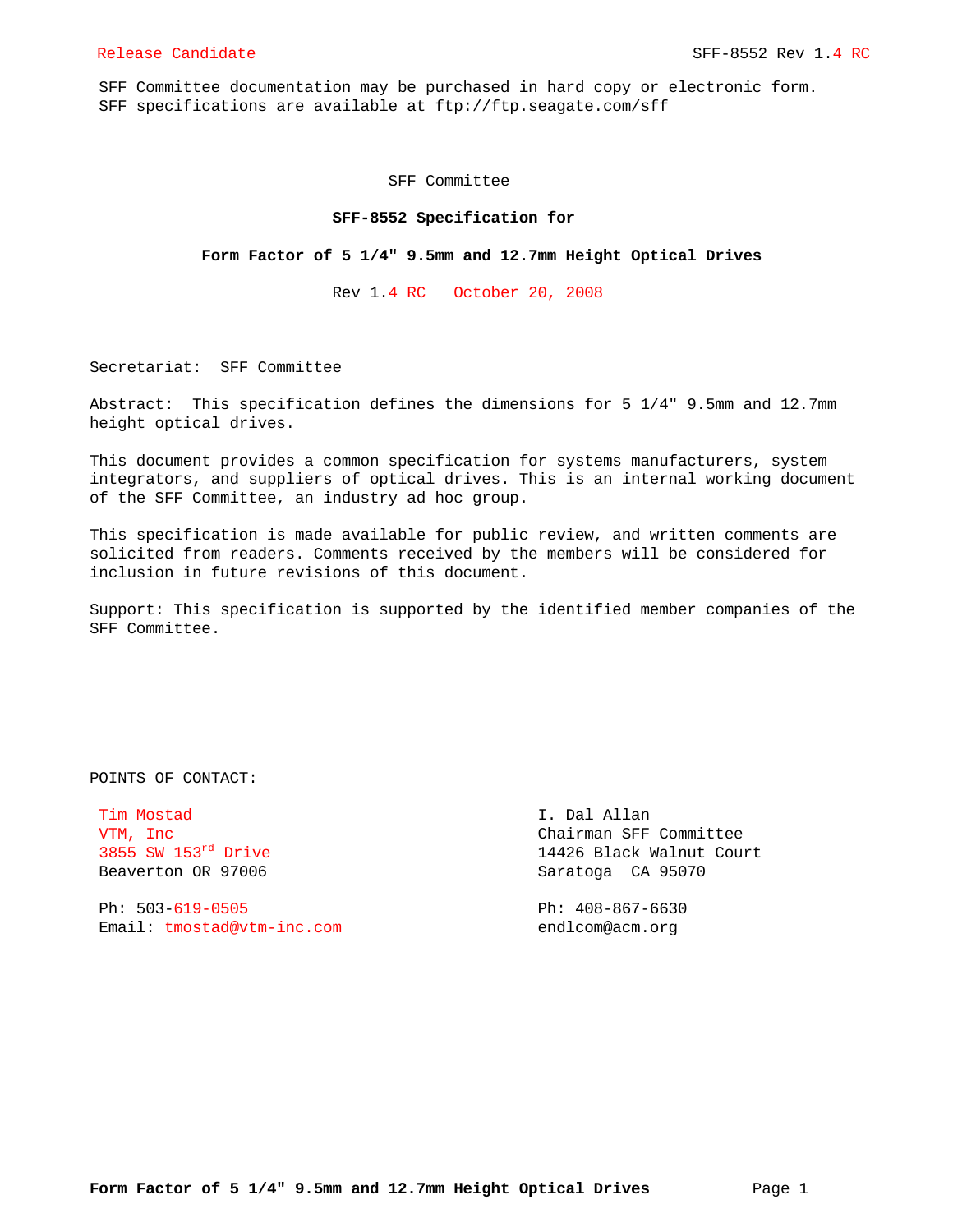## **EXPRESSION OF SUPPORT BY MANUFACTURERS**

The following member companies of the SFF Committee voted in favor of this industry specification.

> Amphenol Dell ENDL FCI Foxconn Fujitsu CPA Intel Molex Seagate Sun Microsystems Unisys

The following SFF member companies voted no on the technical content of this industry specification.

## All Best Technique

The following member companies of the SFF Committee voted to abstain on this industry specification.

> Adaptec Hewlett Packard Hitachi GST IBM Infineon LSI Logic Maxtor Toshiba America Tyco AMP Vitesse Semiconductor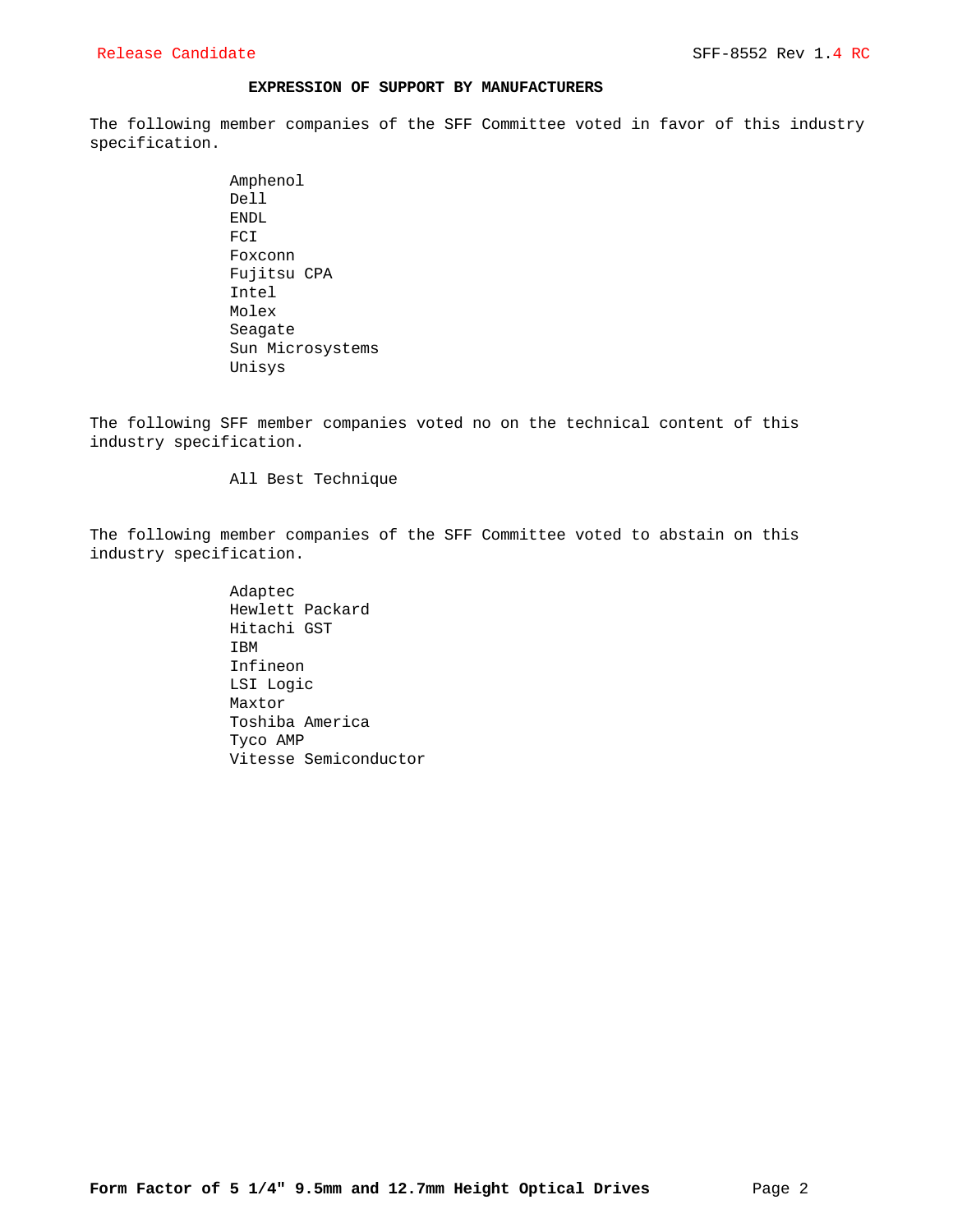| $1$ .    | Scope                                                         | $\epsilon$       |
|----------|---------------------------------------------------------------|------------------|
| 1.1      | Description of Clauses                                        | $\boldsymbol{6}$ |
| $2$ .    | References                                                    | $\sqrt{6}$       |
| 2.1      | Industry Documents                                            | $\sqrt{6}$       |
| 2.2      | SFF Specifications                                            | $\overline{7}$   |
| 2.3      | Sources                                                       | $\overline{7}$   |
| 3.       | General Description                                           | $\overline{7}$   |
| 4.       | Definitions and Conventions                                   | $\overline{7}$   |
| 4.1      | Definitions                                                   | $\overline{7}$   |
| 4.1.1    | Datum A                                                       | $\overline{7}$   |
| 4.1.2    | Datum B                                                       | $\overline{7}$   |
| 4.1.3    | Optional                                                      | $\overline{7}$   |
| 4.1.4    | PATA                                                          | $\overline{7}$   |
| 4.1.5    | PUM                                                           | $\overline{7}$   |
| 4.1.6    | SATA                                                          | $\overline{7}$   |
| 4.2      | Conventions                                                   | $\overline{7}$   |
| 5.       | 5 1/4" 9.5mm Height Optical Drive PATA Form Factor            | $\overline{9}$   |
| б.       |                                                               | 12               |
|          | 5 1/4" 12.7mm Height Optical Drive PATA Form Factor           |                  |
| 7.       | Optional 12.7mm Height Optical Bezel Attachment Specification | 16               |
| 7.1      | Content                                                       | 16               |
| 7.2.     | Purpose/Objective                                             | 16               |
| 7.3.     | Bezel Side Specifications                                     | 16               |
| 7.3.1    | Bezel Alignment Pin                                           | 16               |
| 7.3.1.1  | Alignment Pin Dimensions                                      | 16               |
| 7.3.1.2  | Location Of Alignment Pin                                     | 17               |
| 7.3.2    | Bezel Snap Number 1 Definition                                | 18               |
| 7.3.2.1  | Snap Dimensions                                               | 18               |
| 7.3.2.2  | Location Of Snap                                              | 19               |
| 7.3.3    | Bezel Snap Number 2 Definition                                | 20               |
| 7.3.3.1  | Snap Dimensions                                               | 20               |
| 7.3.3.2  | Location Of Snap                                              | 21               |
| 7.3.4    | Bezel Snap Number 3 Definition                                | 22               |
| 7.3.4.1  | Snap Dimensions                                               | 22               |
| 7.3.4.2  | Location Of Snap                                              | 23               |
| 7.3.5    | Bezel Snap Number 4 Definition                                | 24               |
| 7.3.5.1  | Snap Dimensions                                               | 24               |
| 7.3.5.2  | Location Of Snap                                              | 25               |
| 7.3.6    | Datum A Definition                                            | 25               |
| 7.3.6.1  | Implementers Note                                             | 25               |
| 7.3.7    | Switch and Led                                                | 26               |
| 7.3.7.1  | Location Of Switch and Led                                    | 26               |
| 7.3.7.2  | Switch Position/Activation Points                             | 27               |
| 7.3.7.3  | Led Position                                                  | 28               |
| 7.3.8    | Emergency Eject                                               | 28               |
| 7.3.8.1  | Emergency Eject Hole Location                                 | 28               |
| 7.3.8.2  | Emergency Eject Tube                                          | 28               |
| 7.3.9    | Clearance For Pickup Unit Module (PUM)                        | 29               |
| 7.3.9.1  | Location Of Recessed Area                                     | 29               |
| 7.3.10   | Acoustic Noise Pad (Optional)                                 | 29               |
| 7.3.10.1 | Acoustic Noise Pad Location                                   | 29               |
|          | 7.3.10.2 Material Requirements                                | 30               |
| 7.4.     | Tray Side Specifications                                      | 30               |
|          |                                                               | 30               |
| 7.4.1    | Grounding Touch Point                                         | 30               |
| 7.4.2    | Tray Datum Definition                                         |                  |
| 7.4.2.1  | Tray Protrusion                                               | 30               |
| 7.4.3    | Rib Touch Points                                              | 31               |
| 7.4.3.1  | Position Of Touch Points                                      | 31               |

Form Factor of 5 1/4" 9.5mm and 12.7mm Height Optical Drives Page 3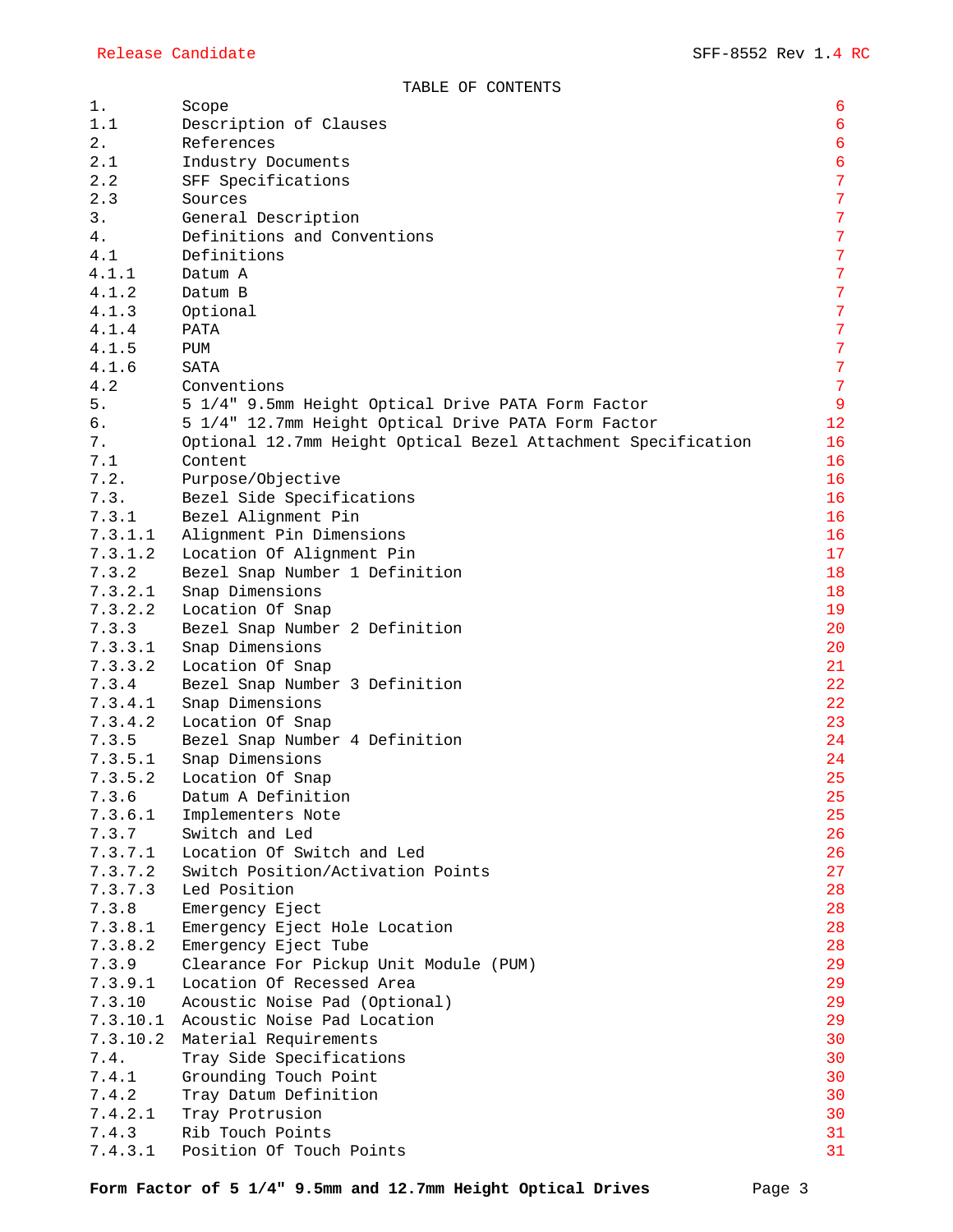| 7.4.4   | Alignment Pin Hole                                            | 31 |
|---------|---------------------------------------------------------------|----|
| 7.4.4.1 | Dimensions Of Alignment Pin Hole                              | 31 |
| 7.5.    | Implementers Guide                                            | 31 |
| 7.5.1   | Bezel Roll Off Prevention                                     | 31 |
| 7.6     | Clause 7 Revision History                                     | 32 |
| 8.      | Optional 12.7mm Height Optical Bezel Attachment Specification | 33 |
| 8.1     | Content                                                       | 33 |
| 8.2.    | Purpose/Objective                                             | 33 |
| 8.3.    | Bezel Side Specifications                                     | 33 |
| 8.3.1   | Bezel Alignment Pin                                           | 33 |
| 8.3.1.1 | Alignment Pin Dimensions                                      | 33 |
| 8.3.1.2 | Location Of Alignment Pin                                     | 34 |
| 8.3.2   | Bezel Snap Number 1 Definition                                | 35 |
| 8.3.2.1 | Snap Dimensions                                               | 35 |
| 8.3.2.2 | Location Of Snap                                              | 36 |
| 8.3.3   | Bezel Snap Number 2 Definition                                | 37 |
| 8.3.3.1 | Snap Dimensions                                               | 37 |
| 8.3.3.2 | Location Of Snap                                              | 38 |
| 8.3.4   | Bezel Snap Number 3 Definition                                | 39 |
| 8.3.4.1 | Snap Dimensions                                               | 39 |
| 8.3.4.2 | Location Of Snap                                              | 40 |
| 8.3.5   | Bezel Snap Number 4 Definition                                | 41 |
| 8.3.5.1 | Snap Dimensions                                               | 41 |
| 8.3.5.2 | Location Of Snap                                              | 42 |
| 8.3.6   | Datum A Definition                                            | 42 |
| 8.3.6.1 | Implementers Note                                             | 42 |
| 8.3.7   | Button and Led                                                | 43 |
| 8.3.7.1 | Location Of Button and Led                                    | 43 |
| 8.3.7.3 | Led Position                                                  | 43 |
| 8.3.8   | Emergency Eject                                               | 44 |
| 8.3.8.1 | Emergency Eject Hole Location                                 | 44 |
| 8.3.8.2 | Emergency Eject Tube                                          | 44 |
| 8.3.9   | Clearance For Pickup Unit Module (PUM)                        | 45 |
| 8.3.9.1 | Location Of Recessed Area                                     | 45 |
| 8.3.10  | Acoustic Noise Pad (Optional)                                 | 45 |
|         | 8.3.10.1 Acoustic Noise Pad Location                          | 45 |
|         | 8.3.10.2 Material Requirements                                | 46 |
| 8.4.    | Tray Side Specifications                                      | 46 |
| 8.4.1   | Grounding Touch Point                                         | 46 |
| 8.4.2   | Tray Datum Definition                                         | 46 |
| 8.4.2.1 | Tray Protrusion                                               | 47 |
| 8.4.3   | Rib Touch Points                                              | 47 |
| 8.4.3.1 | Position Of Touch Points                                      | 47 |
| 8.4.4   | Alignment Pin Hole                                            | 47 |
| 8.4.4.1 | Dimensions Of Alignment Pin Hole                              | 47 |
| 8.5.    | Implementers Guide                                            | 48 |
| 8.5.1   | Bezel Roll Off Prevention                                     | 48 |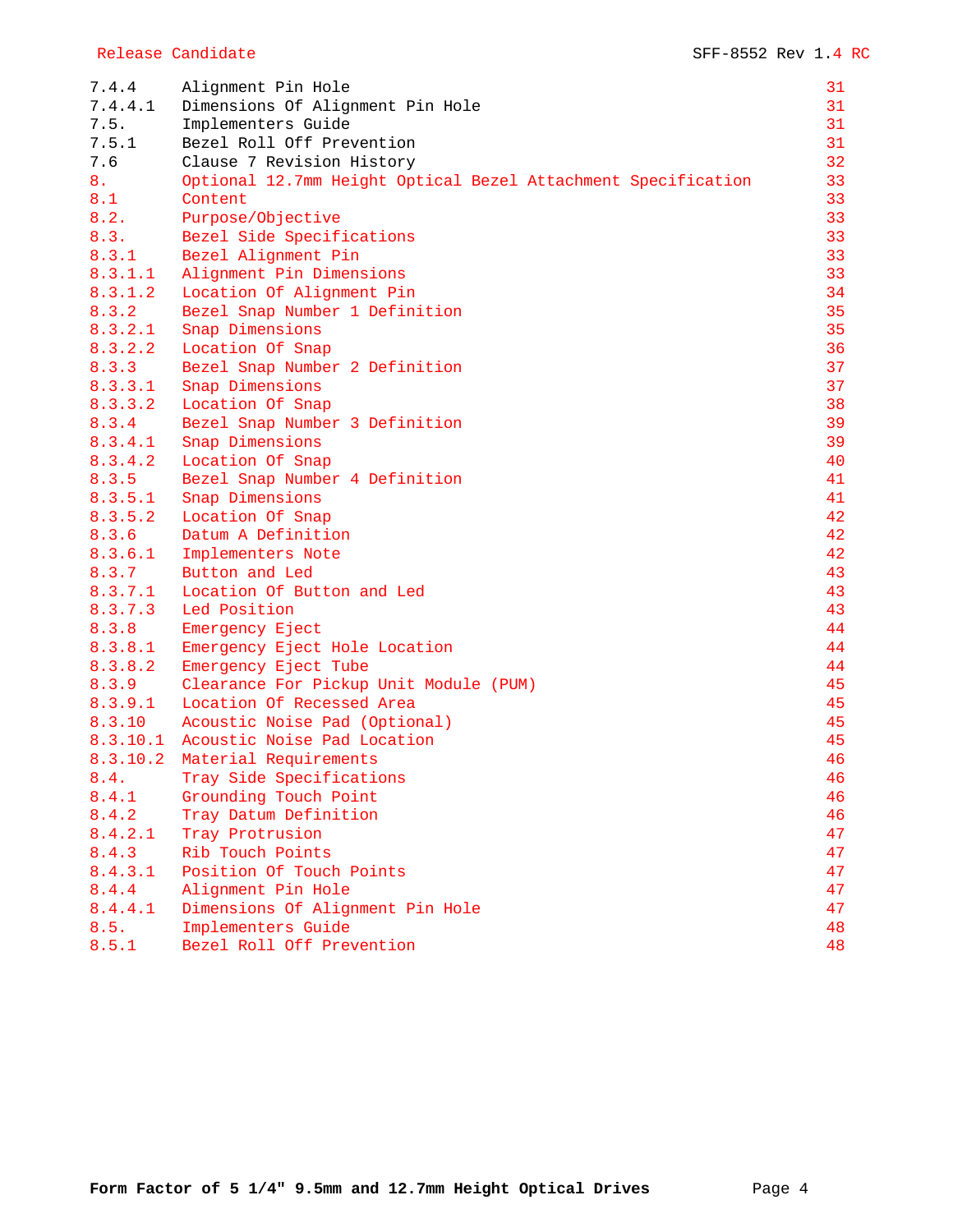## **Foreword**

The development work on this specification was done by the SFF Committee, an industry group. The membership of the committee since its formation in August 1990 has included a mix of companies which are leaders across the industry.

When 2 1/2" diameter disk drives were introduced, there was no commonality on external dimensions e.g. physical size, mounting locations, connector type, connector location, between vendors.

The first use of these disk drives was in specific applications such as laptop portable computers and system integrators worked individually with vendors to develop the packaging. The result was wide diversity, and incompatibility.

The problems faced by integrators, device suppliers, and component suppliers led to the formation of the SFF Committee as an industry ad hoc group to address the marketing and engineering considerations of the emerging new technology.

During the development of the form factor definitions, other activities were suggested because participants in the SFF Committee faced more problems than the physical form factors of disk drives. In November 1992, the charter was expanded to address any issues of general interest and concern to the storage industry. The SFF Committee became a forum for resolving industry issues that are either not addressed by the standards process or need an immediate solution.

Those companies which have agreed to support a specification are identified in the first pages of each SFF Specification. Industry consensus is not an essential requirement to publish an SFF Specification because it is recognized that in an emerging product area, there is room for more than one approach. By making the documentation on competing proposals available, an integrator can examine the alternatives available and select the product that is felt to be most suitable.

SFF Committee meetings are held during T10 weeks (see www.t10.org), and Specific Subject Working Groups are held at the convenience of the participants. Material presented at SFF Committee meetings becomes public domain, and there are no restrictions on the open mailing of material presented at committee meetings.

Most of the specifications developed by the SFF Committee have either been incorporated into standards or adopted as standards by EIA (Electronic Industries Association), ANSI (American National Standards Institute) and IEC (International Electrotechnical Commission).

If you are interested in participating or wish to follow the activities of the SFF Committee, the signup for membership and/or documentation can be found at:

#### www.sffcommittee.com/ie/join.html

The complete list of SFF Specifications which have been completed or are currently being worked on by the SFF Committee can be found at:

ftp://ftp.seagate.com/sff/SFF-8000.TXT

If you wish to know more about the SFF Committee, the principles which guide the activities can be found at:

ftp://ftp.seagate.com/sff/SFF-8032.TXT

Suggestions for improvement of this specification will be welcome. They should be sent to the SFF Committee, 14426 Black Walnut Ct, Saratoga, CA 95070.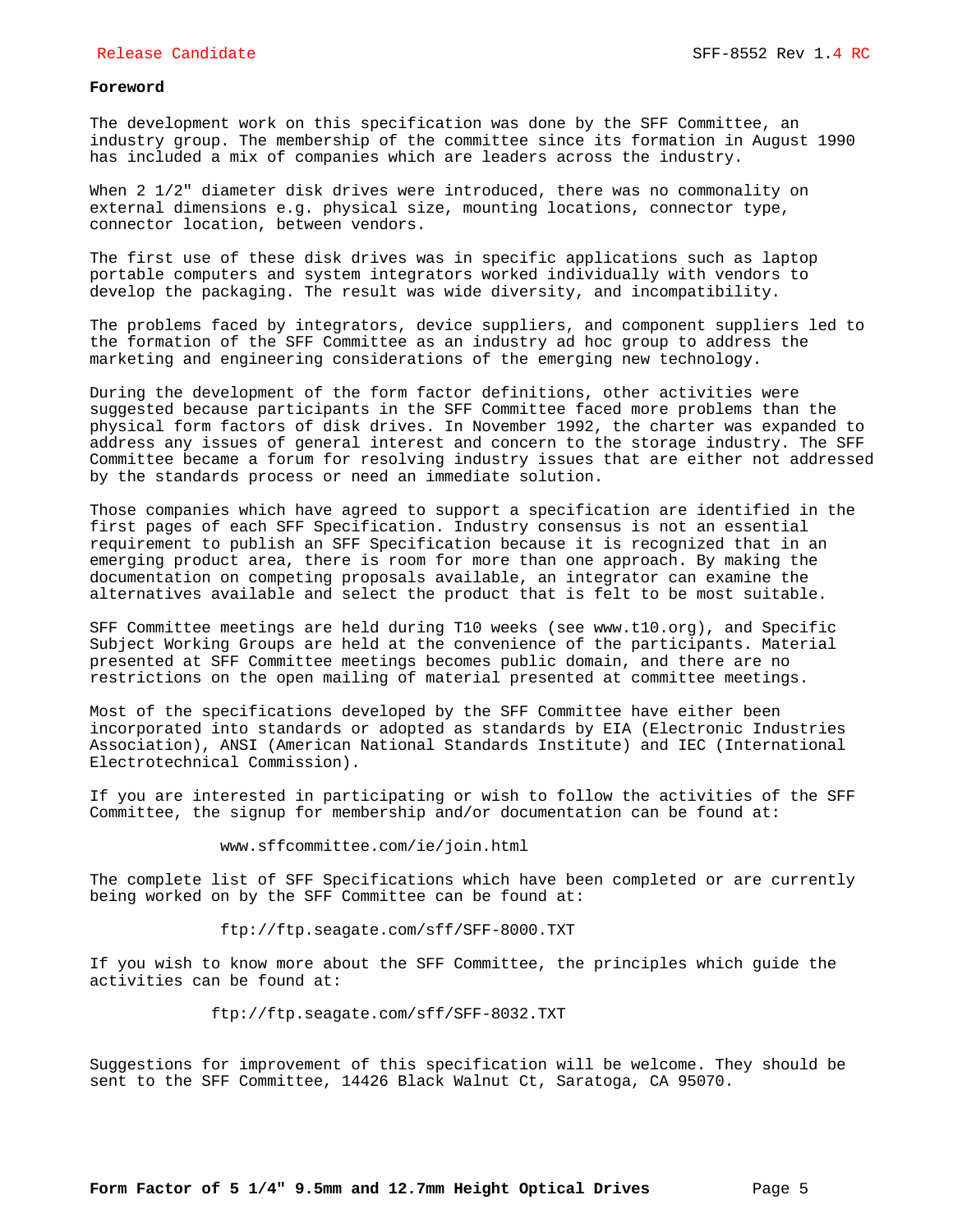SFF Committee --

## **Form Factor of 5 1/4" 9.5mm and 12.7mm Height Optical Drives**

#### **1. Scope**

SFF-8552 defines the configuration characteristics associated with 9.5mm and 12.7mm Height 5 1/4" Optical Drives. *Note: By naming convention, the 5 1/4" width dimension is used however these drives are actually closer to 5" wide but use the same media as 5 1/4" drives.*

The purpose of the 85xx suite is to define the external characteristics of drives such that products from different vendors may be used in the same mounting configurations.

The set of specifications provide external dimensions, connectors, connector placement, mounting holes and interface pin outs to assist manufacturers in the systems integration of small form factor drives.

- SFF-8500 contains general information regarding connector space, mounting considerations and measurement requirements.
- SFF-8501 defines the dimensions of 5 1/4" disk drives.
- SFF-8551 defines the dimensions of 5 1/4" CD-ROM drives.
- SFF-8552 contains information on the mechanical form factor of 5 1/4" 9.5mm and 12.7mm height drives including dimensions, connector location, and mounting considerations
- Other specifications in the 85xx family define the location of connectors on 5 1/4" drives.

In an effort to broaden the applications for storage products, an ad hoc industry group of companies representing system integrators, peripheral suppliers, and component suppliers decided to address issues which appear in the marketplace that affect many OEMs and vendors.

The SFF Committee was formed in August, 1990 to broaden the applications for storage devices, and is an ad hoc industry group of companies representing system integrators, peripheral suppliers, and component suppliers.

#### **1.1 Description of Clauses**

Clause 1 contains the Scope and Purpose. Clause 2 contains Referenced and Related Standards and SFF Specifications. Clause 3 contains the General Description. Clause 4 contains the Definitions and Conventions Clause 5 contains the 5 1/4" 9.5mm Height Optical Drive PATA Form Factor Clause 6 contains the 5 1/4" 12.7mm Height Optical Drive PATA Form Factor Clause 7 contains the optional recommended 12.7mm Height Bezel Attach Specification

#### **2. References**

The SFF Committee activities support the requirements of the storage industry, and it is involved with several standards.

#### **2.1 Industry Documents**

The following interface standards are relevant to many SFF Specifications.

Form Factor of 5 1/4" 9.5mm and 12.7mm Height Optical Drives Page 6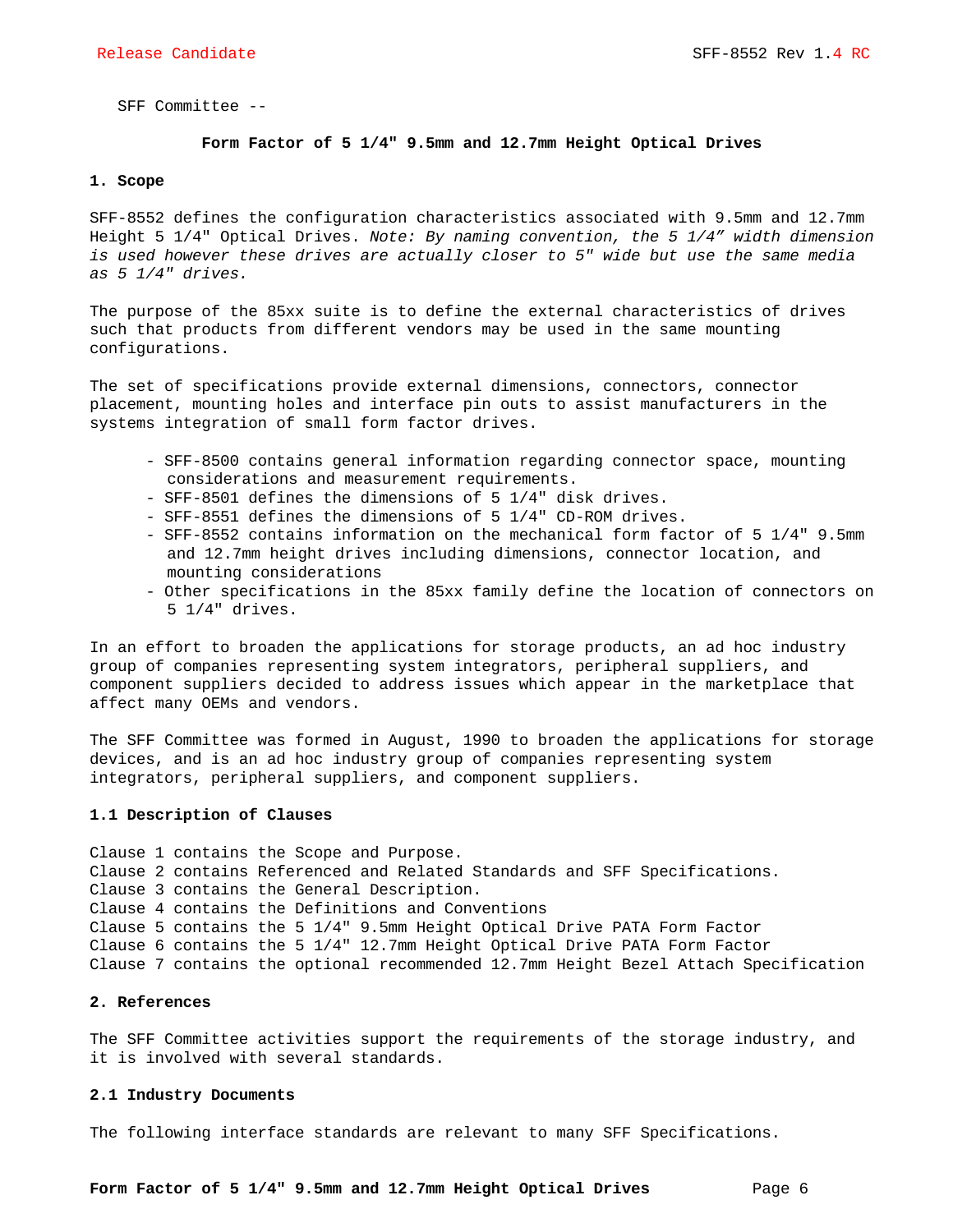- X3.221-1995 ATA (AT Attachment) and subsequent extensions
- X3T10/0948 ATA-2 (ATA Extensions)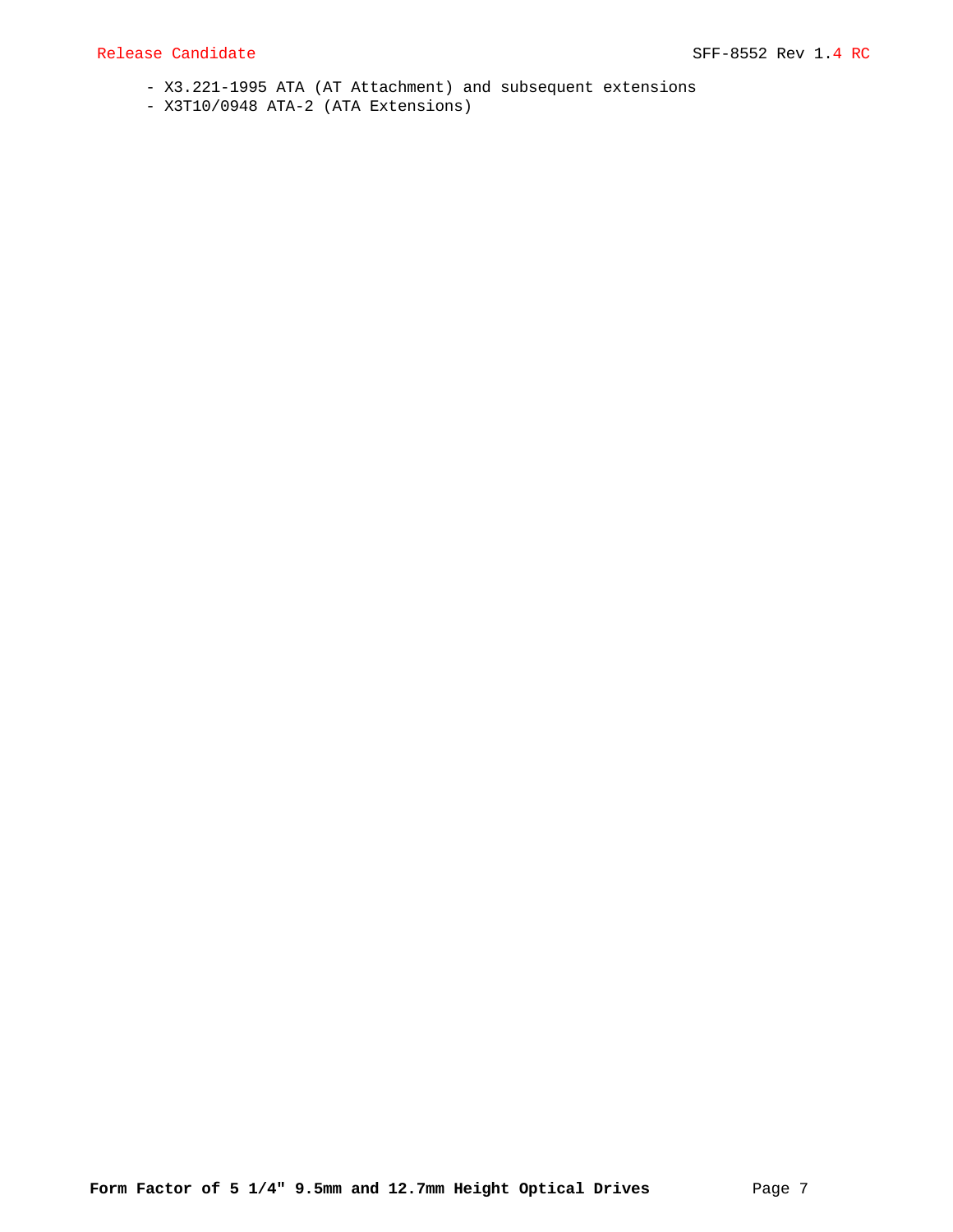## **2.2 SFF Specifications**

There are several projects active within the SFF Committee. The complete list of specifications which have been completed or are still being worked on are listed in the specification at ftp://ftp.seagate.com/sff/SFF-8000.TXT

#### **2.3 Sources**

Those who join the SFF Committee as an Observer or Member receive electronic copies of the minutes and SFF specifications (http://www.sffcommittee.com/ie/join.html).

Copies of ANSI standards may be purchased from the InterNational Committee for Information Technology Standards (http://tinyurl.com/c4psg).

Copies of SFF, T10 (SCSI), T11 (Fibre Channel) and T13 (ATA) standards and standards still in development are available on the HPE version of CD\_Access (http://tinyurl.com/85fts).

#### **3. General Description**

The application environment for the 5  $1/4$ " 9.5mm / 12.7mm Height (slimline) Optical Drive Form Factors is any computer, cabinet, or enclosure connecting to one or more drives in a restricted packaging environment. Slimline Optical Drives are widelyused where low power and small size are important configuration parameters.

This specification defines the dimensions, mounting considerations, and connector location for slimline optical drives. The purpose of an SFF Specification is to provide information that will assist vendors to design products that can fit the same packaging envelope.

## **4. Definitions and Conventions**

#### **4.1 Definitions**

For the purpose of SFF Specifications, the following definitions apply:

- 4.1.1 Datum A: Datum A refers to the back plane of the bezel on a cored as well as flat bezel. This is the side of the bezel that shall make contact with the tray. This specification refers to and defines the Datums in figures throughout the document. Datum A is also defined on the Features that are on the bezel (snaps). This Datum and the Datums defined on the bezels are coincident.
- 4.1.2 Datum B: Datum B refers to the front surface of the tray. This surface makes contact with the bezel. Datum B is defined in section 7.4.2 with Figure 7.16.
- 4.1.3 Optional: This term describes features which are not required by the SFF Specification. However, if any feature defined by the SFF Specification is implemented, it shall be done in the same way as defined by the Specification.
- 4.1.4 PATA (Parallel AT Attachment) describes a device with built-in ATA protocol electronics. Also referred to as IDE (Integrated Drive Electronics).
- 4.1.5 PUM: Pickup Assembly Module or Traverse Assembly.
- 4.1.6 SATA (Serial AT Attachment) describes a device with built-in SATA protocol electronics.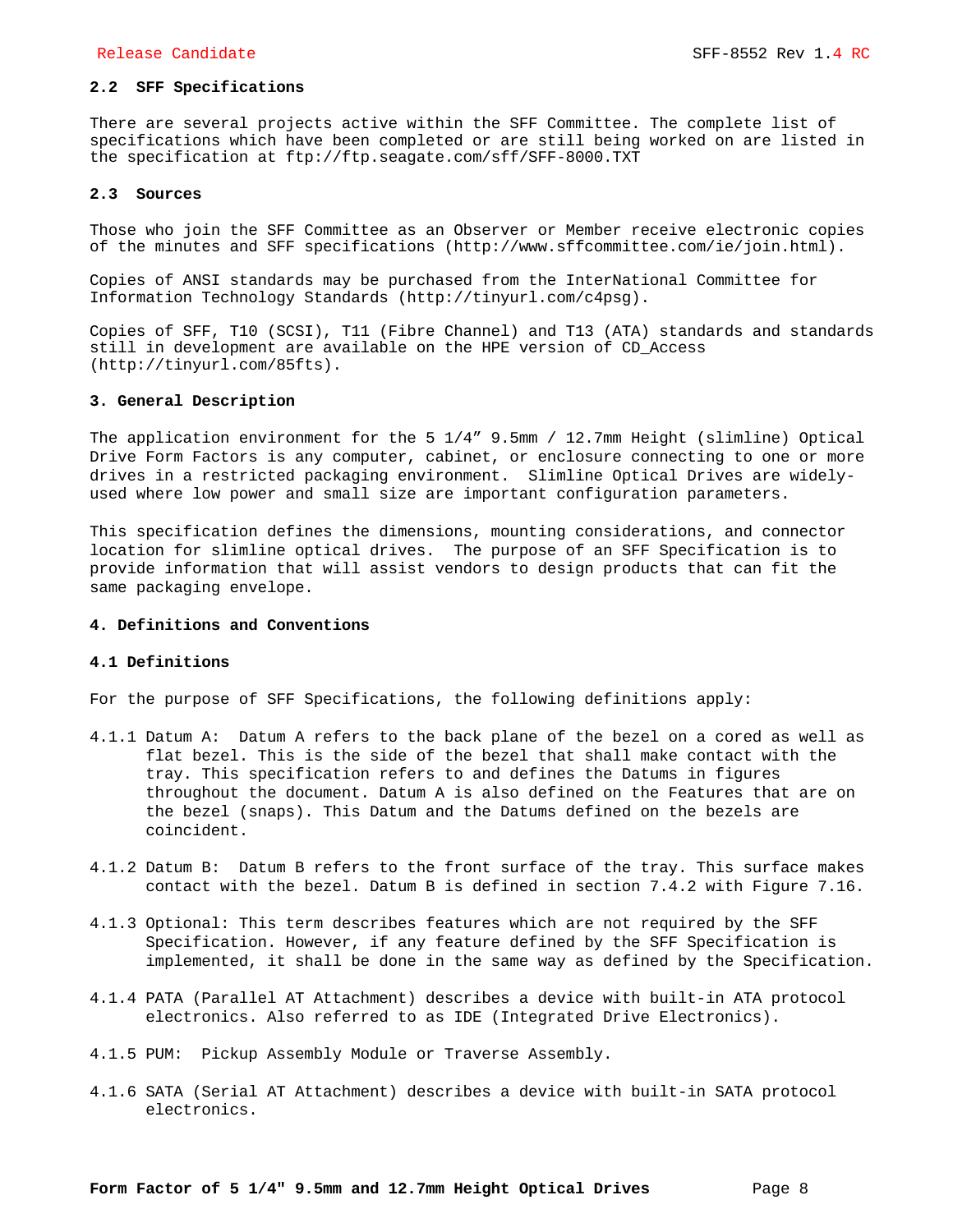## **4.2 Conventions**

If there is a conflict between text and tables on a feature described as optional, the table shall be accepted as being correct.

Certain terms used herein are the proper names of signals. These are printed in uppercase to avoid possible confusion with other uses of the same words; e.g., ATTENTION. Any lower-case uses of these words have the normal American-English meaning.

A number of conditions, commands, sequence parameters, events, English text, states or similar terms are printed with the first letter of each word in uppercase and the rest lower-case; e.g., In, Out, Request Status. Any lower- case uses of these words have the normal American-English meaning.

The American convention of numbering is used i.e., the thousands and higher multiples are separated by a comma and a period is used as the decimal point. This is equivalent to the ISO convention of a space and comma.

| American: | 0.6         | ISO: | 0.6         |
|-----------|-------------|------|-------------|
|           | 1,000       |      | 1 000       |
|           | 1,323,462.9 |      | 1 323 462.9 |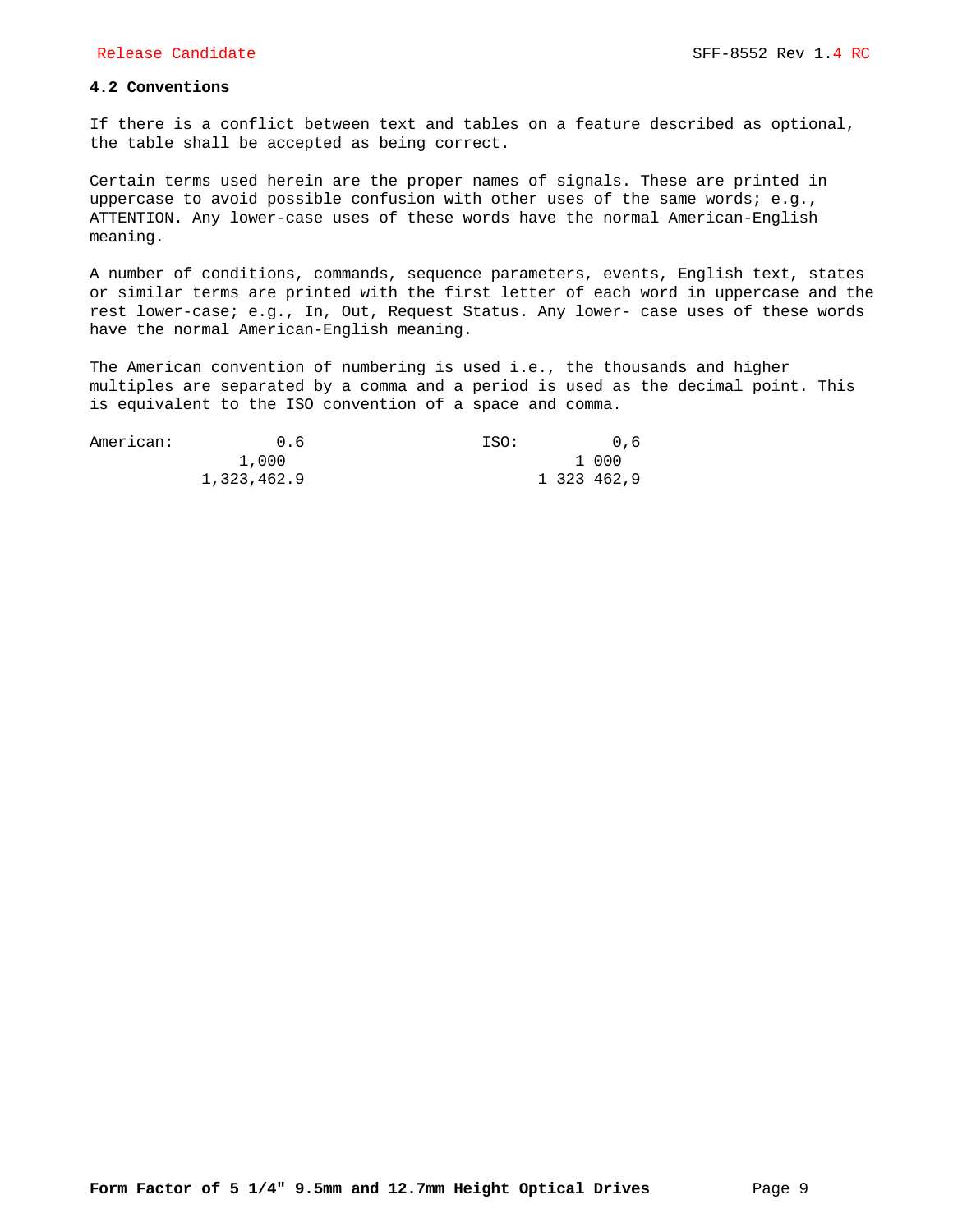## **5. 5 1/4" 9.5mm Height Optical Drive PATA Form Factor**

This section of the specification defines the configuration characteristics associated with 5 1/4" 9.5mm height optical drives. Table 5-1 lists the dimensions associated with Figure 5-1, which is a detail of the form factor. Tolerances are shown in the table.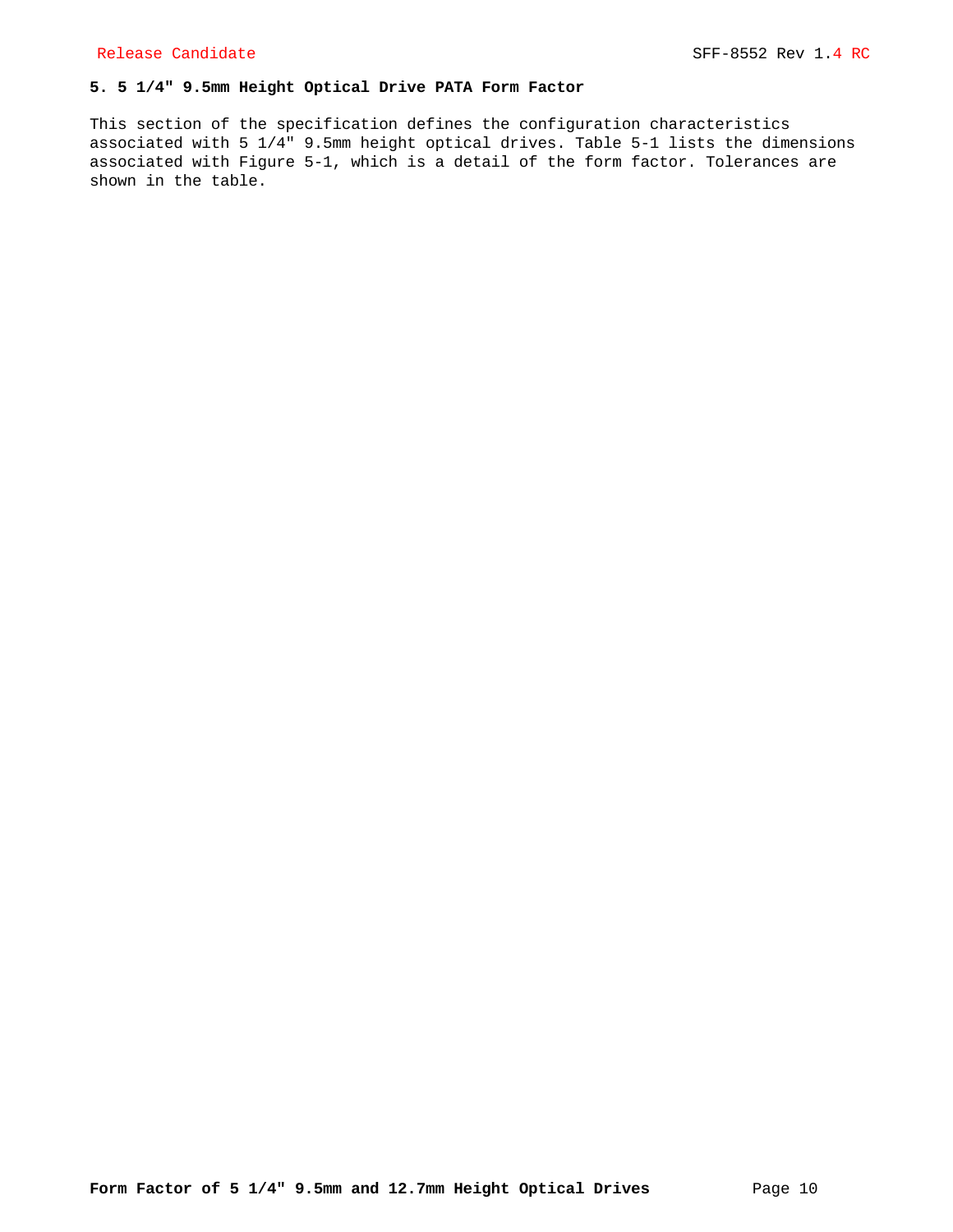$\tilde{\tau}$ 

 $\overline{1}$ 

舌

ANGLE OF TRAY WITH RESPECT TO DATUM

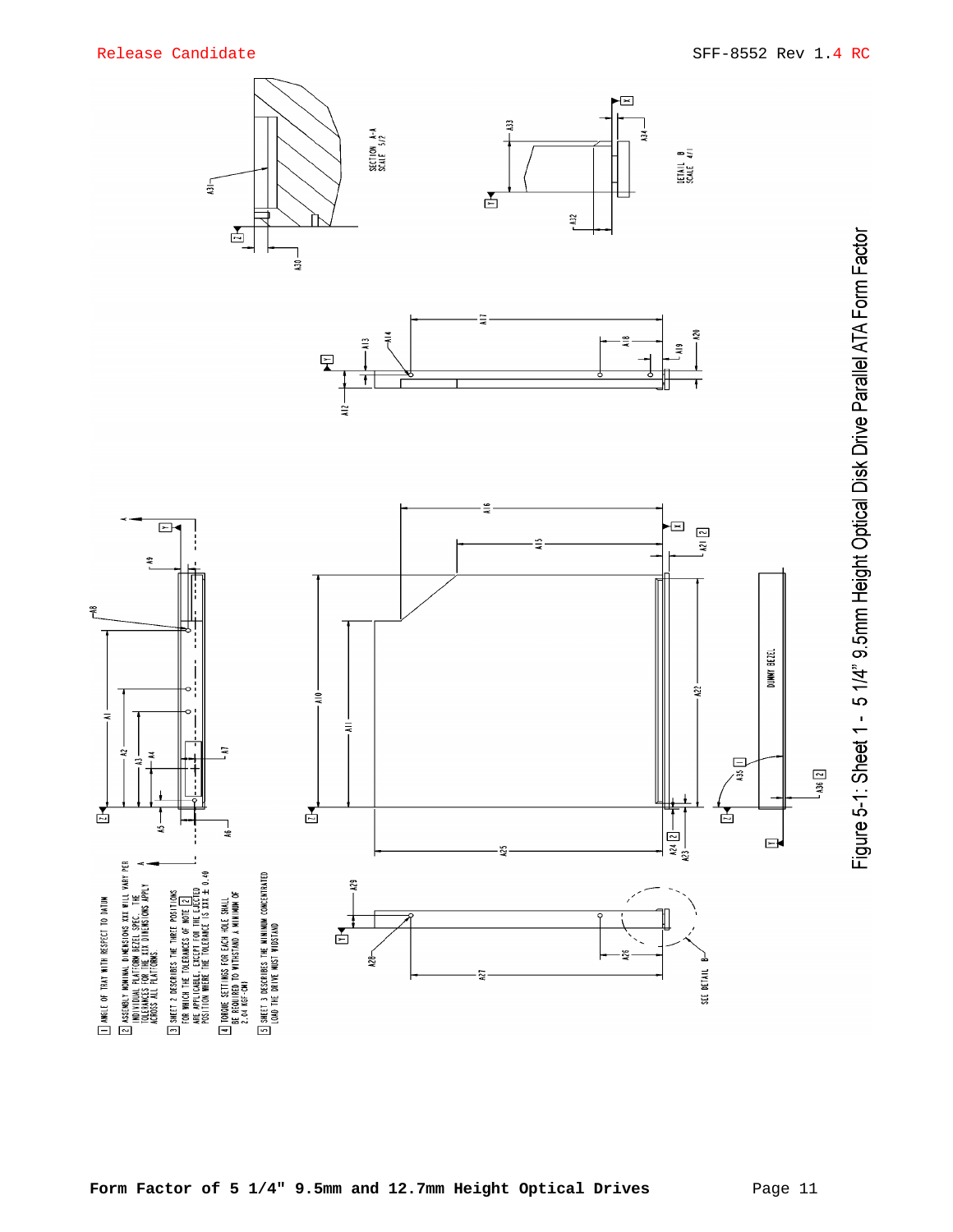The three views below describe the positions where the tolerance(s) of the dimension(s) from the table are applicable, except for the ejected position where the tolerance for the dimension changes to +/-0.40mm.



Figure 5-2: Sheet 2 - Tray Positions



Minimum concentrated loads the drive must be able to withstand. See table for values.

Figure 5-3: Sheet 3 - Loading Specifications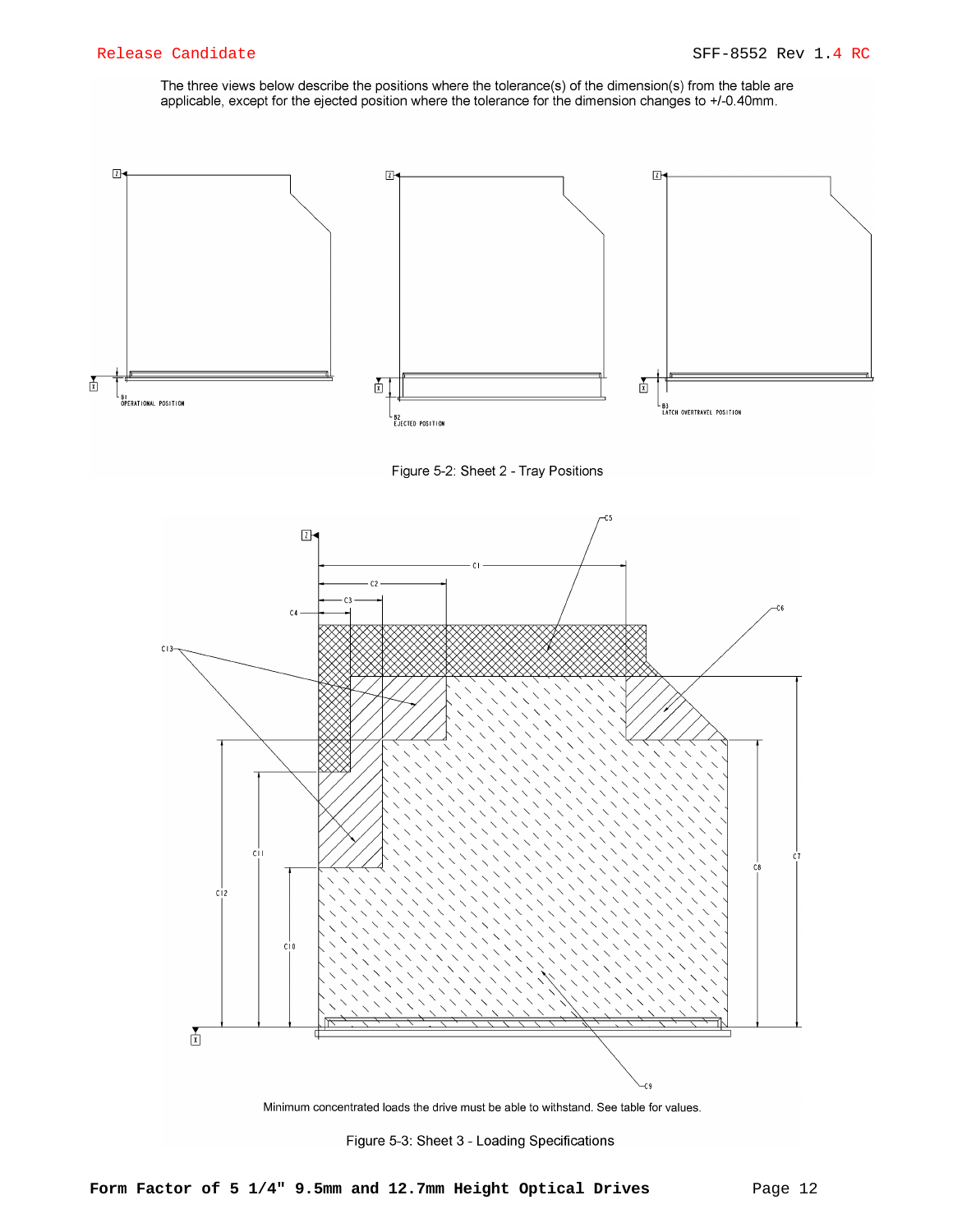## Table 5-1: Required Dimensions for 5 1/4" 9.5mm Height Optical Drive PATA Form Factor

| Designator      | Dimension (mm)  | Tolerance (mm) | <b>Notes</b>                                                                                                   |
|-----------------|-----------------|----------------|----------------------------------------------------------------------------------------------------------------|
| A1              | 97.40           | ±.20           |                                                                                                                |
| A2              | 65.10           | ±.20           |                                                                                                                |
| A3              | 52.60           | ±.20           |                                                                                                                |
| A4              | 21.25           | ±.30           | Distance to centerline of ATA connector                                                                        |
| A <sub>5</sub>  | 3.80            | ±.20           |                                                                                                                |
| A <sub>6</sub>  | 6.00            | ±.30           | Distance to centerline of ATA connector                                                                        |
| A7              | 6.15            | ±.30           | Connector center                                                                                               |
| A8              | 4X M2           | Depth 1.5 Min  | Min screw engagement: 1.2, Max Screw engagement 1.5, Torque settings for each                                  |
|                 |                 |                | hole shall be required to withstand a minimum of 2.04 KGF-CM                                                   |
| A <sub>9</sub>  | 3X 3.20         | ±.20           |                                                                                                                |
| A10             | 128.00          | ±.20           |                                                                                                                |
| A11             | 102.60          | ±.20           |                                                                                                                |
| A12             | 9.50            | $+.50/-.20$    | Max Drive thickness (excludes label thickness. If an additional thickness is                                   |
|                 |                 |                | required, for example for a label, it must be no greater than .35mm).                                          |
| A <sub>13</sub> | 3X 2.30         | ±.20           |                                                                                                                |
| A14             | 3X M2           | Depth 1.5 Min  | Min screw engagement: 1.2, Max screw engagement 1.5, Torque settings for each                                  |
|                 |                 |                | hole shall be required to withstand a minimum of 2.04 KGF-CM                                                   |
| A15             | 89.85           | ±.85           |                                                                                                                |
| A16             | 114.65          | ±.75           |                                                                                                                |
| A17             | 110.10          | ±.20           |                                                                                                                |
| A18             | 27.30           | ±.20           |                                                                                                                |
| A19             | 5.30            | ±.20           |                                                                                                                |
| A20             | 4.60            | ±.20           |                                                                                                                |
| A21             | XXX             | ±.30           | Assembly nominal dimensions XXX may vary. The tolerances for the XXX<br>dimensions apply across all platforms. |
| A22             | 126.00          | Max            |                                                                                                                |
| A23             | 2.00            | Min            |                                                                                                                |
| A24             | XXX             | ±.30           | Assembly nominal dimensions XXX may vary. See Clause 7. The tolerances for the                                 |
|                 |                 |                | XXX dimensions apply across all platforms.                                                                     |
| A25             | 126.10          | ±.20           |                                                                                                                |
| A26             | 27.30           | ±.20           |                                                                                                                |
| A27             | 110.10          | ±.20           |                                                                                                                |
| A28             | 2X M2           | Depth 1.5 Min  | Min screw engagement: 1.2, Max screw engagement 1.5, Torque settings for each                                  |
|                 |                 |                | hole shall be required to withstand a minimum of 2.04 KGF-CM                                                   |
| A29             | 2X 6.80         | ±.20           |                                                                                                                |
| A30             | 3.60            | ±.30           |                                                                                                                |
| A31             |                 |                | Center of connector boss, JAE KX15-50KLD or equivalent                                                         |
| A32             | 3.00            | Max            |                                                                                                                |
| A33             | 10.50           | Max            | Protrusion                                                                                                     |
| A34             | 0.90            | ±.20           |                                                                                                                |
| A35             | 90.0 degrees    | $±3.0$ degrees | Angle of tray with respect to Datums A and B                                                                   |
| A36             | XXX             | ±.30           | Assembly nominal dimensions XXX may vary. The tolerances for the XXX                                           |
|                 |                 |                | dimensions apply across all platforms.                                                                         |
| <b>B1</b>       | 0.90            |                | Assembly nominal dimensions XXX may vary. The tolerances for the XXX                                           |
|                 |                 |                | dimensions apply across all platforms. Sheet 5-2 describes the three positions for                             |
|                 |                 |                | which the tolerances are applicable, except for the ejected position where the                                 |
| <b>B2</b>       | 12.00           |                | tolerance is $XXX \pm 0.40$ .                                                                                  |
|                 |                 |                |                                                                                                                |
| B3              | 0.00            |                |                                                                                                                |
| C1              | 96.20           |                |                                                                                                                |
| C <sub>2</sub>  | 40.00           |                |                                                                                                                |
| C <sub>3</sub>  | 20.00           |                |                                                                                                                |
| C <sub>4</sub>  | 10.00           |                |                                                                                                                |
| C <sub>5</sub>  | Less than 1     | Newtons        |                                                                                                                |
| C6              | Less than 0.5   | Newtons        |                                                                                                                |
| C7<br>C8        | 110.00<br>90.00 |                |                                                                                                                |
| C <sub>9</sub>  |                 |                |                                                                                                                |
|                 | 0.00            | Newtons        |                                                                                                                |
| C10             | 50.00           |                |                                                                                                                |
| C11             | 80.00           |                |                                                                                                                |
| C12             | 90.00           |                |                                                                                                                |
| C13             | Less than 0.5   | Newtons        |                                                                                                                |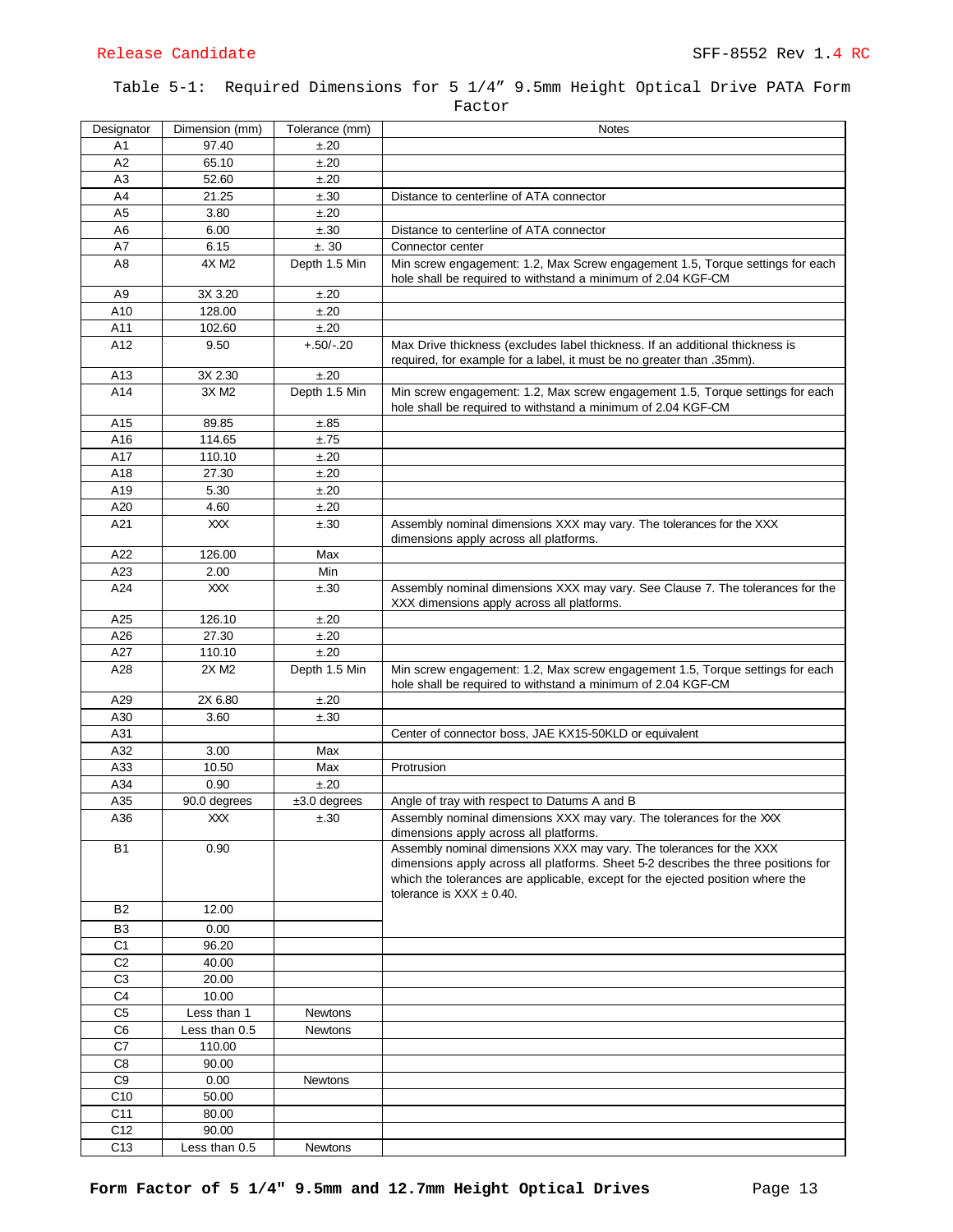## **6. 5 1/4" 12.7mm Height Optical Drive PATA Form Factor**

This section of the specification defines the configuration characteristics associated with 5 1/4" 12.7mm height optical drives. Table 6-1 lists the dimensions associated with Figures 6-1, 6-2, and 6-3. The tolerances are listed in the table.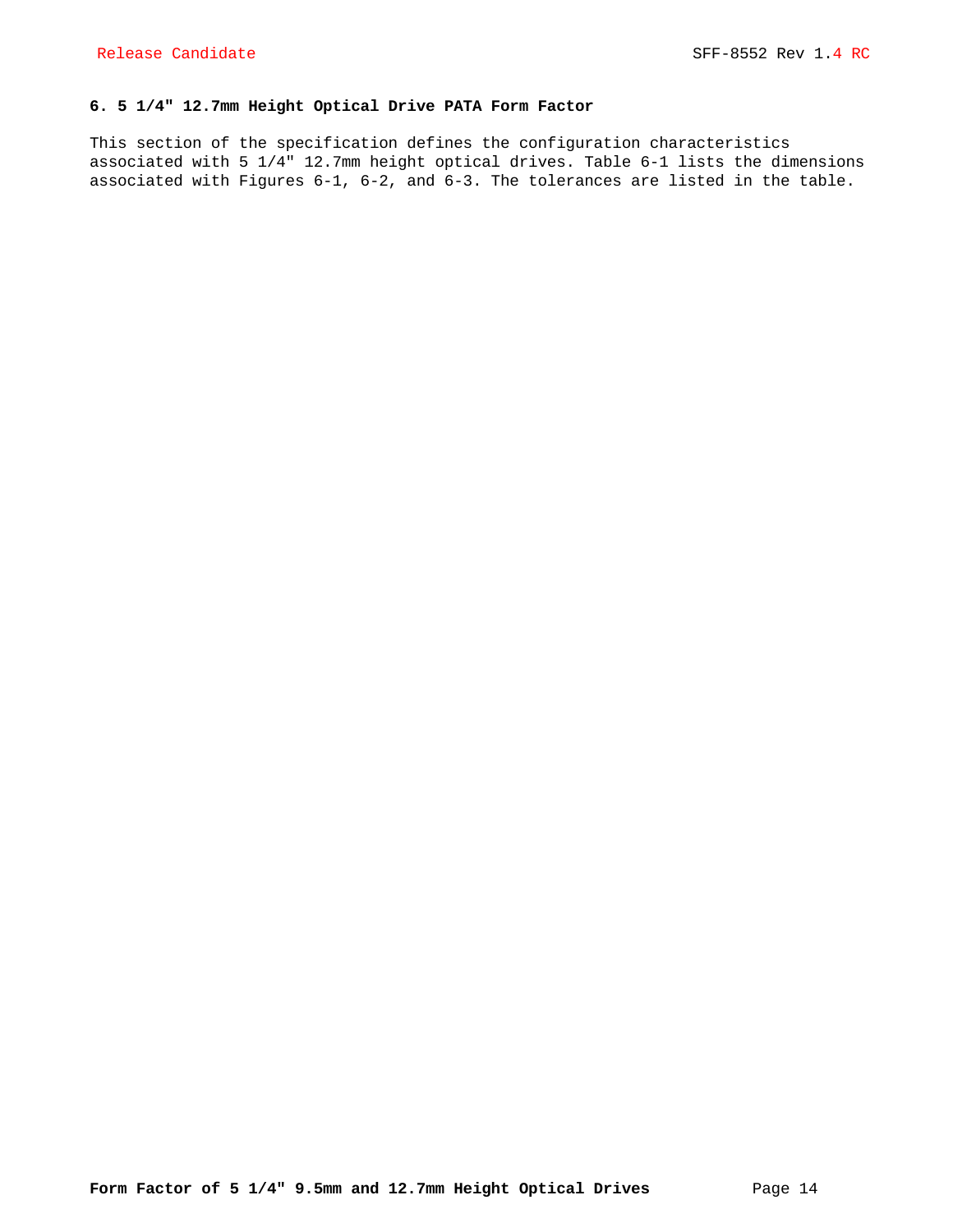



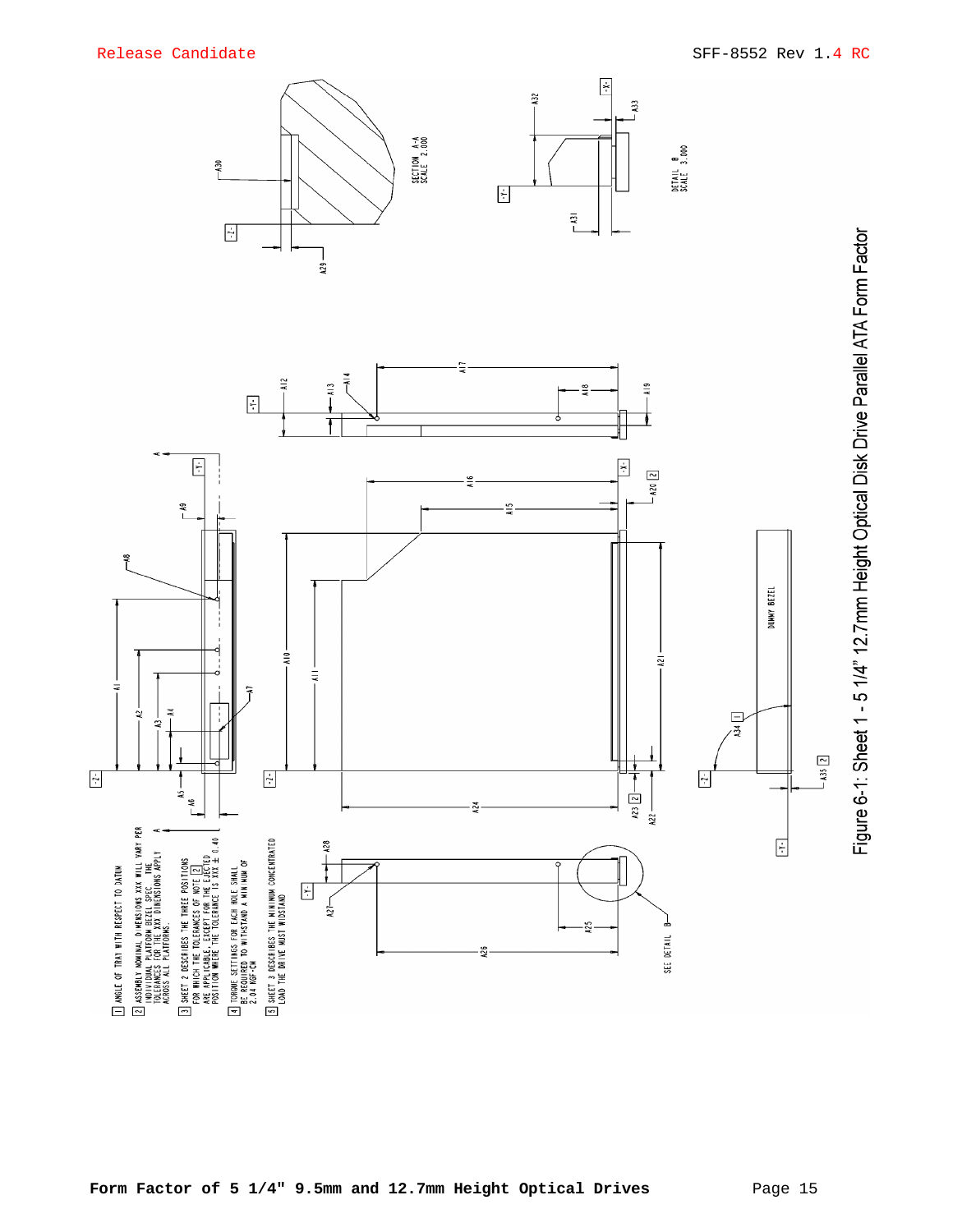The three views below describe the positions where the tolerance(s) of the dimension(s) from the table are applicable, except for the ejected position where the tolerance for the dimension changes to +/-0.40mm.



Figure 6-2: Sheet 2 - Tray Positions



Minimum concentrated loads the drive must be able to withstand. See table for values.

# Figure 6-3: Sheet 3 - Loading Specifications

Table 6-1: Required Dimensions for 5 1/4" 12.7mm Height Optical Drive PATA Form Factor

Form Factor of 5 1/4" 9.5mm and 12.7mm Height Optical Drives Page 16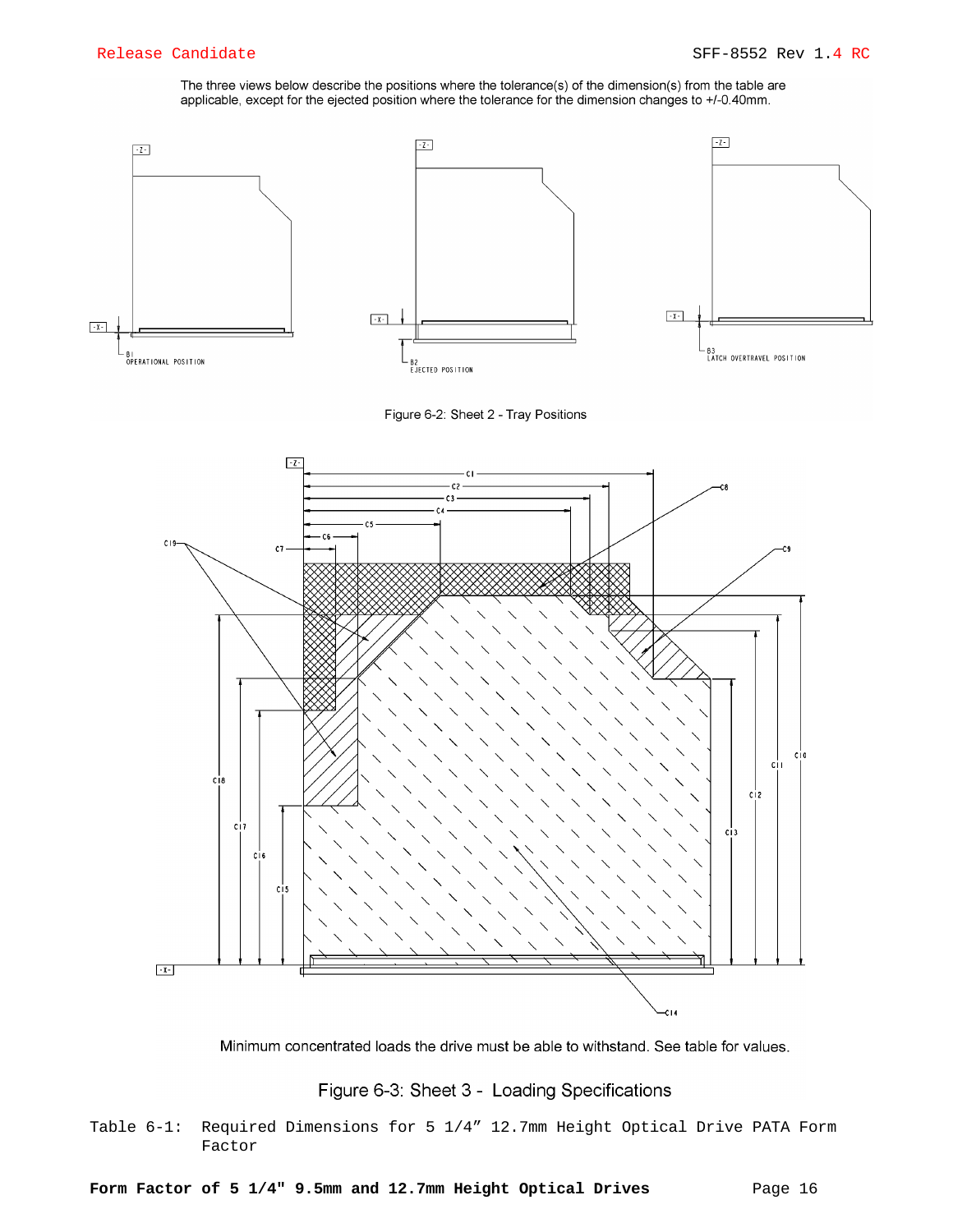| Designator     | Dimension (mm) | Tolerance (mm) | <b>Notes</b>                                                                                                                                                                                                                                                                                                                      |
|----------------|----------------|----------------|-----------------------------------------------------------------------------------------------------------------------------------------------------------------------------------------------------------------------------------------------------------------------------------------------------------------------------------|
| Α1             | 92.40          | ±.20           |                                                                                                                                                                                                                                                                                                                                   |
| A2             | 65.10          | ±.20           |                                                                                                                                                                                                                                                                                                                                   |
| A3             | 52.60          | ±.20           |                                                                                                                                                                                                                                                                                                                                   |
| A4             | 21.25          | ±.20           | Distance to centerline of ATA connector                                                                                                                                                                                                                                                                                           |
| A5             | 3.80           | ±.20           |                                                                                                                                                                                                                                                                                                                                   |
| A6             | 6.80           | ±.20           | Distance to centerline of ATA connector                                                                                                                                                                                                                                                                                           |
| Α7             |                |                | <b>Connector Center</b>                                                                                                                                                                                                                                                                                                           |
| A8             | 4X M2          | Depth 1.5 Min  | Min screw engagement: 1.2, Max screw engagement 1.5, Torque<br>settings for each hole shall be required to withstand a minimum of 2.04<br><b>KGF-CM</b>                                                                                                                                                                           |
| A9             | 4X 5.70        | ±.20           |                                                                                                                                                                                                                                                                                                                                   |
| A10            | 128.00         | ±.20           |                                                                                                                                                                                                                                                                                                                                   |
| A11            | 102.60         | ±.20           |                                                                                                                                                                                                                                                                                                                                   |
| A12            | 12.70          | ±.20           | Max Drive thickness (excludes label thickness. If an additional<br>thickness is required, for example for a label, it must be no greater than<br>.35mm).                                                                                                                                                                          |
| A13            | 3.00           | ±.20           |                                                                                                                                                                                                                                                                                                                                   |
| A14            | 2X M2          | Depth 1.5 Min  | Min screw engagement: 1.2, Max screw engagement 1.5, Torque<br>settings for each hole shall be required to withstand a minimum of 2.04<br><b>KGF-CM</b>                                                                                                                                                                           |
| A15            | 89.85          | ±.85           |                                                                                                                                                                                                                                                                                                                                   |
| A16            | 114.65         | ±.75           |                                                                                                                                                                                                                                                                                                                                   |
| A17            | 110.10         | ±.20           |                                                                                                                                                                                                                                                                                                                                   |
| A18            | 27.30          | ±.20           |                                                                                                                                                                                                                                                                                                                                   |
| A19            | 6.70           | ±.40           |                                                                                                                                                                                                                                                                                                                                   |
| A20            | XXX.           | ±.30           | Assembly nominal dimensions XXX may vary per individual Optional<br>Bezel Spec, See Clause 7. The tolerance for the XXX dimensions apply<br>across all platforms.                                                                                                                                                                 |
| A21            | 123.00         | Max            |                                                                                                                                                                                                                                                                                                                                   |
| A22            | 5.00           | Min            |                                                                                                                                                                                                                                                                                                                                   |
| A23            | XXX.           | ±.30           | Assembly nominal dimensions XXX may vary per individual Optional<br>Bezel Spec, See Clause 7. The tolerance for the XXX dimensions apply<br>across all platforms.                                                                                                                                                                 |
| A24            | 126.10         | ±.20           |                                                                                                                                                                                                                                                                                                                                   |
| A25            | 27.30          | ±.20           |                                                                                                                                                                                                                                                                                                                                   |
| A26            | 110.10         | ±.20           |                                                                                                                                                                                                                                                                                                                                   |
| A27            | 2X M2          | Depth 1.5 Min  | Min screw engagement: 1.2, Max screw engagement 1.5, Torque<br>settings for each hole shall be required to withstand a minimum of 2.04<br>KGF-CM                                                                                                                                                                                  |
| A28            | 10.00          | ±.20           |                                                                                                                                                                                                                                                                                                                                   |
| A29            | 3.6            | ±.20           |                                                                                                                                                                                                                                                                                                                                   |
| A30            |                |                | Center of connector boss, JAE KX-50KLD or equivalent                                                                                                                                                                                                                                                                              |
| A31            | 3.00           | Max            |                                                                                                                                                                                                                                                                                                                                   |
| A32            | 13.60          | Max            | Protrusion                                                                                                                                                                                                                                                                                                                        |
| A33            | 0.90           | ±.20           |                                                                                                                                                                                                                                                                                                                                   |
| A34            | 90.0 degrees   | $±3.0$ degrees | Angle with respect to Datums A and B.                                                                                                                                                                                                                                                                                             |
| A35            | XXX            | ±.30           | Assembly nominal dimensions XXX may vary per individual Optional<br>Bezel Spec, See Clause 7. The tolerance for the XXX dimensions apply<br>across all platforms.                                                                                                                                                                 |
| <b>B1</b>      | 0.90           |                | Assembly nominal dimensions XXX may vary per individual Optional<br>Bezel Spec, see Clause 7. The tolerances for the XXX dimensions apply<br>across all platforms. Sheet 5-2 describes the three positions for which<br>the tolerances are applicable, except for the ejected position where the<br>tolerance is $XXX \pm 0.40$ . |
| <b>B2</b>      | 12.00          |                |                                                                                                                                                                                                                                                                                                                                   |
| B3             | 0.00           |                |                                                                                                                                                                                                                                                                                                                                   |
| C <sub>1</sub> | 110.00         |                |                                                                                                                                                                                                                                                                                                                                   |
| C <sub>2</sub> | 96.00          |                |                                                                                                                                                                                                                                                                                                                                   |
| C <sub>3</sub> | 90.00          |                |                                                                                                                                                                                                                                                                                                                                   |
| C <sub>4</sub> | 84.00          |                |                                                                                                                                                                                                                                                                                                                                   |
| C <sub>5</sub> | 43.00          |                |                                                                                                                                                                                                                                                                                                                                   |
| C <sub>6</sub> | 17.00          |                |                                                                                                                                                                                                                                                                                                                                   |
| C7             | 10.00          |                |                                                                                                                                                                                                                                                                                                                                   |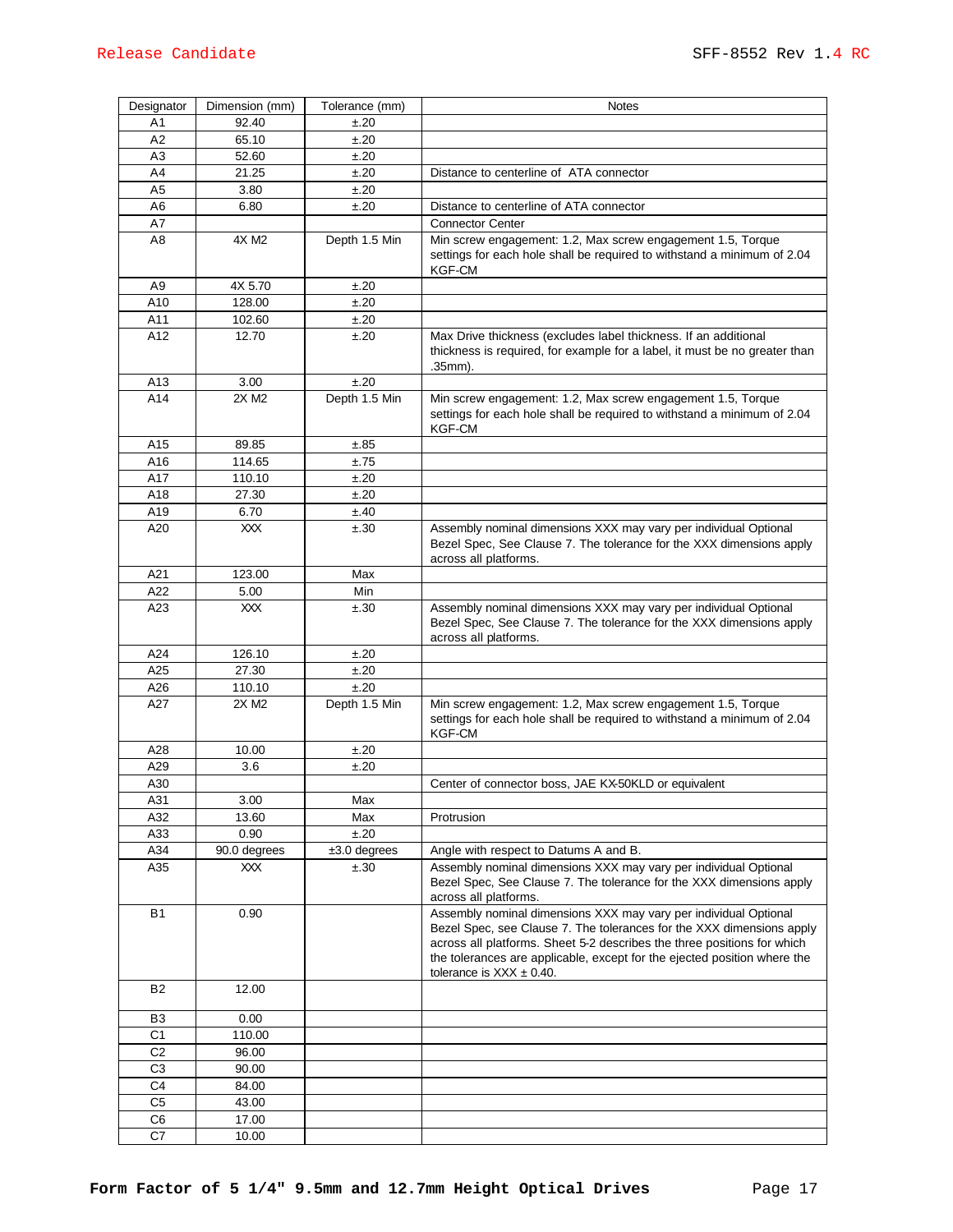| C8              | Less than 2 | Newtons        |  |
|-----------------|-------------|----------------|--|
| C9              | Less than 1 | Newtons        |  |
| C <sub>10</sub> | 116.00      |                |  |
| C <sub>11</sub> | 110.00      |                |  |
| C <sub>12</sub> | 105.00      |                |  |
| C <sub>13</sub> | 90.00       |                |  |
| C <sub>14</sub> | 0.00        |                |  |
| C <sub>15</sub> | 50.00       |                |  |
| C <sub>16</sub> | 80.00       |                |  |
| C <sub>17</sub> | 90.00       |                |  |
| C <sub>18</sub> | 110.00      |                |  |
| C <sub>19</sub> | Less than 1 | <b>Newtons</b> |  |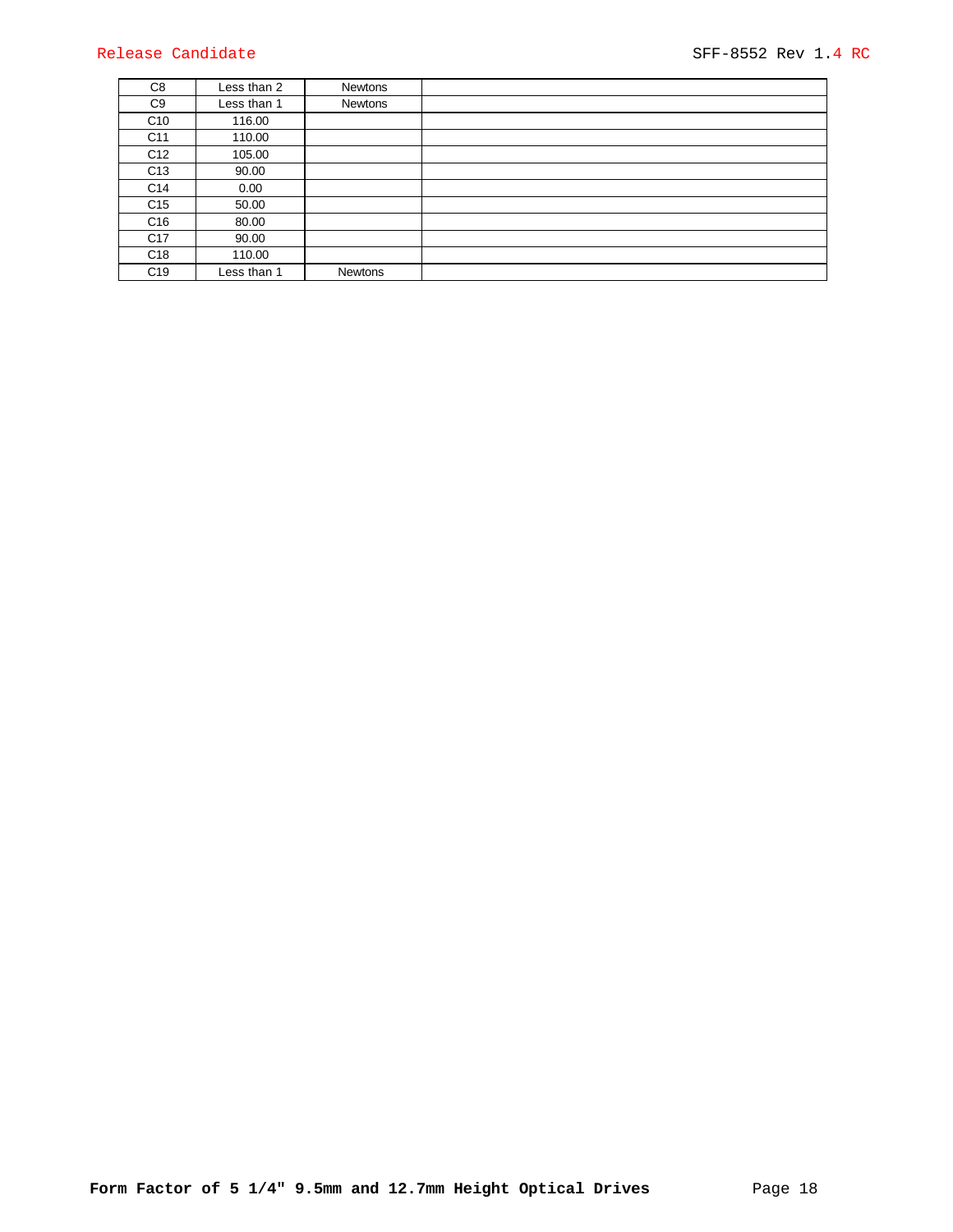## **7. Optional 12.7mm Height Optical Bezel Attachment Specification**

## **7.1 Content**

The content of Clause 7 was contributed by Daniel Whittaker and Dirk Erickson of Dell Computer Corporation, with assistance from contributing companies of HLDS, Panasonic, TEAC, and TSST.

## **7.2. Purpose/Objective**

This clause defines the interface between a 12.7mm Height optical bezel and 12.7mm Height optical drives.

## **7.3. Bezel Side Specifications**

## **7.3.1 Bezel Alignment Pin**

## **7.3.1.1 Alignment Pin Dimensions**

Figure 7.1 shows the dimensions for the Alignment pin on the back of the bezel.

## **Error! Objects cannot be created from editing field codes.**

|            | Dimension        | Tolerance   |                |
|------------|------------------|-------------|----------------|
| Designator | $\pmod{2}$       | mm)         | Notes          |
| AA1        | C <sub>0.3</sub> |             |                |
| AA2        | .80              | ±.10        | Ø              |
| AA3        | $1.0^\circ$      |             | Degrees, draft |
| AA4        | 2.00             | $+.00/-.05$ | Ø              |
| AA5        | $1.0^\circ$      |             | Degrees, draft |
| AA6        | 1.50             | ±.10        |                |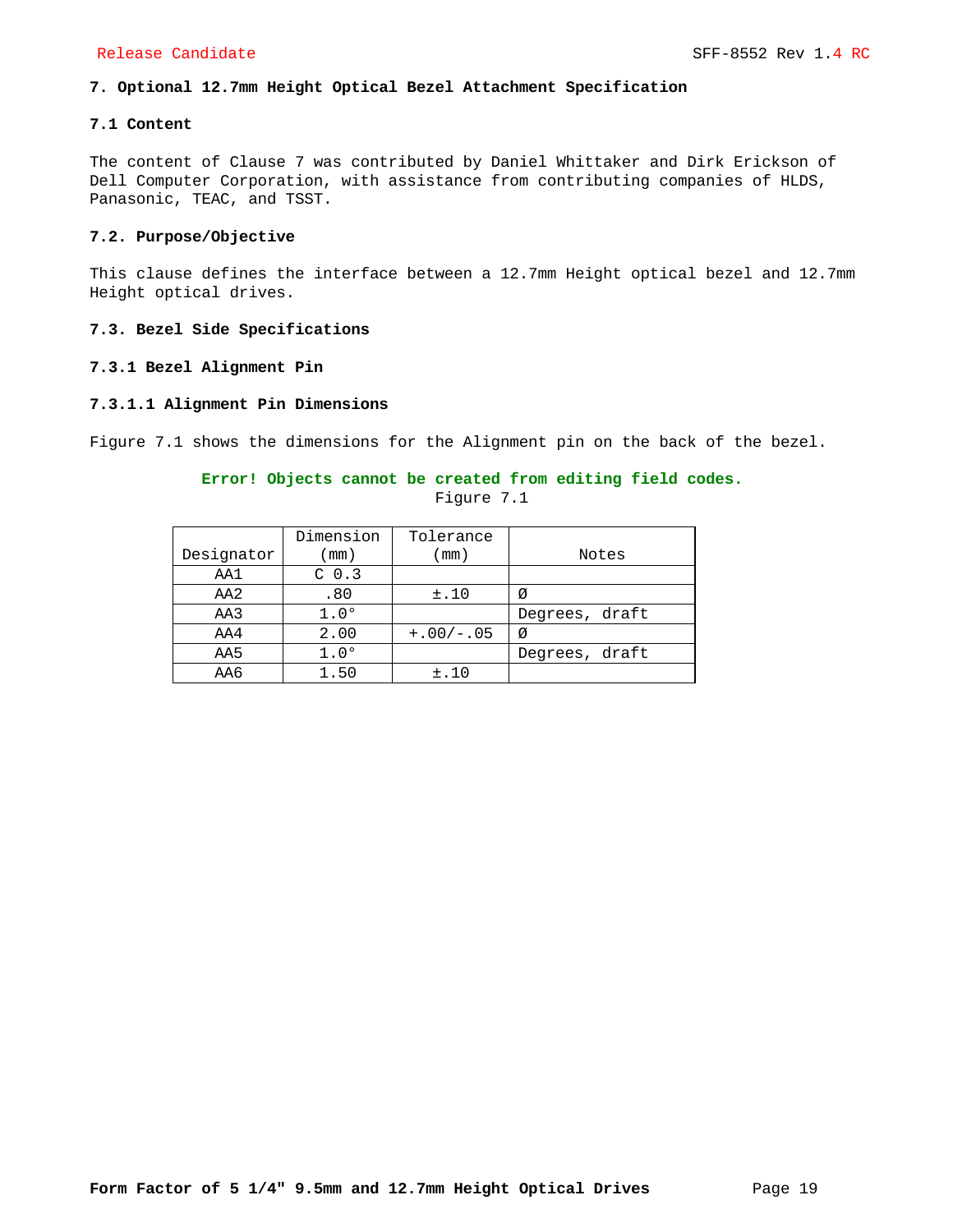## **7.3.1.2 Location of Alignment Pin**

The location of the bezel alignment pin is described in Figure 7.2.

## **Error! Objects cannot be created from editing field codes.** Figure 7.2

|            | Dimension    | Tolerance |       |
|------------|--------------|-----------|-------|
| Designator | mm)          | mm        | Notes |
| AR1        | 50<br>່າ. ບ. | ±.05      |       |
| AR2        |              | ±.O5      |       |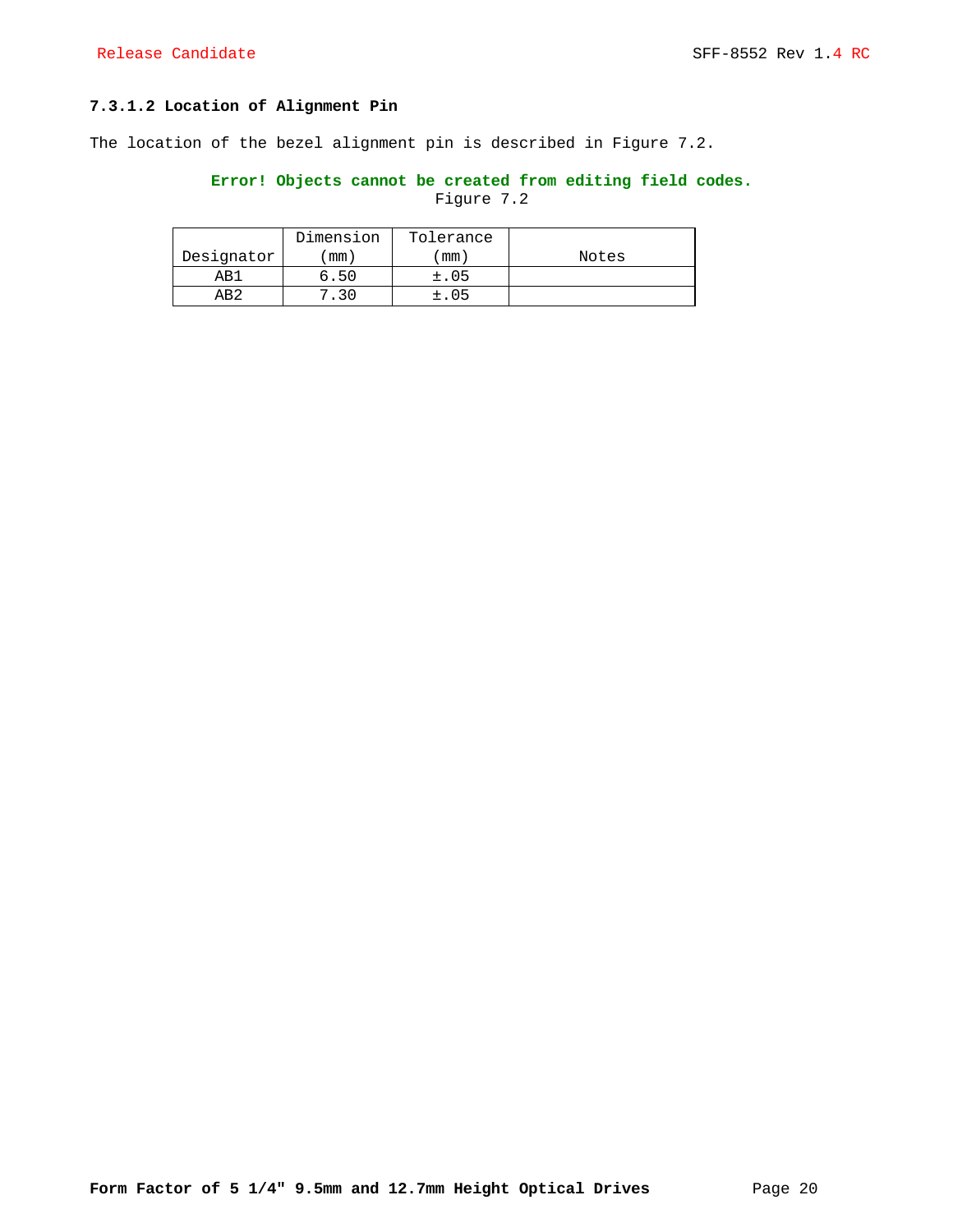## **7.3.2 Bezel Snap Number 1 Definition**

## **7.3.2.1 Snap Dimensions**

Snap number one shall be a cantilever snap connector. The dimensions are as follows in Figure 7.3. Datum A represents the back surface of the bezel. This surface makes contact with the surface of the tray. Dimension X is a variable dimension. It may scale from 0.0mm in the case where the bezel is not cored, to value X where the bezel is cored.

|                 | Dimension            | Tolerance   |                |
|-----------------|----------------------|-------------|----------------|
| Designator      | (mm)                 | (mm)        | Notes          |
| AC1             | .30                  | ±.10        |                |
| AC2             | .75                  | ±.10        |                |
| AC3             | 5.10                 | ±.10        |                |
| AC4             | Χ                    |             | See text       |
| AC <sub>5</sub> | .5                   | ±.10        | Radius         |
| AC6             | (1.65)               |             | Reference      |
| AC7             | .80                  | ±.05        |                |
| AC <sub>8</sub> | 4.30                 | $+.10/-.00$ |                |
| AC <sub>9</sub> | .85                  | ±.10        |                |
| AC10            | 4.80                 | ±.10        |                |
| AC11            | 6.10                 | ±.10        |                |
| AC12            | $2 - 1.0^{\circ}$    |             | Degrees, draft |
|                 | 2<br>$-45^{\circ}$ x |             |                |
| AC13            | .500                 |             | Degrees        |
| AC14            | $1.0^\circ$          |             | Degrees, draft |
| AC15            | 5.60                 | ±.10        |                |

## **Error! Objects cannot be created from editing field codes.** Figure 7.3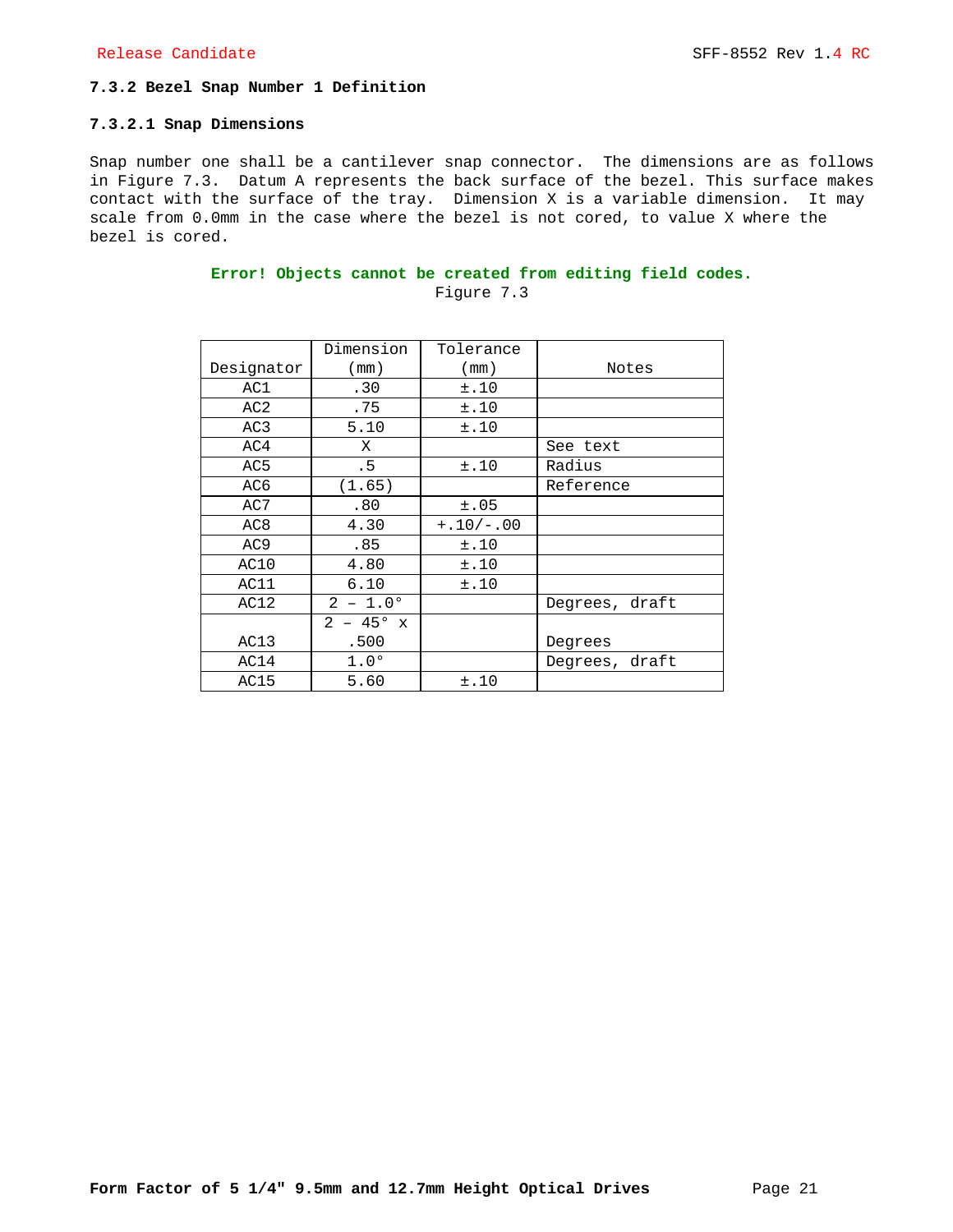## **7.3.2.2 Location of Snap**

The position and location of the snap are described in Figure 7.4.

## **Error! Objects cannot be created from editing field codes.**

|                 | Dimension | Tolerance   |       |
|-----------------|-----------|-------------|-------|
| Designator      | 'mm ,     | ' mm )      | Notes |
| AD1             | 4.20      | $+.00/-.10$ |       |
| AD <sub>2</sub> | .60       | ±.10        |       |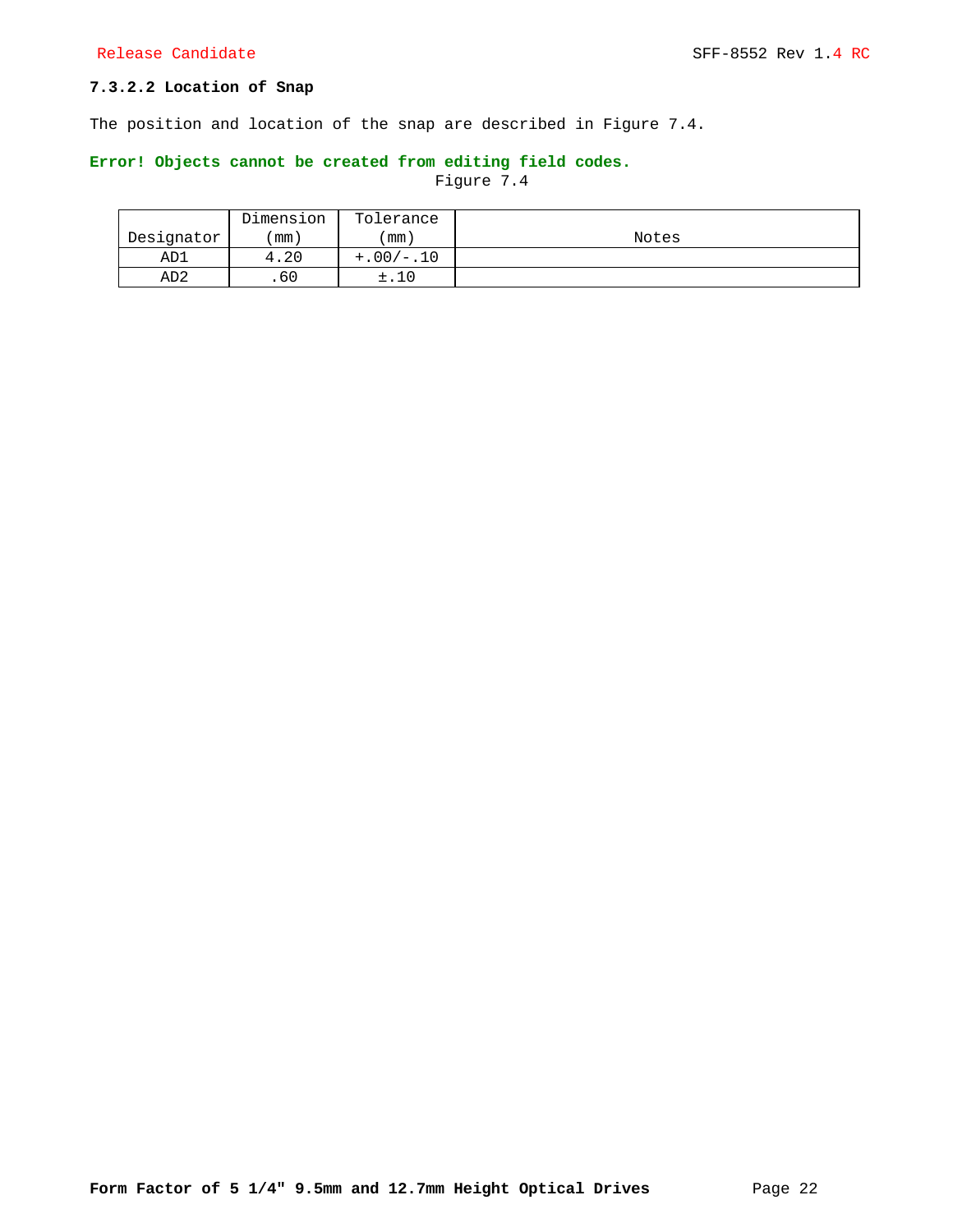## **7.3.3 Bezel Snap Number 2 Definition**

#### **7.3.3.1 Snap Dimensions**

Snap number two shall be a cantilever snap connector. The dimensions are specified in Figure 7.5. Datum A represents the back surface of the bezel. This surface makes contact with the surface of the tray. Dimension X is a variable dimension. It may scale from 0.0mm in the case where the bezel is not cored, to value X where the bezel is cored.

## **Error! Objects cannot be created from editing field codes.**

|            | Dimension         | Tolerance   |                |
|------------|-------------------|-------------|----------------|
| Designator | (mm)              | (mm)        | Notes          |
| AE1        | .80               | ±.10        |                |
| AE2        | .30               | ±.10        |                |
| AE3        | 3.20              | ±.10        |                |
| AE4        | X                 |             | See Text       |
| AE5        | .50               | ±.10        | Radius         |
| AE6        | (1.70)            |             | Reference      |
| AE7        | .80               | ±.05        |                |
| AE8        | 3.00              | $+.10/-.00$ |                |
| AE9        | .90               | ±.10        |                |
| AE10       | 3.50              | ±.10        |                |
| AE11       | 4.20              | ±.10        |                |
| AE12       | $2 - 1.0^{\circ}$ |             | Degrees, draft |
| AE13       | $1.0^\circ$       |             | Degrees, draft |
| AE14       | 4.00              | ±.10        |                |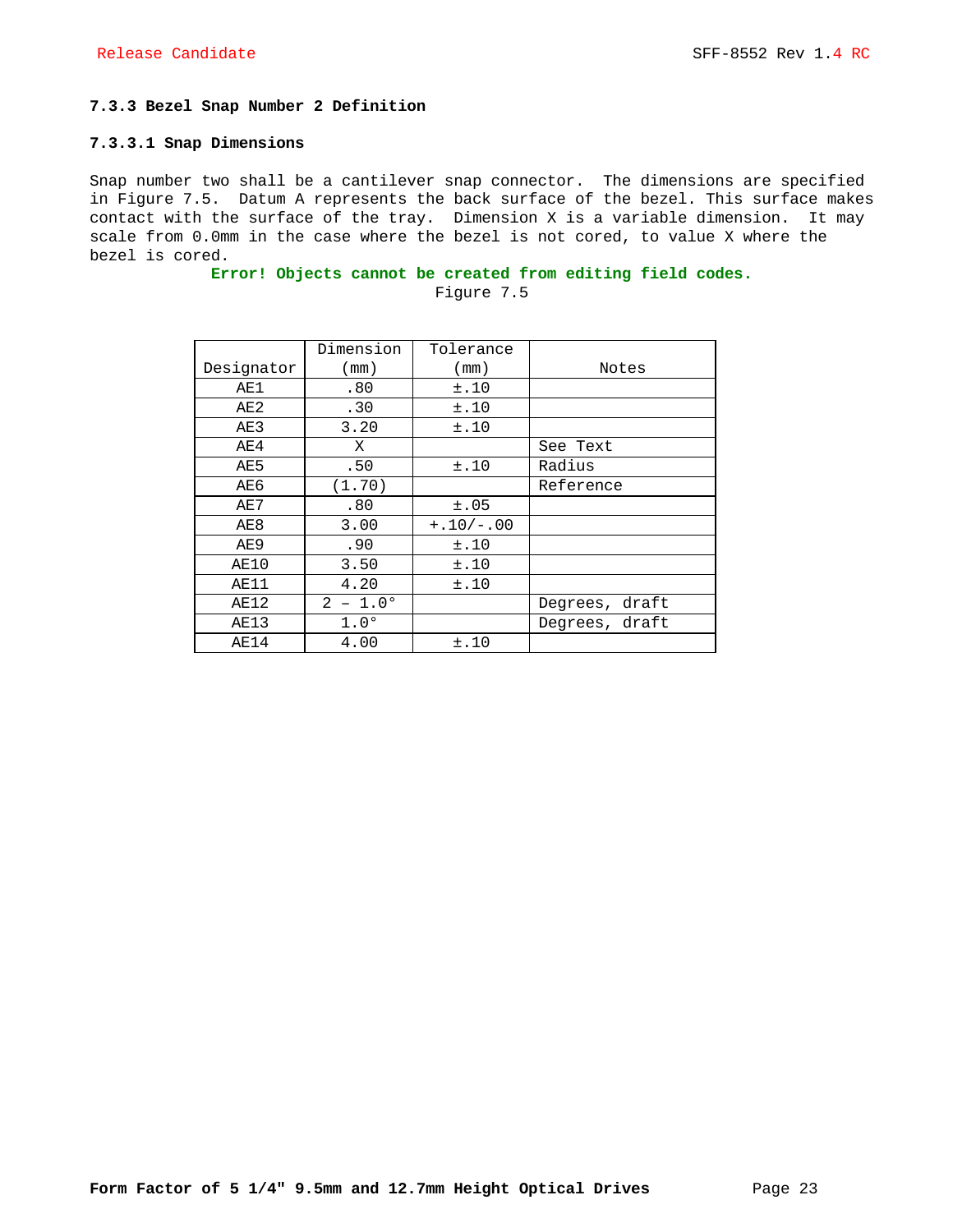## **7.3.3.2 Location of Snap**

The position and location of the snap are specified in Figure 7.6.

## **Error! Objects cannot be created from editing field codes.** Figure 7.6

|                | Dimension | Tolerance   |       |
|----------------|-----------|-------------|-------|
| Designator     | mm)       | mm)         | Notes |
| AF1            | 50.90     | $+.10/-.00$ |       |
| $\Delta$ F $2$ | -50       |             |       |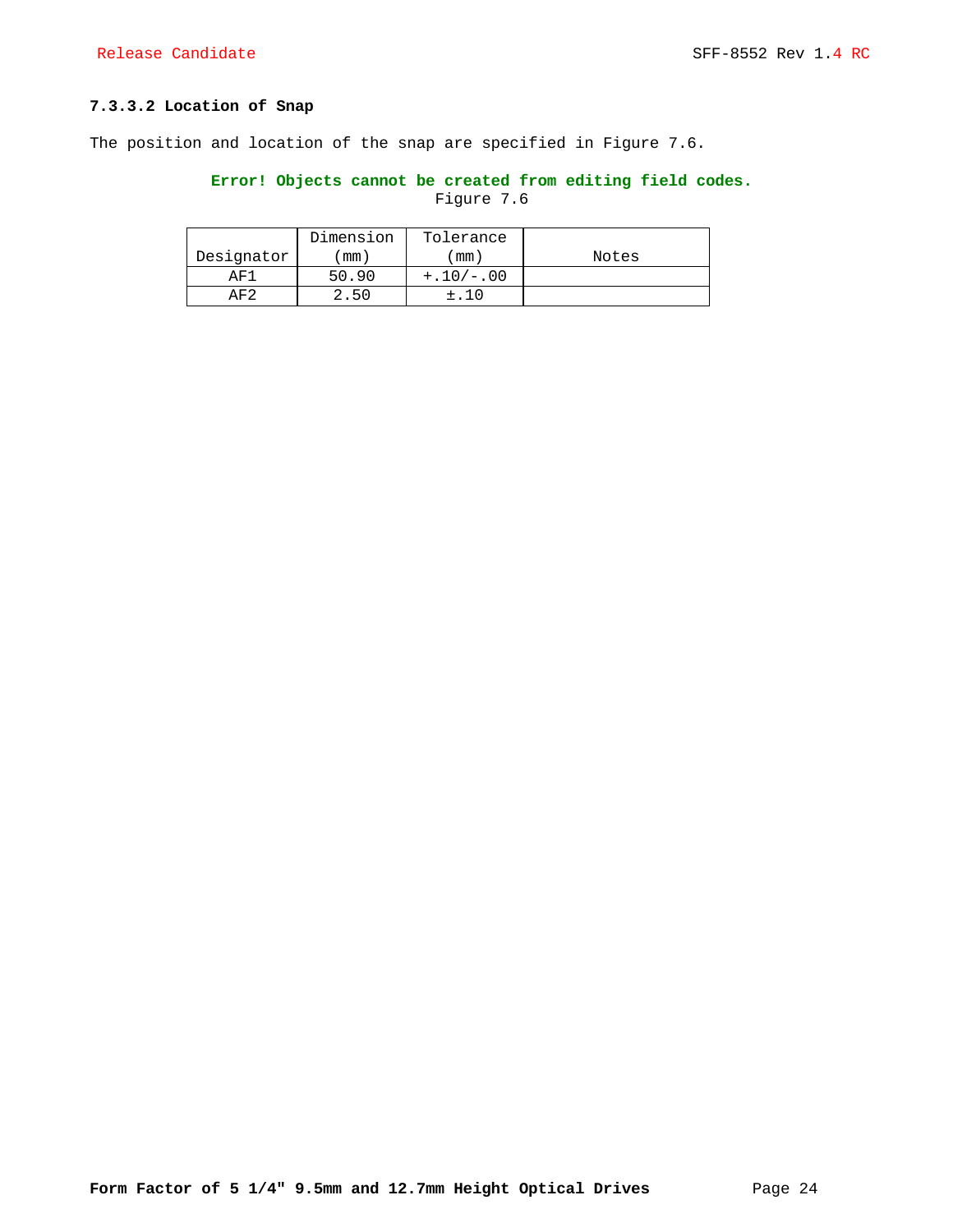## **7.3.4 Bezel Snap Number 3 Definition**

#### **7.3.4.1 Snap Dimensions**

Snap number three shall be a cantilever snap connector. The dimensions are specified in Figure 7.7. Datum A represents the back surface of the bezel. This surface makes contact with the surface of the tray. Dimension X is a variable dimension. It may scale from 0.0mm in the case where the bezel is not cored, to value X where the bezel is cored.

# **Error! Objects cannot be created from editing field codes.**

|                 | Dimension         | Tolerance   |                |
|-----------------|-------------------|-------------|----------------|
| Designator      | (mm)              | (mm)        | Notes          |
| AG1             | 3.50              | ±.10        |                |
| AG <sub>2</sub> | X                 |             | See text       |
| AG3             | .50               | ±.10        | Radius         |
| AG4             | .75               | ±.10        |                |
| AG5             | .30               | ±.10        |                |
| AG6             | (1.55)            |             | Reference      |
| AG7             | .70               | ±.05        |                |
| AG8             | 3.00              | $+.10/-.00$ |                |
| AG9             | .85               | ±.10        |                |
| AG10            | 3.50              | ±.10        |                |
| AG11            | 4.50              | ±.10        |                |
| AG12            | $2 - 1.0^{\circ}$ |             | Degrees, draft |
| AG13            | $1.0^\circ$       |             | Degrees, draft |
| AG14            | 2.4               | ±.10        |                |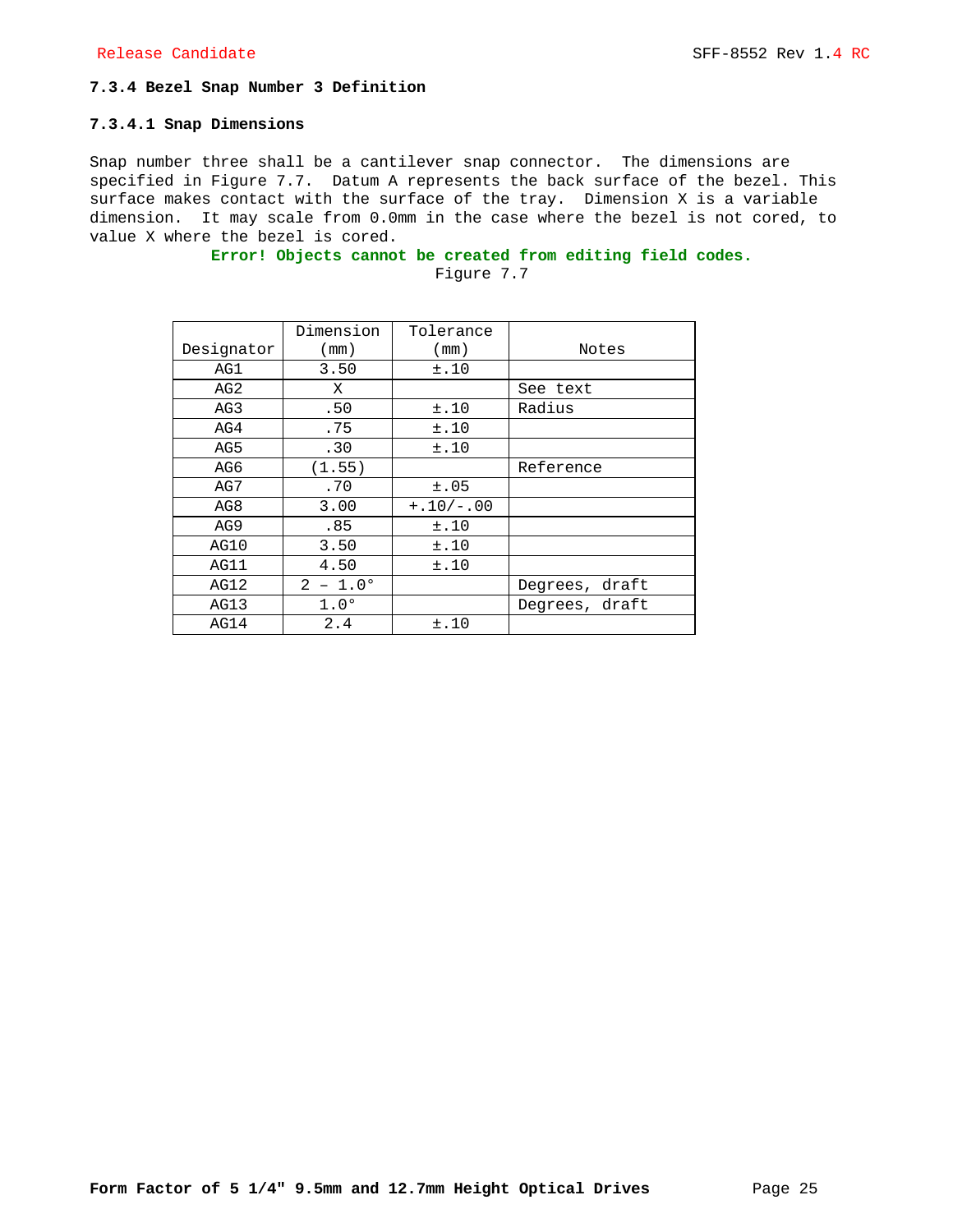## **7.3.4.2 Location of Snap**

## The position and location of the snap are specified in Figure 7.8. **Error! Objects cannot be created from editing field codes.**

|            | Dimension | Tolerance   |       |
|------------|-----------|-------------|-------|
| Designator | mm)       | mm)         | Notes |
| AH1        | 91.       | $+.10/-.00$ |       |
| 2H2        | 50        |             |       |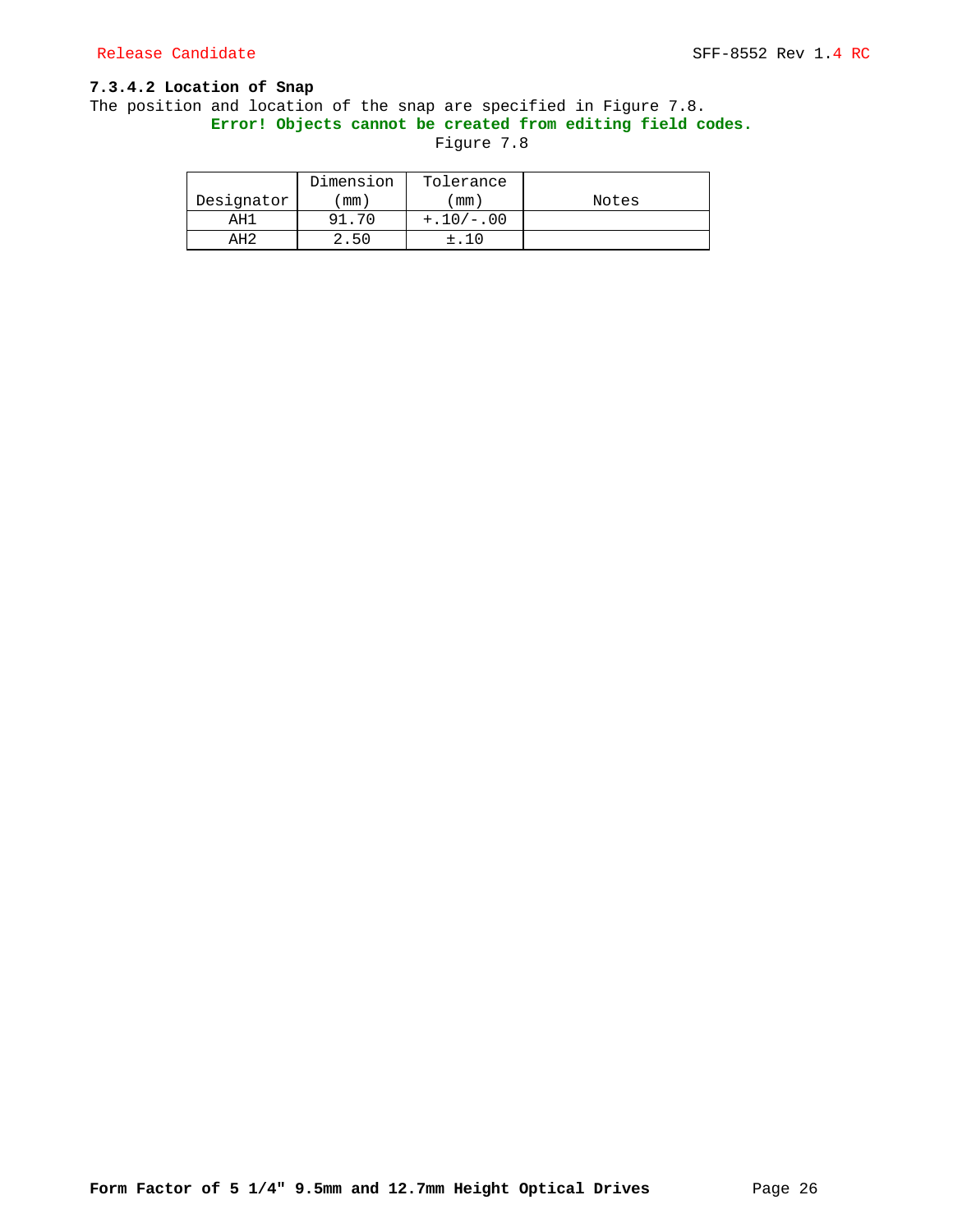## **7.3.5 Bezel Snap Number 4 Definition**

## **7.3.5.1 Snap Dimensions**

Snap number four shall be a cantilever snap connector. The dimensions are specified in Figure 7.9.

## **Error! Objects cannot be created from editing field codes.**

|            |             | Figure 7.9  |                |
|------------|-------------|-------------|----------------|
|            | Dimension   | Tolerance   |                |
| Designator | (mm)        | (mm)        | Notes          |
| AJ1        | $1.0^\circ$ |             | Degrees, draft |
| AJ2        | $1.0^\circ$ |             | Degrees, draft |
| AJ3        | $1.0^\circ$ |             | Degrees, draft |
| AJ4        | 6.00        | ±.10        |                |
| AJ5        | $2 - R.50$  |             | Radius         |
| AJ6        | $2 - .80$   | ±.10        |                |
| AJ7        | $2 - R.50$  |             | Radius         |
| AJ8        | 3.50        | ±.10        |                |
| AJ9        | 1.50        | ±.10        |                |
| AJ10       | 2.80        | ±.10        |                |
| AJ11       | .30         | ±.10        |                |
| AJ12       | 1.55        | $+.00/-.10$ |                |
| AJ13       | .90         | ±.10        |                |
| AJ14       | 1.55        | ±.10        |                |
| AJ15       | (.80)       |             | Reference      |
| AJ16       | 5.00        | $+.10/-.00$ |                |
| AJ17       | .75         | ±.05        |                |
| AJ18       | 5.50        | ±.10        |                |
| AJ19       | 6.50        | ±.10        |                |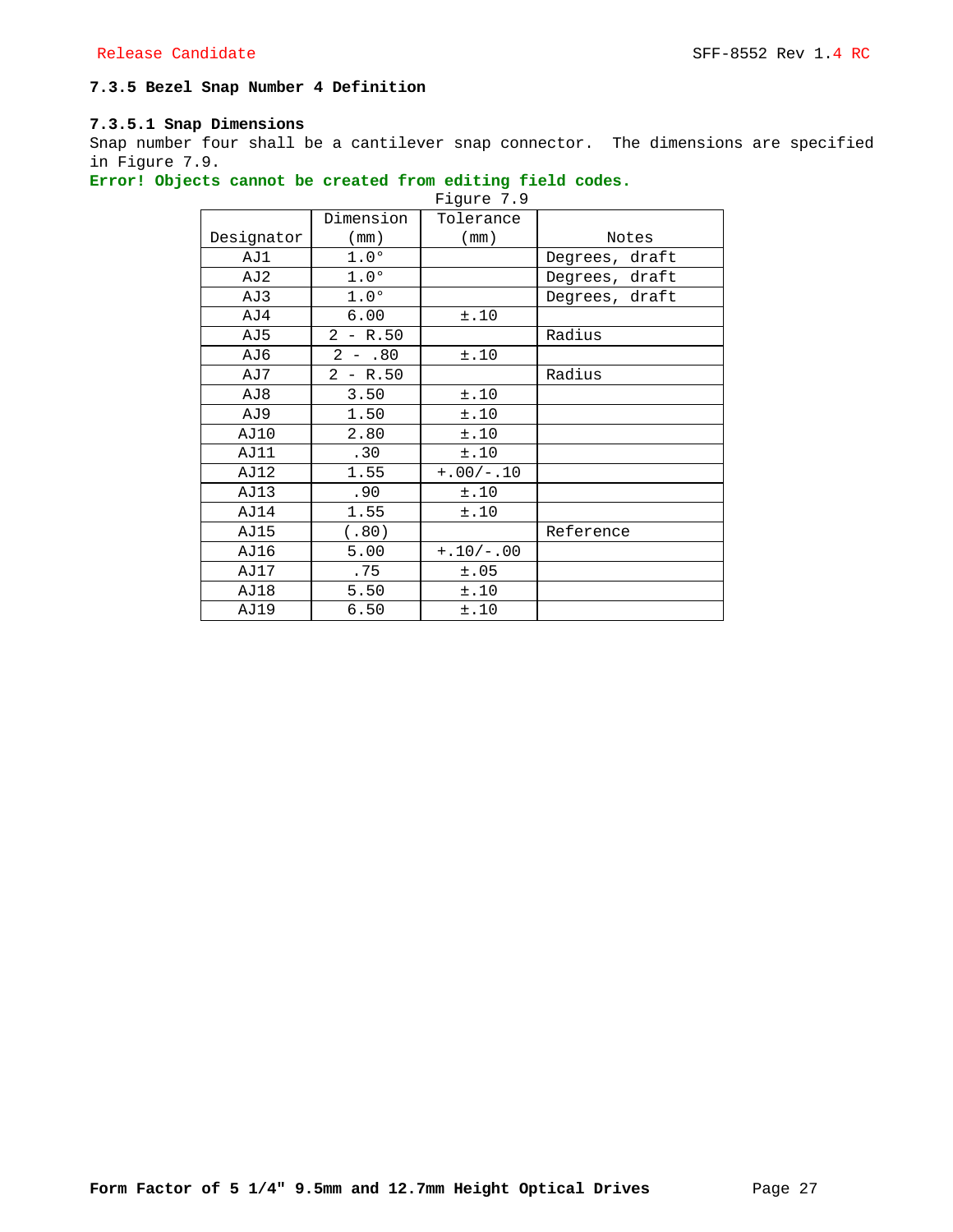## **7.3.5.2 Location of Snap**

The position and location of the snap are specified in Figure 7.10.

#### **Error! Objects cannot be created from editing field codes.**

Figure 7.10

|            | Dimension | Tolerance |       |
|------------|-----------|-----------|-------|
| Designator | mm)       | mm)       | Notes |
| ΆK.        | 106.20    |           |       |
| ΔKΩ        | 2.50      |           |       |

#### **7.3.6 Datum A Definition**

The plane, Datum A, may not have any feature break its plane from the bezel except for the features defined in this specification that are attached to the bezel.

#### **7.3.6.1 Implementers Note**

Flex cables are used to attach the LED and eject buttons. Figure 7.11 shows dimension AL2. Dimension AL2 should be a minimum of 0.7mm for a compliant bezel so that the button may not cross Datum A when pressed. If a bezel supplier cannot meet dimension AL2 specification due to a thin bezel design (causes cosmetic issues, etc.), a bezel designed specifically to meet the drive requirements may needed.

**Error! Objects cannot be created from editing field codes.**

|            | Dimension | Tolerance   |       |
|------------|-----------|-------------|-------|
| Designator | mm)       | mm)         | Notes |
| AT.        |           | $+.00/-.10$ |       |
|            |           | Min         |       |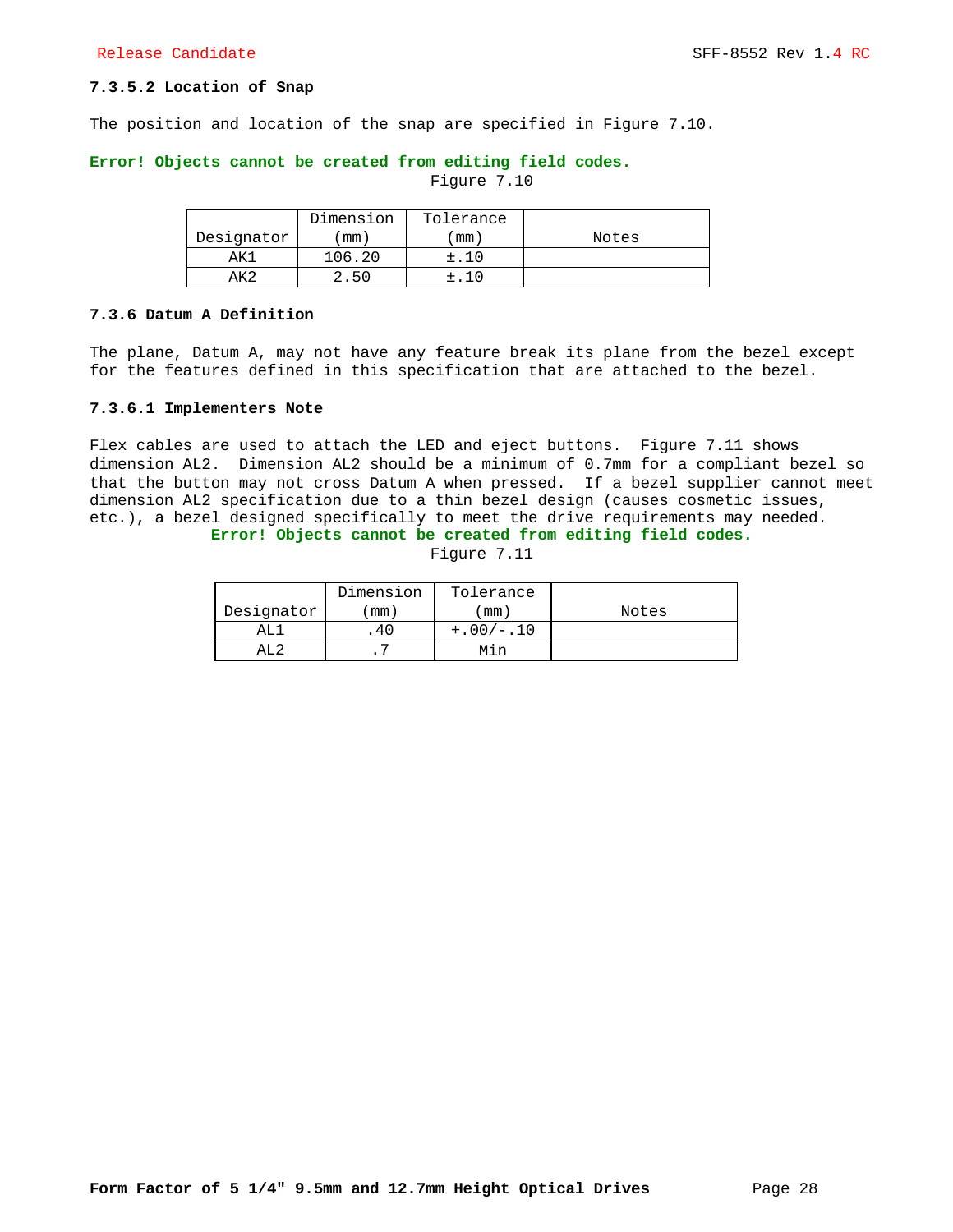## **7.3.7 Switch and LED**

## **7.3.7.1 Location of Switch and LED**

The location of the switch and LED are specified in Figure 7.12. The crosshatched circle represents the switch, and the crosshatched rectangle represents the LED. The shapes are not intended to define the physical appearance of the switch and/or LED but are placeholders for reference.

# **Error! Objects cannot be created from editing field codes.**

|            | Dimension | Tolerance |       |
|------------|-----------|-----------|-------|
| Designator | mm)       | mm)       | Notes |
| AM1        | 83.00     | ±.10      |       |
| AM2        | 72.50     | ±.15      |       |
| AM3        | 4.50      | ±.10      |       |
| AM4        | 6.15      | $\pm$ .10 |       |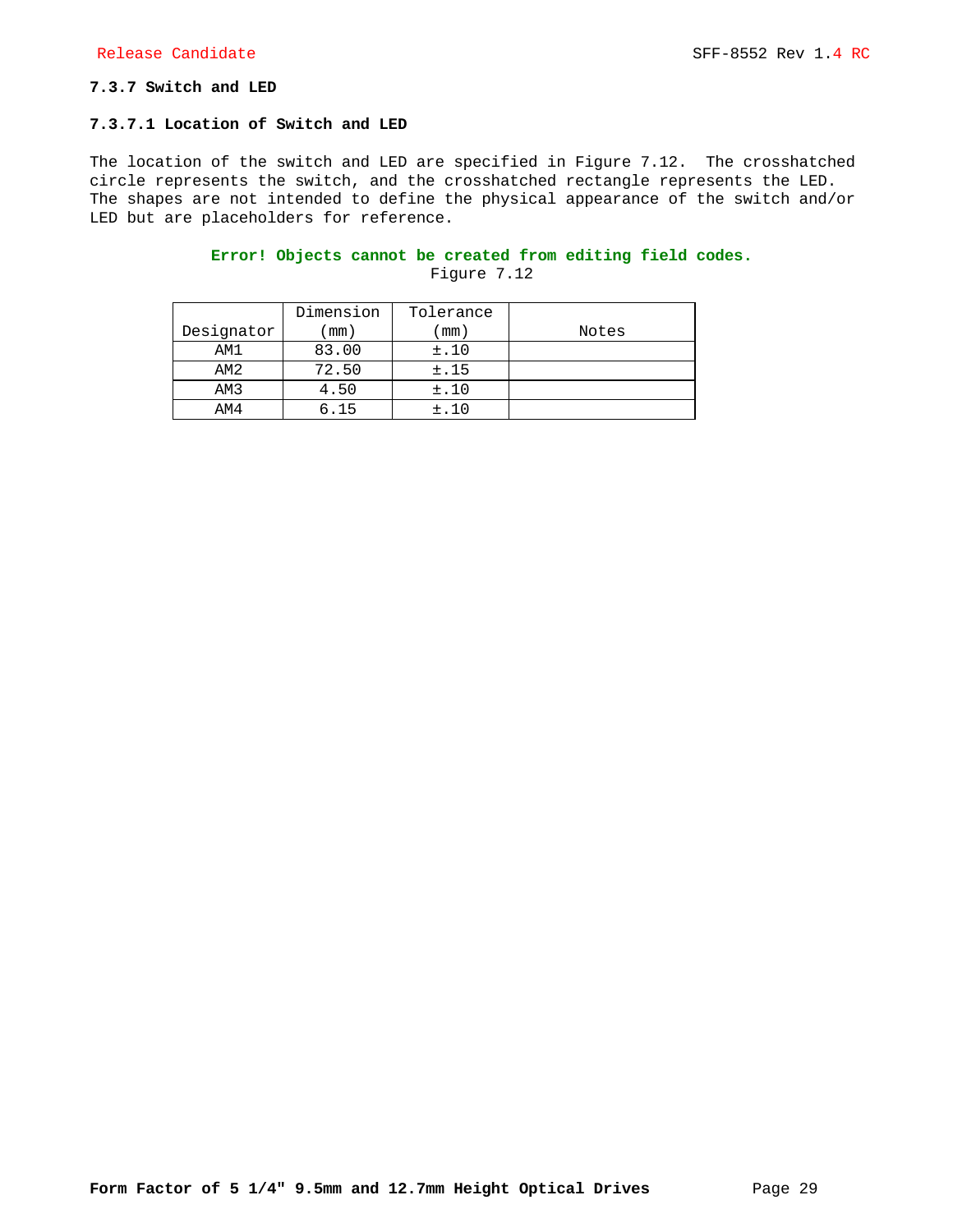## **7.3.7.2 Button Position/Activation Points**

Figure 7.12 defines the position of the button in the X and Y axis. For the Z-axis the button shall be sub-flush of Datum B by 0.6 +/- 0.15mm. The button shall activate when depressed within a range of 0.05mm to 0.35mm. The button activation pin's length is defined as 0.4 +0.0 /-0.1mm from the back plane of the bezel in Detail A in Figure 7.13.

## **Error! Objects cannot be created from editing field codes.**

|                 | Dimension  | Tolerance   |        |
|-----------------|------------|-------------|--------|
| Designator      | mm)        | mm)         | Notes  |
| AN1             | 1.6<br>0.8 |             |        |
| AN2             | 20         | Min         | Radius |
| AN <sub>3</sub> | 4 L        | $+.00/-.10$ |        |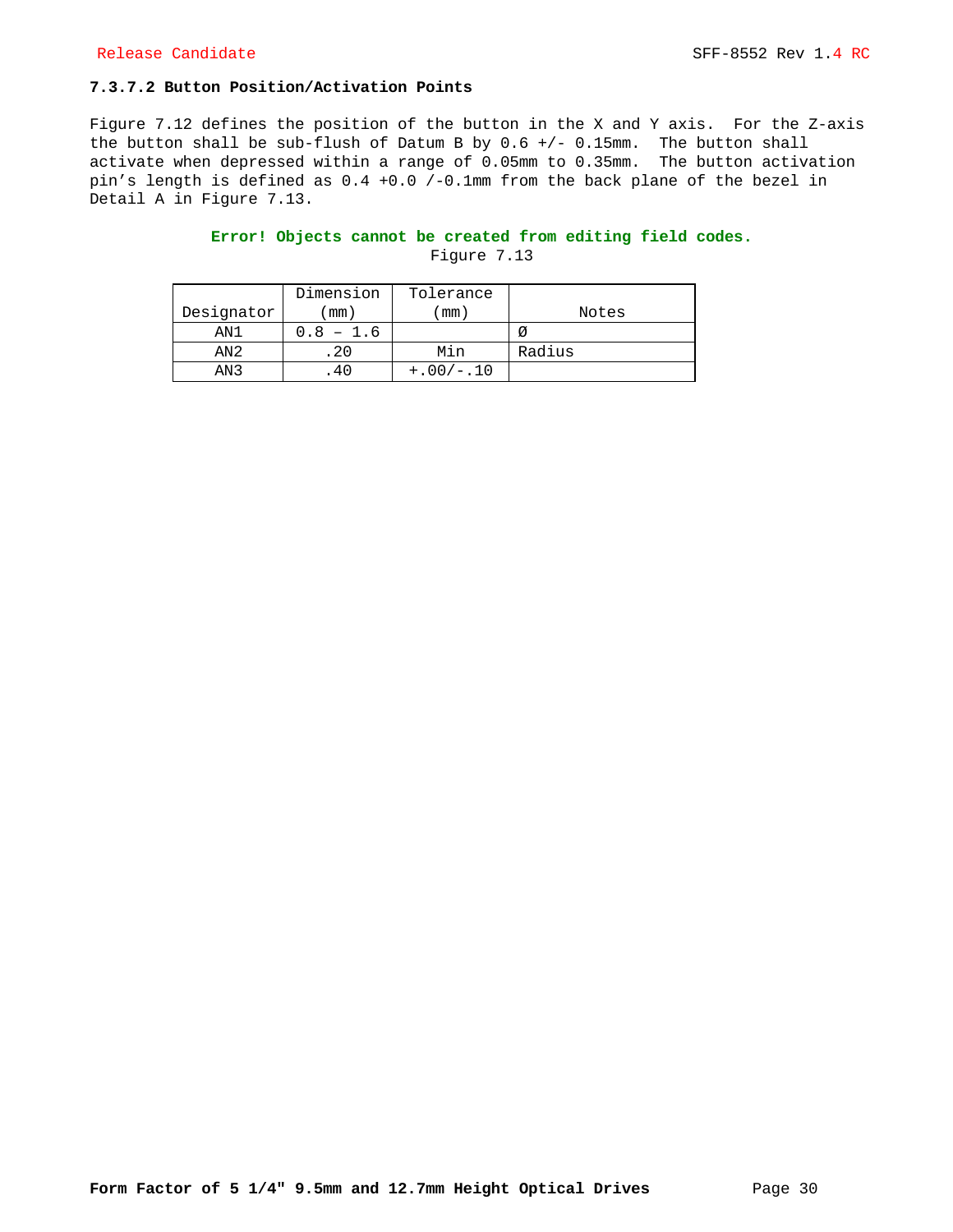## **7.3.7.3 LED Position**

Figure 7.12 defines the position of the LED in the X and Y axis. For the Z-axis the LED may only protrude a maximum of 0.2mm from the front plane of the tray, Datum B. The bezel shall allow for a LED that protrudes this far.

#### **7.3.8 Emergency Eject**

#### **7.3.8.1 Emergency Eject Hole Location**

The location of the emergency eject hole is described in Figure 7.14. **Error! Objects cannot be created from editing field codes.** Figure 7.14

|                 | Dimension | Tolerance |                             |
|-----------------|-----------|-----------|-----------------------------|
| Designator      | mm)       | mm)       | Notes                       |
| AP1             | 86.70     | ±.10      |                             |
| AP2             | 2.30      | ±.10      |                             |
| AP3             | 3.00      | ±.10      | Ø                           |
|                 |           |           | Ø, Measured at the front of |
| AP4             | 1.60      | ±.10      | the bezel $1^{\circ}$ draft |
| AP <sub>5</sub> | 1.00      | ±.10      |                             |

### **7.3.8.2 Emergency Eject Tube**

The emergency eject tube is defined as a cylindrical protrusion behind the emergency eject hole in the bezel to guide the emergency eject tool to the emergency eject mechanism. This tube's inside diameter is defined to be as large as the emergency eject hole  $(1.60 +/- 0.1mm)$ . The tube's external diameter shall be  $3.0 +/- 0.1$  as seen in Detail A of Figure 7.14. The Distance the tube extends from the back of the bezel shall be 1.0 +/- 0.1mm from the back plane of the bezel as seen in Detail B in Figure 7.14.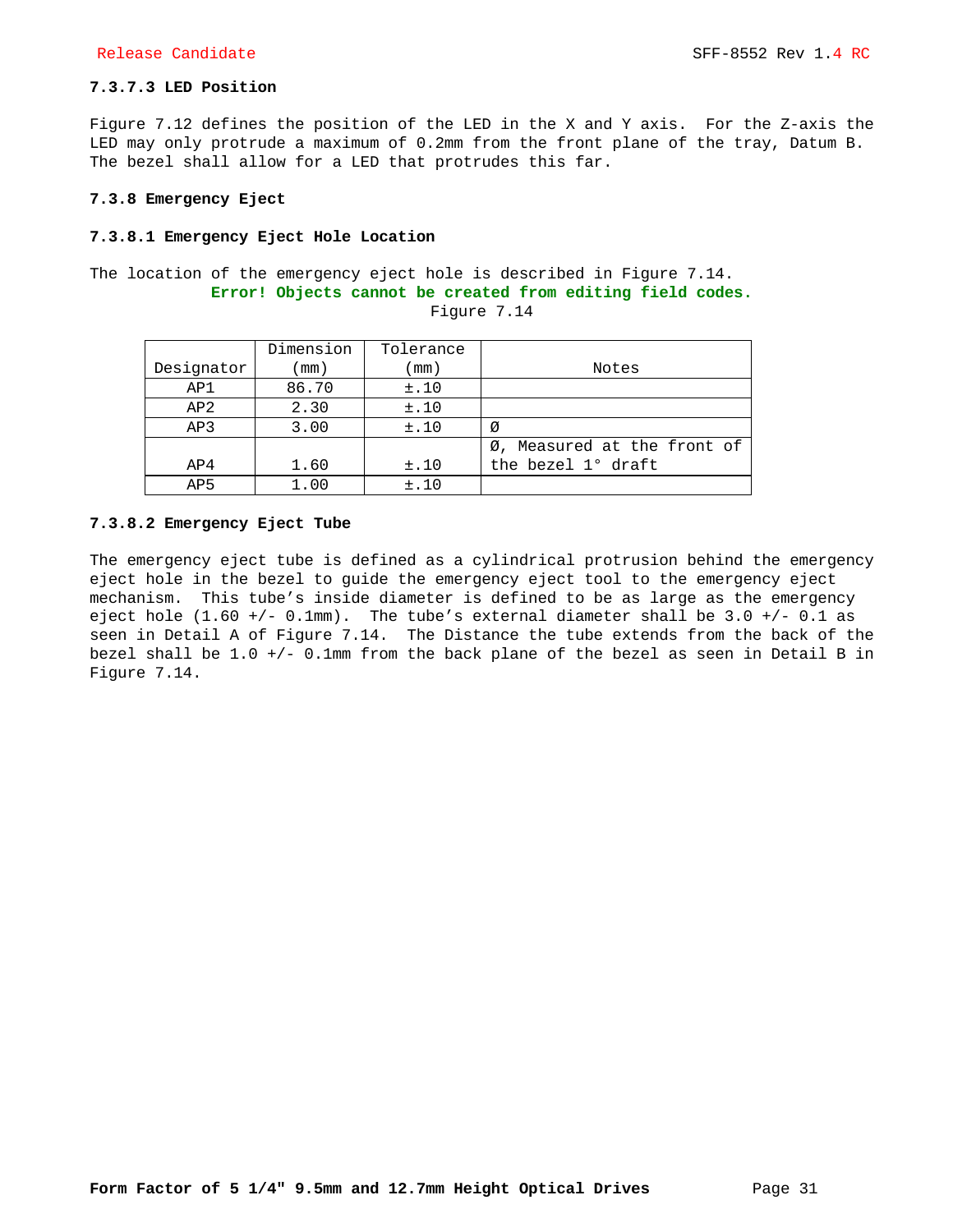## **7.3.9 Clearance for Pickup Unit Module (PUM)**

#### **7.3.9.1 Location of Recessed Area**

This is the area in the bezel where there is a defined recess for the PUM. See Figure 7.15.

## **Error! Objects cannot be created from editing field codes.**

Figure 7.15

|                 | Dimension | Tolerance |       |
|-----------------|-----------|-----------|-------|
| Designator      | mm)       | mm)       | Notes |
| AQ1             | 49.10     | Min       |       |
| AQ <sub>2</sub> | 7.10      | Max       |       |
| AQ3             | 2.75      | Min       |       |
| AQ4             | 5.15      | Min       |       |
| AQ5             | .80       | Min       |       |

## **7.3.10 Acoustic Noise Pad (Optional)**

This is an optional feature that may be used in bezel construction to dampen the acoustical noise made by the drive. This is an optional feature, however all drives shall be able to function with this feature implemented.

## **7.3.10.1 Acoustic Noise Pad Location**

Figure 7.16 describes the placement of the acoustic noise pad. The pad is allowed to have a maximum 0.05mm interference with the chassis of the drive. The Depth of the channel shall be 0.75mm.

## **Error! Objects cannot be created from editing field codes.**

|            | Dimension | Tolerance   |       |
|------------|-----------|-------------|-------|
| Designator | mm)       | mm)         | Notes |
| AR1        | 120.30    | ±.10        |       |
| AR2        | 6.90      | ±.10        |       |
| AR3        | 6.50      | Min         |       |
| AR4        | 5.00      | $+.20/-.00$ |       |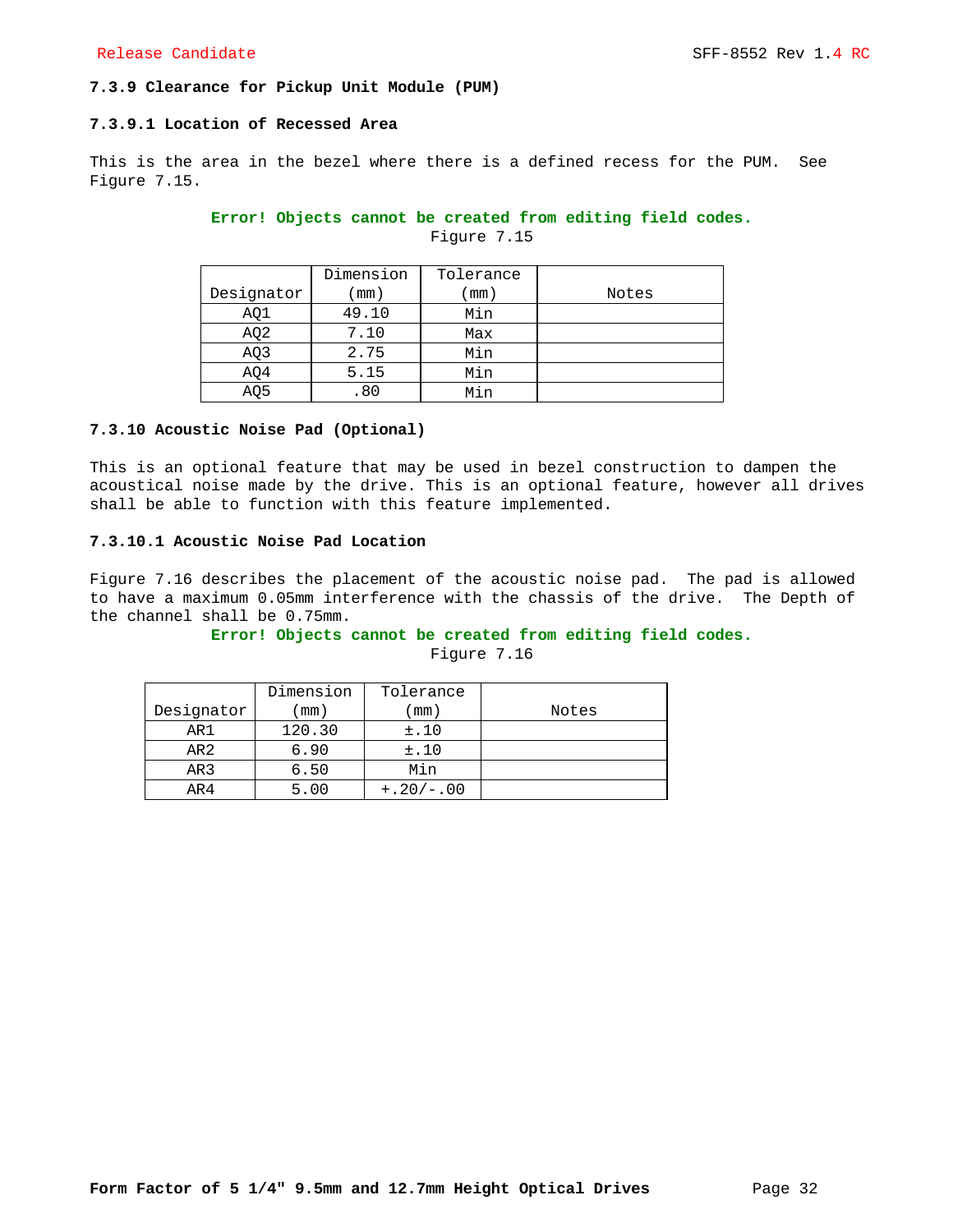## **7.3.10.2 Material requirements**

Suppliers shall use the below material requirement or equivalent.

Urethane Material ZUREN-SDCK (Hardness: 9degree) Maker: Bridgestone

## **7.4. Tray Side Specifications**

## **7.4.1 Grounding Touch point**

The entire case of the optical drive shall provide a path to ground.

#### **7.4.2 Tray Datum Definition**

Figure 7.17 defines Datum B which nothing except the LED from the tray side is allowed to cross. The LED is defined in section 7.3.7.3 and the PUM is defined in section 7.3.9.1.

## **Error! Objects cannot be created from editing field codes.**

Figure 7.17

|            | Dimension | Tolerance |       |
|------------|-----------|-----------|-------|
| Designator | mm)       | mm.       | Notes |
| AS.        | .90       | ±.20      |       |

#### **7.4.2.1 Tray Protrusion**

The tray shall protrude out of the chassis of the drive 0.9mm +/– 0.2mm.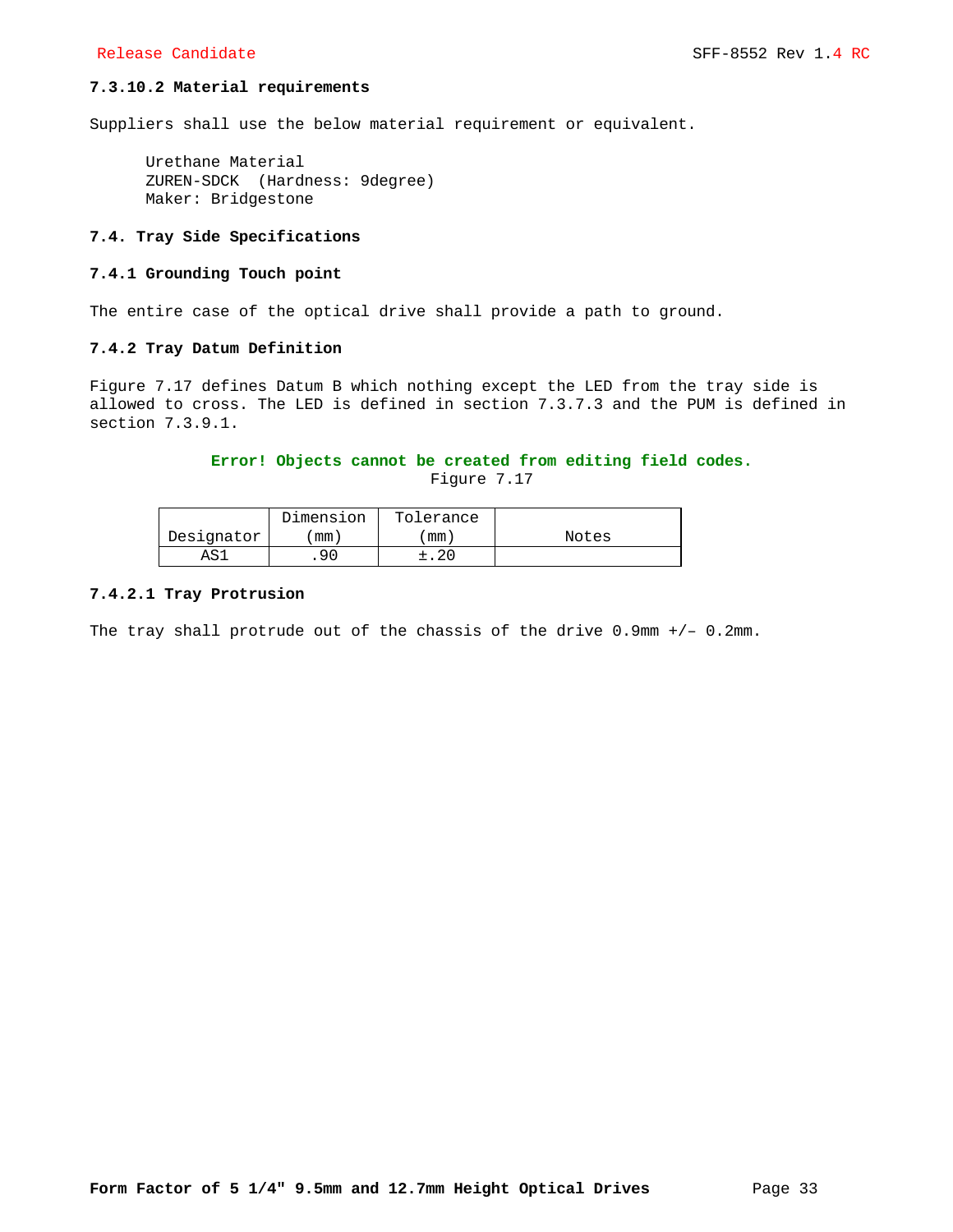## **7.4.3 Rib Touch Points**

## **7.4.3.1 Position of Touch Points**

For cored bezels that need more stability, touch points are defined that guarantee areas on the tray that shall cause no issues when contacted by a rib or ribs on the bezel. Bezel rib contact is allowed in the areas without cross-hatching in Figure 7.18.

|                 | Dimension | Tolerance |       |
|-----------------|-----------|-----------|-------|
| Designator      | (mm)      | (mm)      | Notes |
| AT1             | 101.90    | Min       |       |
| AT <sub>2</sub> | 88.70     | Min       |       |
| AT3             | 56.60     | Min       |       |
| AT4             | 49.10     | Min       |       |
| AT5             | 3.00      | Min       |       |
| AT6             | 5.00      | Min       |       |
| AT7             | 3.60      | Min       |       |
| AT <sub>8</sub> | .800      | Max       |       |
| AT <sub>9</sub> | 1.55      | Max       |       |
| AT10            | 5.50      | Min       |       |
| AT11            | 5.15      | Min       |       |
| AT12            | 3.80      | Min       |       |

## **Error! Objects cannot be created from editing field codes.** Figure 7.18

#### **7.4.4 Alignment Pin Hole**

## **7.4.4.1 Dimensions of Alignment Pin Hole**

The dimension of the hole for the alignment pin is  $\emptyset$ 2.05 +0.05/-0.0.

## **7.5. Implementers Guide**

## **7.5.1 Bezel Roll Off Prevention**

The cross hatched areas below represent ribs in a cored bezel that preclude the bezel from being able to be removed easily by rolling downward with a force starting at the wing side of the tray. Figure 7.19 shows the areas where ribs shall be implemented in a cored bezel. The dimension "3.8 TO 3.1" means that the rib thickness may vary from 0.8mm thick to 1.5mm thick. However if a bezel relies on this feature for roll off protection, the feature shall work when at the minimum material condition of 0.8mm thick. Detail A shows a dimension "X" which extends from the top of the snap all the way to the bottom of the bezel.

**Error! Objects cannot be created from editing field codes.**

Figure 7.19 Areas where ribs shall be implemented in a cored bezel

|                 | Dimension         | Tolerance |       |
|-----------------|-------------------|-----------|-------|
| Designator      | mm)               | mm)       | Notes |
| AU1             | 90.90             |           |       |
| AU <sub>2</sub> | 88.70             |           |       |
|                 | 3.8 <sub>to</sub> |           |       |
| AU 3            | 3.10              |           |       |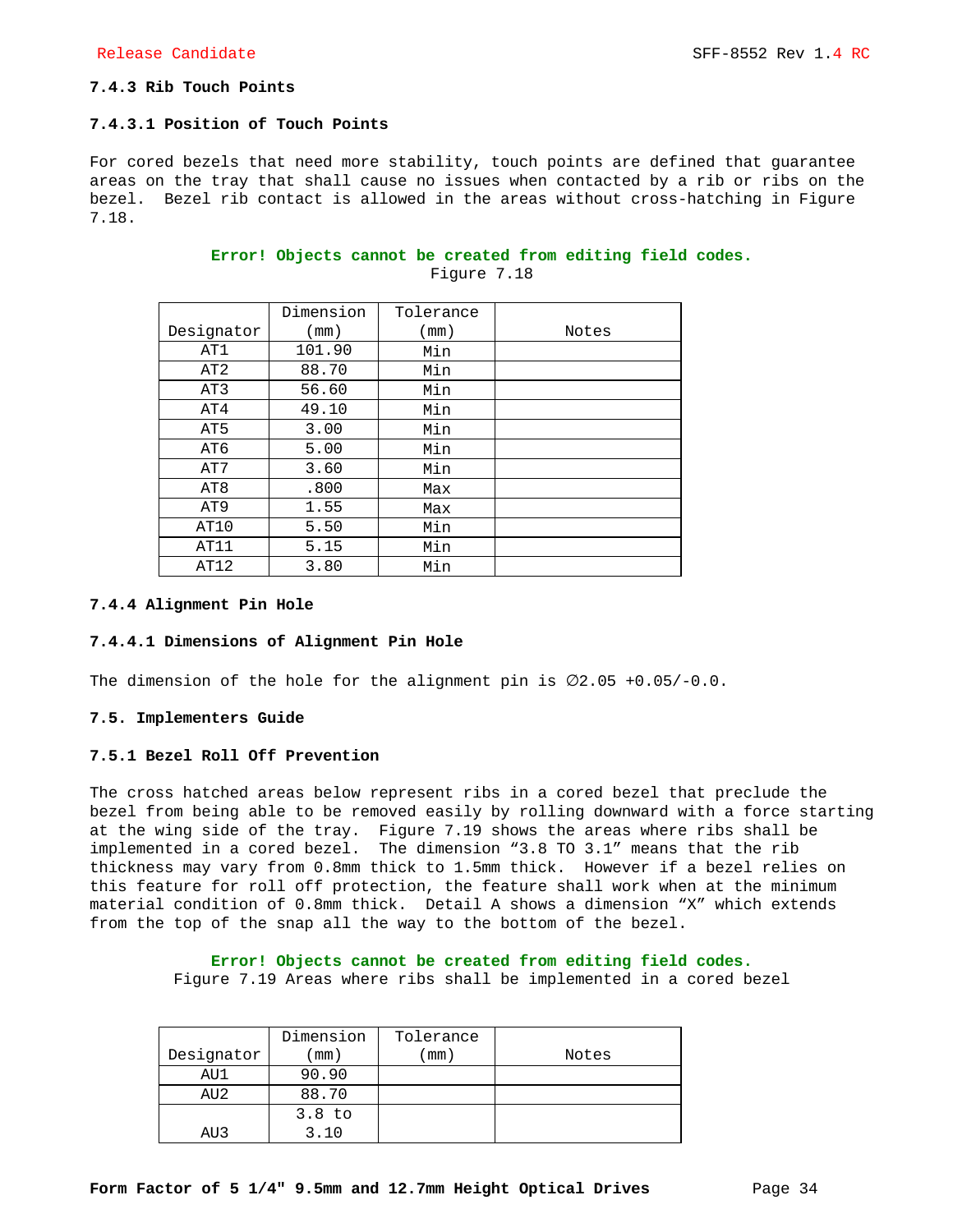| AU4  | 56.60 |  |
|------|-------|--|
| AU5  | 3.30  |  |
| AU6  | 4.60  |  |
| AU7  | 4.30  |  |
| AU8  | 90.90 |  |
| AU9  | 91.70 |  |
| AU10 |       |  |

## **7.6 Clause 7 Revision History**

| Rev. | Revision Description                       | Date     |
|------|--------------------------------------------|----------|
| 1.0  | Initial Release                            | 8/13/04  |
| 1.01 | Reformatted to conform to SFF requirements | 12/05/04 |
|      | Edited to incorporate SFF feedback         | 2/22/05  |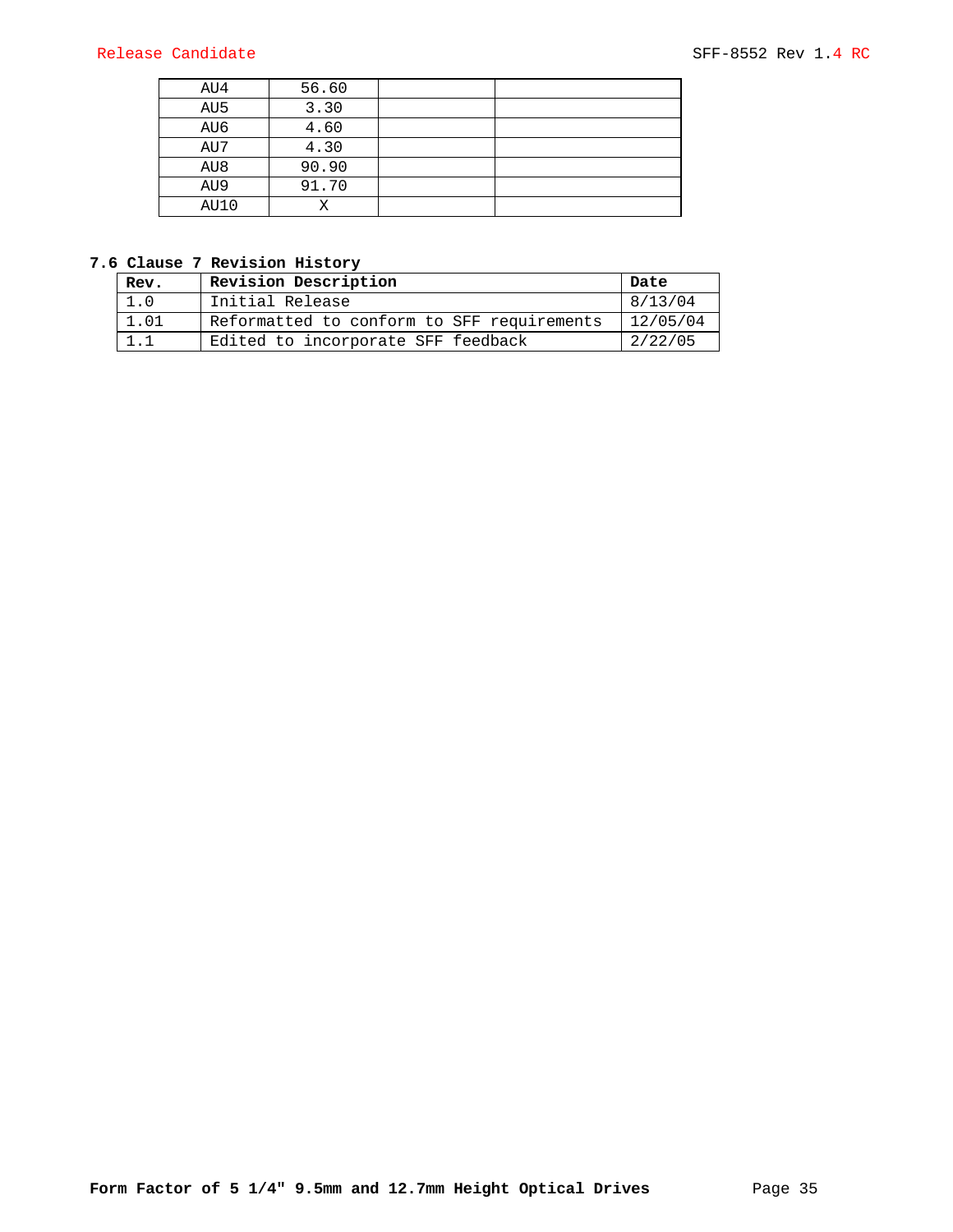## **8. Optional 9.5mm Height Optical Bezel Attachment Specification**

## **8.1 Content**

The content of Clause 8 was contributed by Daniel Whittaker, Ravi Krishnan, and Godfrey Ting of Dell Computer Corporation, with assistance from contributing companies of HLDS, OptiArc, Panasonic, and TSST.

## **8.2. Purpose/Objective**

This clause defines the interface between a 9.5mm Height optical bezel and 9.5mm Height optical drives.

## **8.3. Bezel Side Specifications**

This section describes the features that are on the bezel only.

#### **8.3.1 Bezel Alignment Pin**

#### **8.3.1.1 Alignment Pin Dimensions**

Figure 8.1 shows the dimensions for the Alignment pin on the back of the bezel. Datum A represents the back surface of the bezel. This surface makes contact with the surface of the tray. Dimension X is a variable dimension. It may scale from 0.0mm in the case where the bezel is not cored, to value X where the bezel is cored. If the alignment pin causes sink marks on the front of the bezel the geometry of the pin can be changed, as long as the outer diameter stays the same. For instance pie shaped wedges can be removed. In the cases were BA2 is equal to zero, there will be a natural radius (Max 0.2mm) formed between the protruding features and the bezel.



Figure 8.1

|                 | Dimension        | Tolerance   |                |
|-----------------|------------------|-------------|----------------|
| Designator      | mm)              | mm)         | <b>Notes</b>   |
| BA1             | 1.5              | ±.10        |                |
| BA <sub>2</sub> |                  |             |                |
| BA3             | 1.5              | $+.00/-.05$ | Ø              |
| BA4             | C <sub>0.3</sub> |             |                |
| BA <sub>5</sub> | 1. O º           |             | Degrees, draft |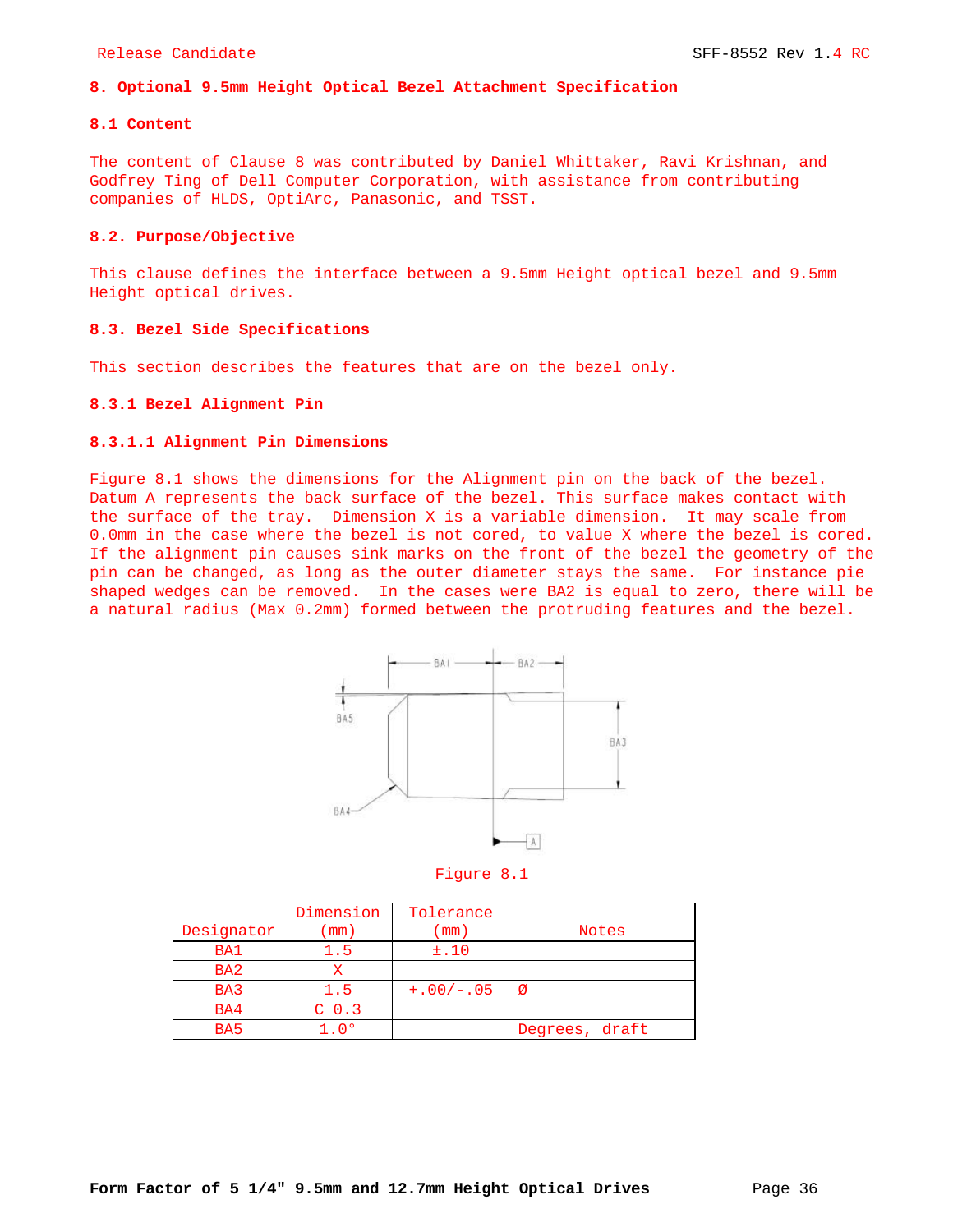### **8.3.1.2 Location of Alignment Pin**

The location of the bezel alignment pin on the bezel is described in Figure 8.2. X and Y represent the amount of bezel overhang you have from the edge of the drive by design. The Reference mark is also specified below. This mark is required on all bezels and is there to aid in the optical measurement of the bezel's features. This mark can be either convex or concave, however convex shapes must not exceed Datum A.



|                 | Dimension | Tolerance  |                   |
|-----------------|-----------|------------|-------------------|
| Designator      | (mm)      | $\pmod{2}$ | <b>Notes</b>      |
| BB1             | $Y+5.5$   | $\pm 0.05$ |                   |
| B <sub>B2</sub> | $X+11.0$  | $\pm 0.05$ |                   |
| BB3             | 88        | ±.10       | Reference Mark    |
|                 |           |            | Ø, Min; Reference |
| B <sub>B4</sub> | 1.00      |            | Mark              |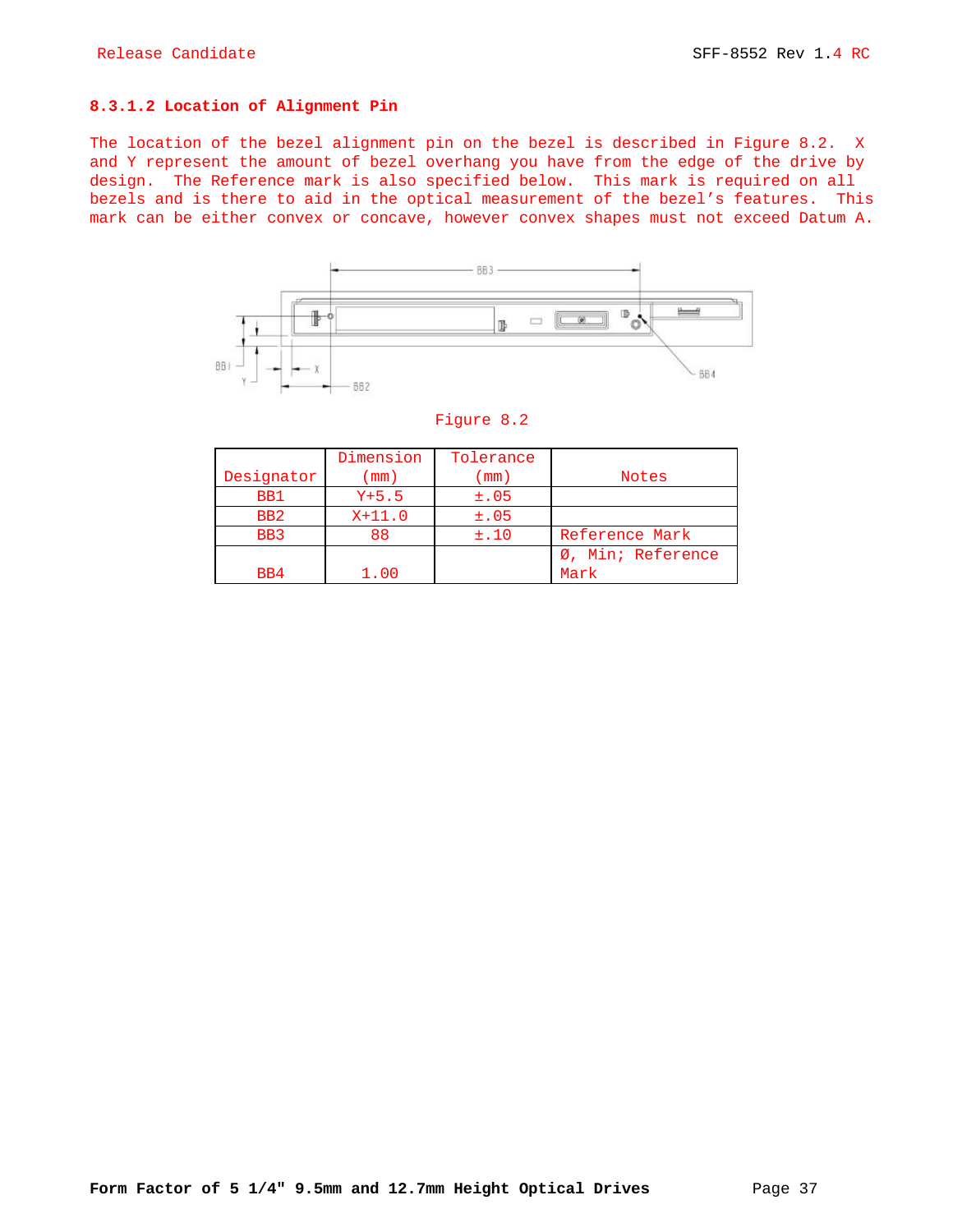## **8.3.2 Bezel Snap Number 1 Definition**

## **8.3.2.1 Snap Dimensions**

Snap number one shall be a cantilever snap connector. The dimensions are as follows in Figure 8.3. Datum A represents the back surface of the bezel. This surface makes contact with the surface of the tray. Dimension X is a variable dimension. It may scale from 0.0mm in the case where the bezel is not cored, to value X where the bezel is cored.



Figure 8.3

|                 | Dimension        | Tolerance   |                    |
|-----------------|------------------|-------------|--------------------|
| Designator      | (mm)             | (mm)        | <b>Notes</b>       |
| BC1             | 4.5              | ±.10        |                    |
| BC <sub>2</sub> | 2.5              | ±.10        |                    |
| BC <sub>3</sub> | 0.5              |             | Radius             |
| BC4             | 1.0              | ±.10        |                    |
| BC <sub>5</sub> | $\mathbf{X}$     |             | see text           |
| BC <sub>6</sub> | 1.5              | $+.00/-.10$ |                    |
| BC7             | 0.9              | ±.10        |                    |
| BC <sub>8</sub> | 4.00             | $+.10/-.00$ |                    |
| BC <sub>9</sub> | 4.5              | ±.10        |                    |
| <b>BC10</b>     | 5.5              | ±.10        |                    |
| <b>BC11</b>     | 0.5°             |             | Max Degrees, draft |
| <b>BC12</b>     | 0.8              | ±.05        |                    |
| <b>BC13</b>     | (1.7)            |             | Reference          |
| <b>BC14</b>     | .75              | ±.10        |                    |
| <b>BC15</b>     | .35              | ±.10        |                    |
| <b>BC16</b>     | 1.0 <sup>o</sup> |             | Degrees, draft     |
| <b>BC17</b>     | 1.0 <sup>o</sup> |             | Degrees, draft     |
| <b>BC18</b>     | 4.2              | ±.10        |                    |
| <b>BC19</b>     | .80              | ±.10        |                    |
| <b>BC20</b>     | 1.0 <sup>o</sup> |             | Degrees, draft     |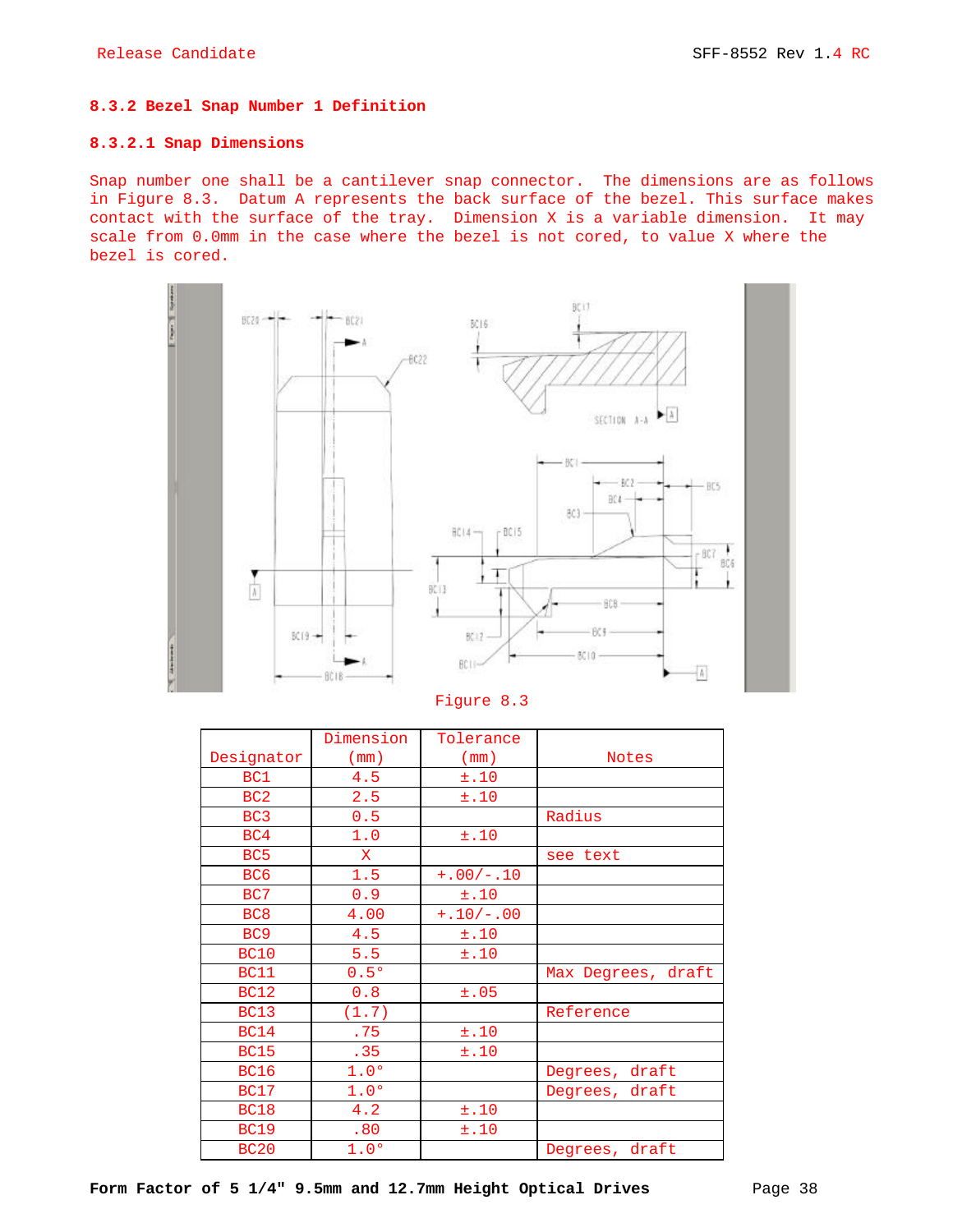| BC2. | n o             | Degrees, draft |  |
|------|-----------------|----------------|--|
|      | $-45^{\circ}$ x |                |  |
| 3C22 | .500            | Degrees        |  |

## **8.3.2.2 Location of Snap**

The position and location of the snap are described in Figure 8.4.



| . |  |  |
|---|--|--|
|   |  |  |

|                  | Dimension | Tolerance   |              |
|------------------|-----------|-------------|--------------|
| Designator       | mm        | mm)         | <b>Notes</b> |
| B <sub>D</sub> 1 | 4.50      | $+.00/-.10$ |              |
| B <sub>D</sub> 2 | . 60      |             |              |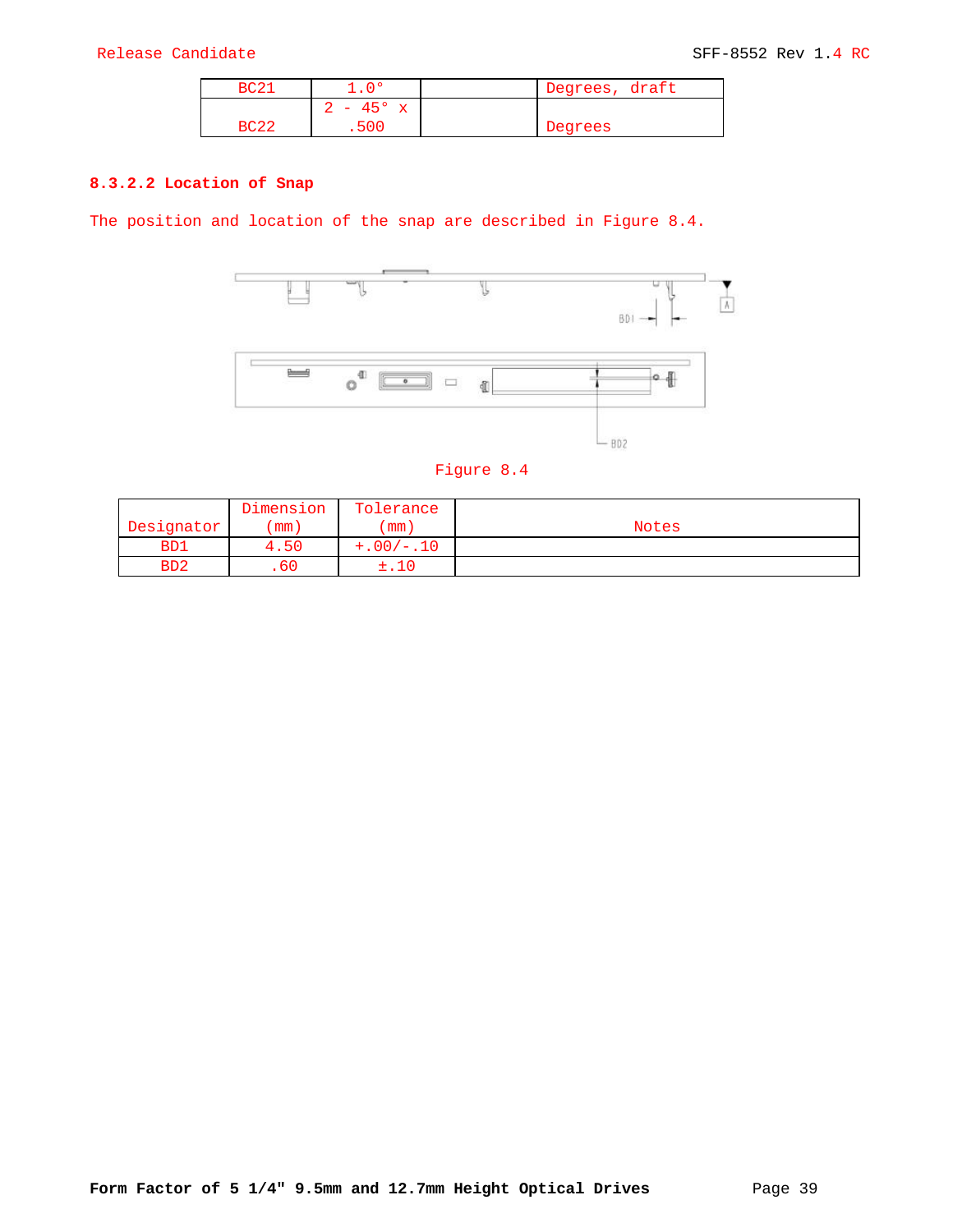#### **8.3.3 Bezel Snap Number 2 Definition**

## **8.3.3.1 Snap Dimensions**

Snap number two shall be a cantilever snap connector. The dimensions are specified in Figure 8.5. Datum A represents the back surface of the bezel. This surface makes contact with the surface of the tray. Dimension X is a variable dimension. It may scale from 0.0mm in the case where the bezel is not cored, to value X where the bezel is cored.



Figure 8.5

|                 | Dimension        | Tolerance   |                    |
|-----------------|------------------|-------------|--------------------|
| Designator      | (mm)             | (mm)        | <b>Notes</b>       |
| BE1             | 3.20             | ±.10        |                    |
| BE <sub>2</sub> | 1.80             | ±.10        |                    |
| BE3             | R0.5             |             | Radius             |
| BE4             | 0.80             | ±.10        |                    |
| BE <sub>5</sub> | $\mathbf{x}$     |             | See text           |
| BE <sub>6</sub> | 1.40             | $+.00/-.10$ |                    |
| BE7             | 0.90             | ±.10        |                    |
| BE8             | 2.80             | $+.10/-.00$ |                    |
| BE <sub>9</sub> | 3.30             | ±.10        |                    |
| <b>BE10</b>     | 4.00             | ±.10        |                    |
| <b>BE11</b>     | 0.5°             |             | Max Degrees, draft |
| <b>BE12</b>     | 0.80             | ±.05        |                    |
| <b>BE13</b>     | (1.70)           |             | Reference          |
| <b>BE14</b>     | 0.80             | ±.10        |                    |
| <b>BE15</b>     | 0.40             | ±.10        |                    |
| <b>BE16</b>     | 1.0 <sup>o</sup> |             | Degrees, draft     |
| <b>BE17</b>     | 1.0 <sup>o</sup> |             | Degrees, draft     |
| <b>BE18</b>     | 3.00             | ±.10        |                    |
| <b>BE19</b>     | 0.80             | ±.10        |                    |
| <b>BE20</b>     | 1.0°             |             | Degrees, draft     |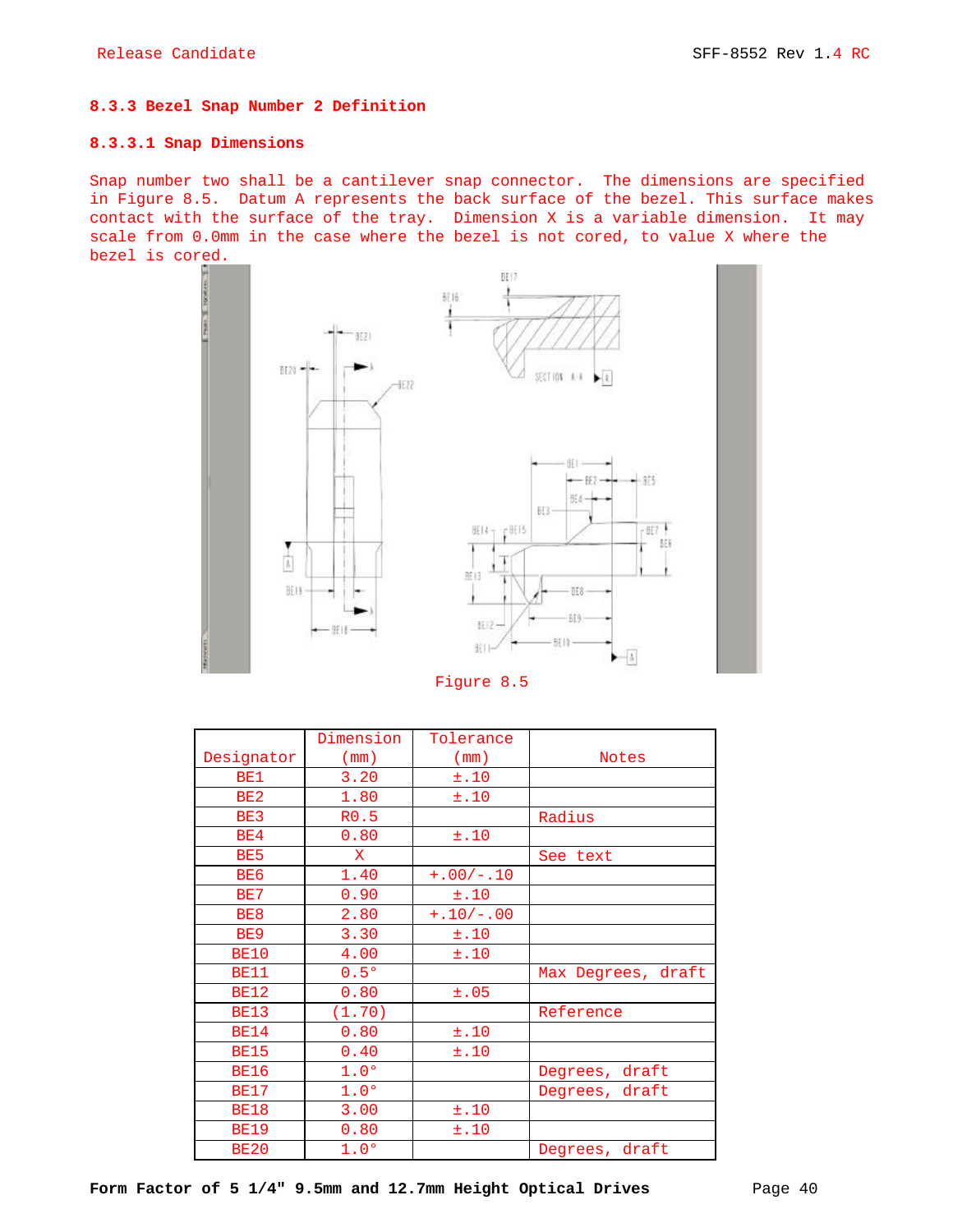| <b>BE23</b> | n o             | Degrees, draft |
|-------------|-----------------|----------------|
|             | $-45^{\circ}$ x |                |
| <b>BE22</b> | 500             | Degrees        |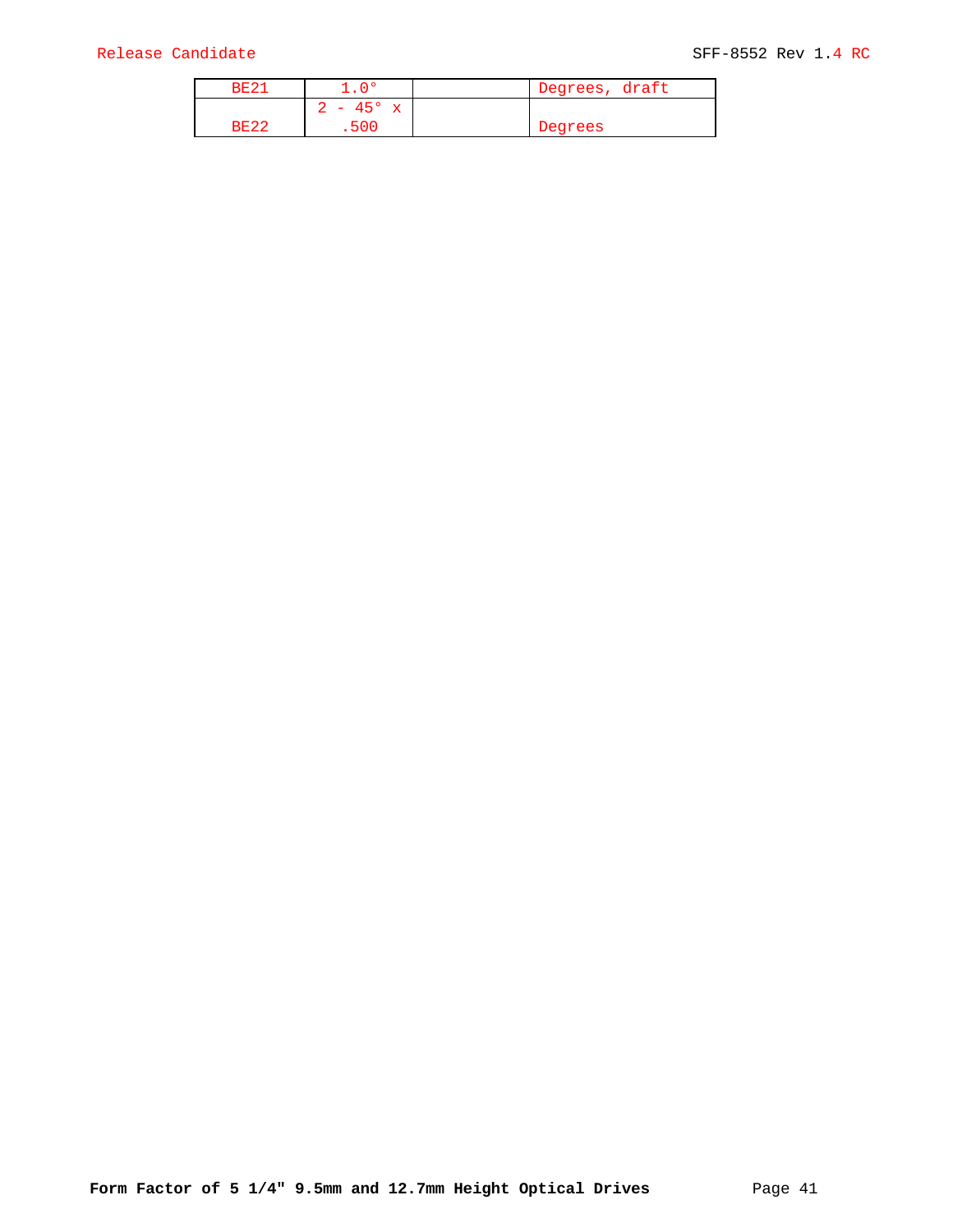## **8.3.3.2 Location of Snap**

The position and location of the snap are specified in Figure 8.6.



|            | Dimension | Tolerance   |              |
|------------|-----------|-------------|--------------|
| Designator | mm)       | mm)         | <b>Notes</b> |
| BF1        | 48.60     | $+.10/-.00$ |              |
| RF2        |           |             |              |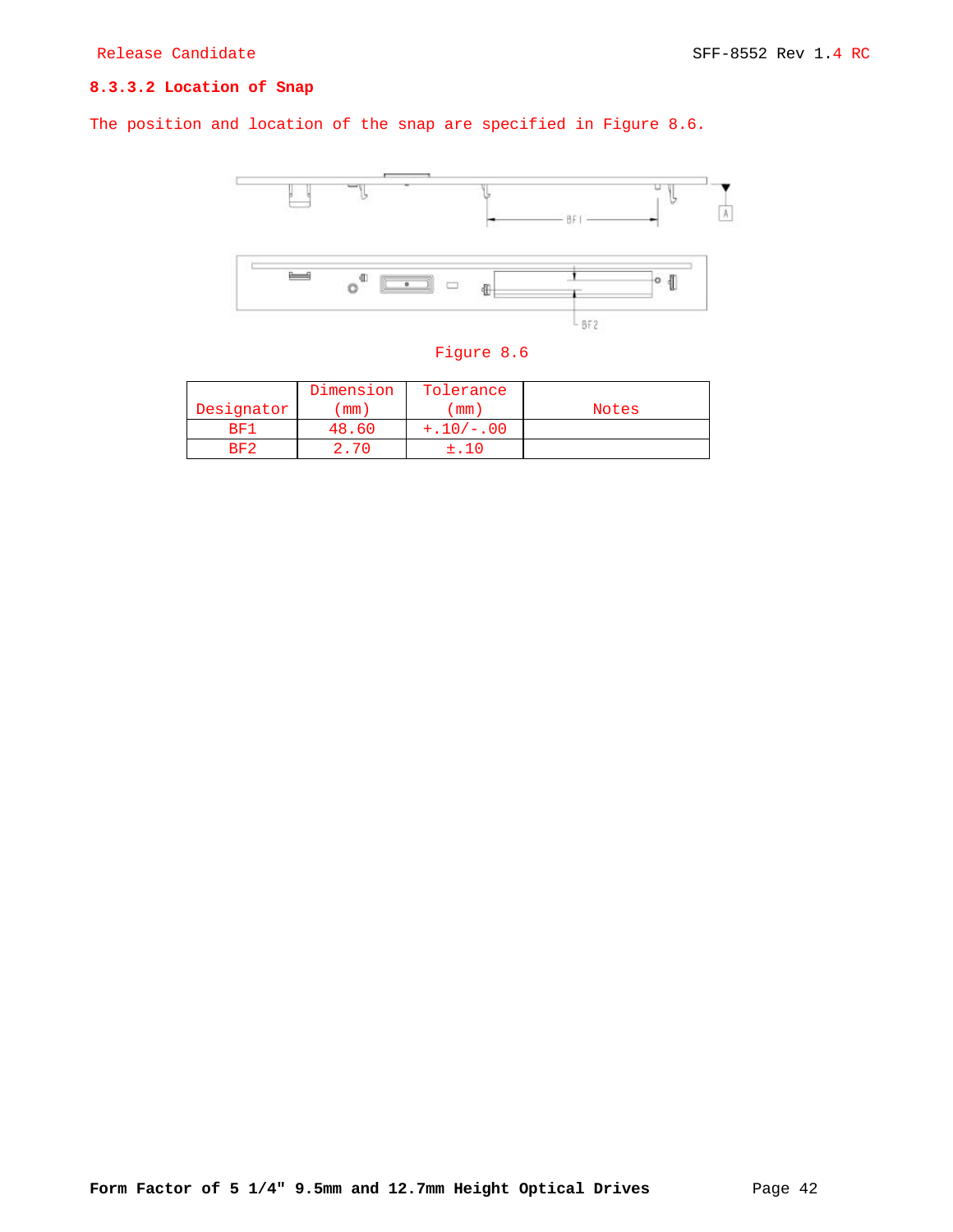## **8.3.4 Bezel Snap Number 3 Definition**

## **8.3.4.1 Snap Dimensions**

Snap number three shall be a cantilever snap connector. The dimensions are specified in Figure 8.7. Datum A represents the back surface of the bezel. This surface makes contact with the surface of the tray. Dimension X is a variable dimension. It may scale from 0.0mm in the case where the bezel is not cored, to value X where the bezel is cored.



Figure 8.7

|                 | Dimension        | Tolerance   |                    |
|-----------------|------------------|-------------|--------------------|
| Designator      | (mm)             | (mm)        | <b>Notes</b>       |
| BG1             | 3.2              | ±.10        |                    |
| BG <sub>2</sub> | 1.8              | ±.10        |                    |
| BG3             | 0.5              |             | Radius             |
| BG4             | .60              | ±.10        |                    |
| BG5             | $\mathbf{X}$     |             | See text           |
| BG <sub>6</sub> | 1.4              | $+.00/-.10$ |                    |
| BG7             | .90              | ±.10        |                    |
| BG8             | 3.00             | $+.10/-.00$ |                    |
| BG <sub>9</sub> | 3.5              | ±.10        |                    |
| <b>BG10</b>     | 4.2              | ±.10        |                    |
| <b>BG11</b>     | 0.5°             |             | Max Degrees, draft |
| <b>BG12</b>     | .80              | ±.05        |                    |
| <b>BG13</b>     | (1.7)            |             | Reference          |
| <b>BG14</b>     | .75              | ±.10        |                    |
| <b>BG15</b>     | .35              | ±.10        |                    |
| <b>BG16</b>     | 1.0 <sup>o</sup> |             | Degrees, draft     |
| <b>BG17</b>     | 1.0 <sup>o</sup> |             | Degrees, draft     |
| <b>BG18</b>     | 2.00             | ±.10        |                    |
| <b>BG19</b>     | .60              | ±.10        |                    |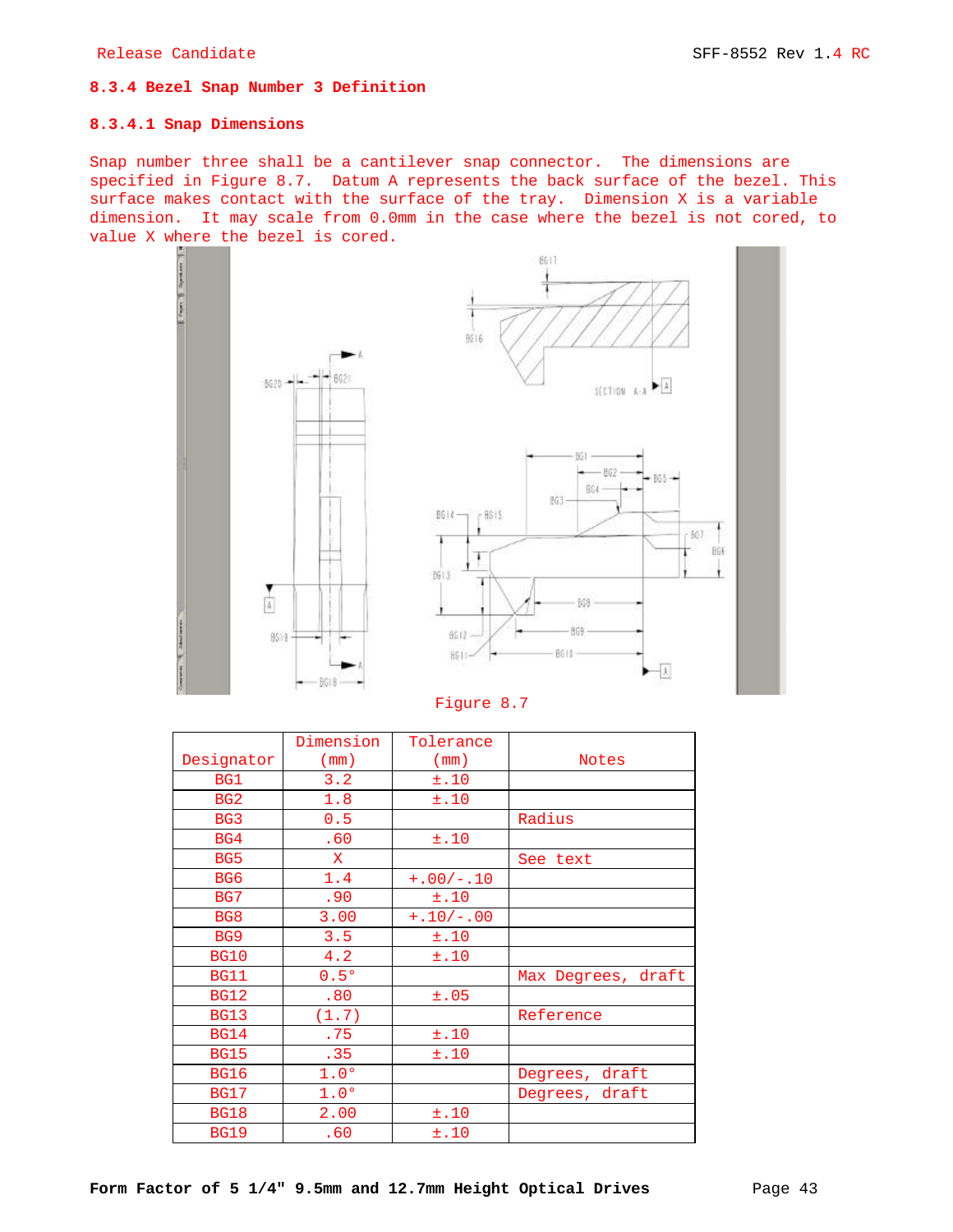|  | Degrees,<br>draft |
|--|-------------------|
|  | draft<br>Degrees  |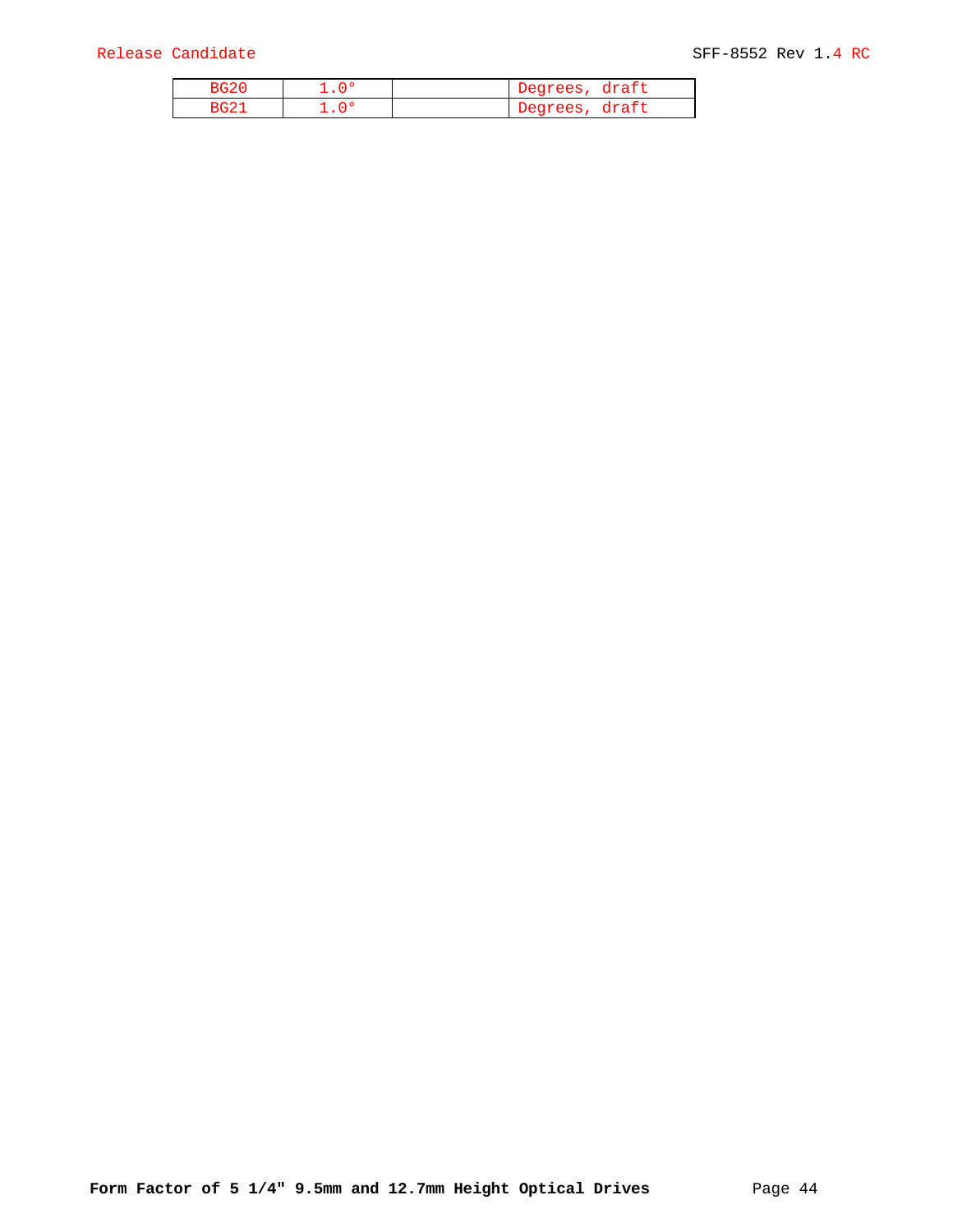## **8.3.4.2 Location of Snap**

The position and location of the snap are specified in Figure 8.8.



Figure 8.8

|                 | Dimension | Tolerance   |       |
|-----------------|-----------|-------------|-------|
| Designator      | mm)       | mm          | Notes |
| RH.             | 83.8      | $+.10/-.00$ |       |
| RH <sup>-</sup> |           |             |       |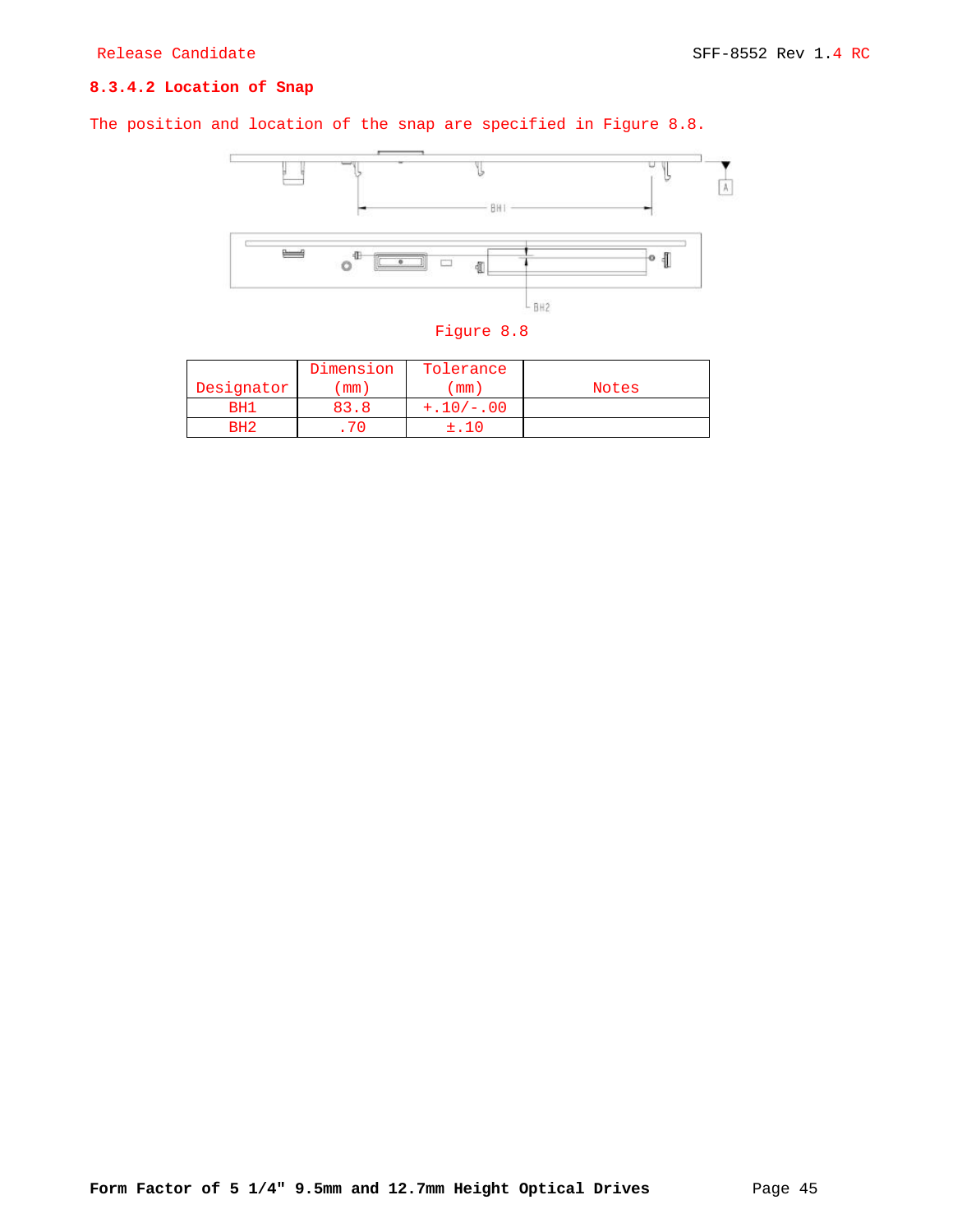## **8.3.5 Bezel Snap Number 4 Definition**

## **8.3.5.1 Snap Dimensions**

Snap number four shall be a cantilever snap connector. The dimensions are specified in Figure 8.9.



## Figure 8.9

|                 | Dimension        | Tolerance   |                    |
|-----------------|------------------|-------------|--------------------|
| Designator      | (mm)             | (mm)        | <b>Notes</b>       |
| BJ1             | 5.00             | ±.10        |                    |
| BJ2             | 3.50             | ±.10        |                    |
| BJ3             | $2 - R0.5$       |             | Radius             |
| BJ4             | 2.80             | ±.10        |                    |
| BJ <sub>5</sub> | 1.4              | $+.00/-.10$ |                    |
| BJ6             | (0.7)            |             | Reference          |
| BJ7             | 5.00             | $+.10/-.00$ |                    |
| BJ8             | 5.50             | ±.10        |                    |
| BJ9             | 6.50             | ±.10        |                    |
| <b>BJ10</b>     | 0.5°             |             | Max Degrees, draft |
| <b>BJ11</b>     | .70              | ±.05        |                    |
| <b>BJ12</b>     | 1.40             | ±.10        |                    |
| <b>BJ13</b>     | .90              | ±.10        |                    |
| <b>BJ14</b>     | .30              | ±.10        |                    |
| <b>BJ15</b>     | 6.00             | ±.10        |                    |
| <b>BJ16</b>     | $2 - .80$        | ±.10        |                    |
| <b>BJ17</b>     | $2 - R0.5$       |             | Radius             |
| <b>BJ18</b>     | 1.0 <sup>o</sup> |             | draft<br>Degrees,  |
| <b>BJ19</b>     | 1.0 <sup>o</sup> |             | draft<br>Degrees,  |
| <b>BJ20</b>     | 1.0 <sup>o</sup> |             | draft<br>Degrees,  |
| <b>BJ21</b>     | 1.0 <sup>o</sup> |             | Degrees, draft     |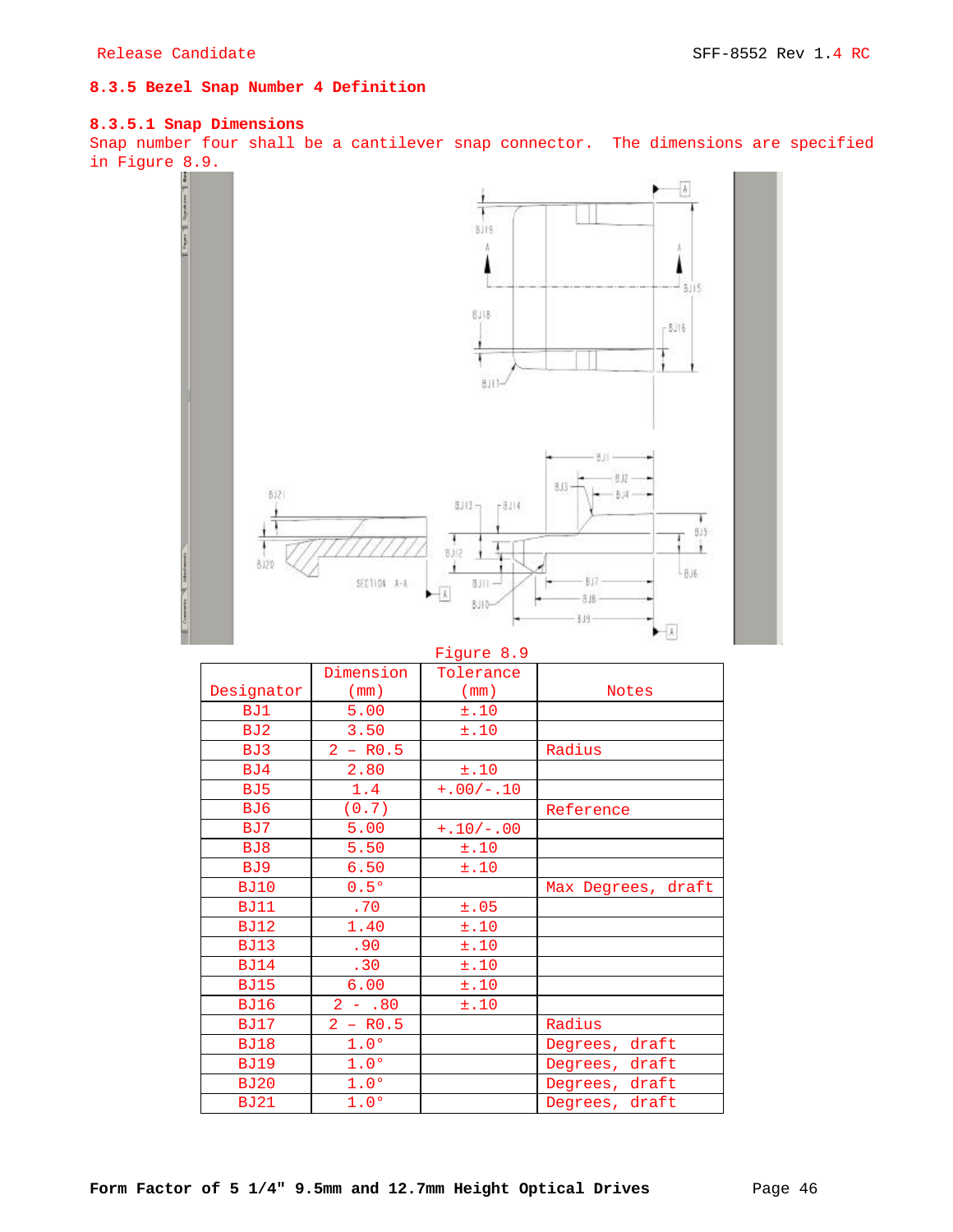## **8.3.5.2 Location of Snap**

The position and location of the snap are specified in Figure 8.10.



| Flaure |  |  |
|--------|--|--|
|--------|--|--|

|            | Dimension | Tolerance |              |
|------------|-----------|-----------|--------------|
| Designator | mm)       | mm        | <b>Notes</b> |
|            | 102.0     |           |              |
|            |           |           |              |

## **8.3.6 Datum A Definition**

The plane, Datum A, may not have any feature break its plane from the bezel except for the features defined in this specification that are attached to the bezel.

### **8.3.6.1 Implementers Note**

Flex cables are used to attach the LED and eject buttons. Figure 8.11 shows dimension BL2. Dimension BL2 should be a minimum of 0.7mm for a compliant bezel so that the button may not cross Datum A when pressed. If a bezel supplier cannot meet dimension BL2 specification due to a thin bezel design (causes cosmetic issues, etc.), a bezel designed specifically to meet the drive requirements may needed.



#### Figure 8.11

|            | Dimension | Tolerance   |       |
|------------|-----------|-------------|-------|
| Designator | mm        | mm          | Notes |
| RT.        |           | $+.00/-.10$ |       |
|            |           |             |       |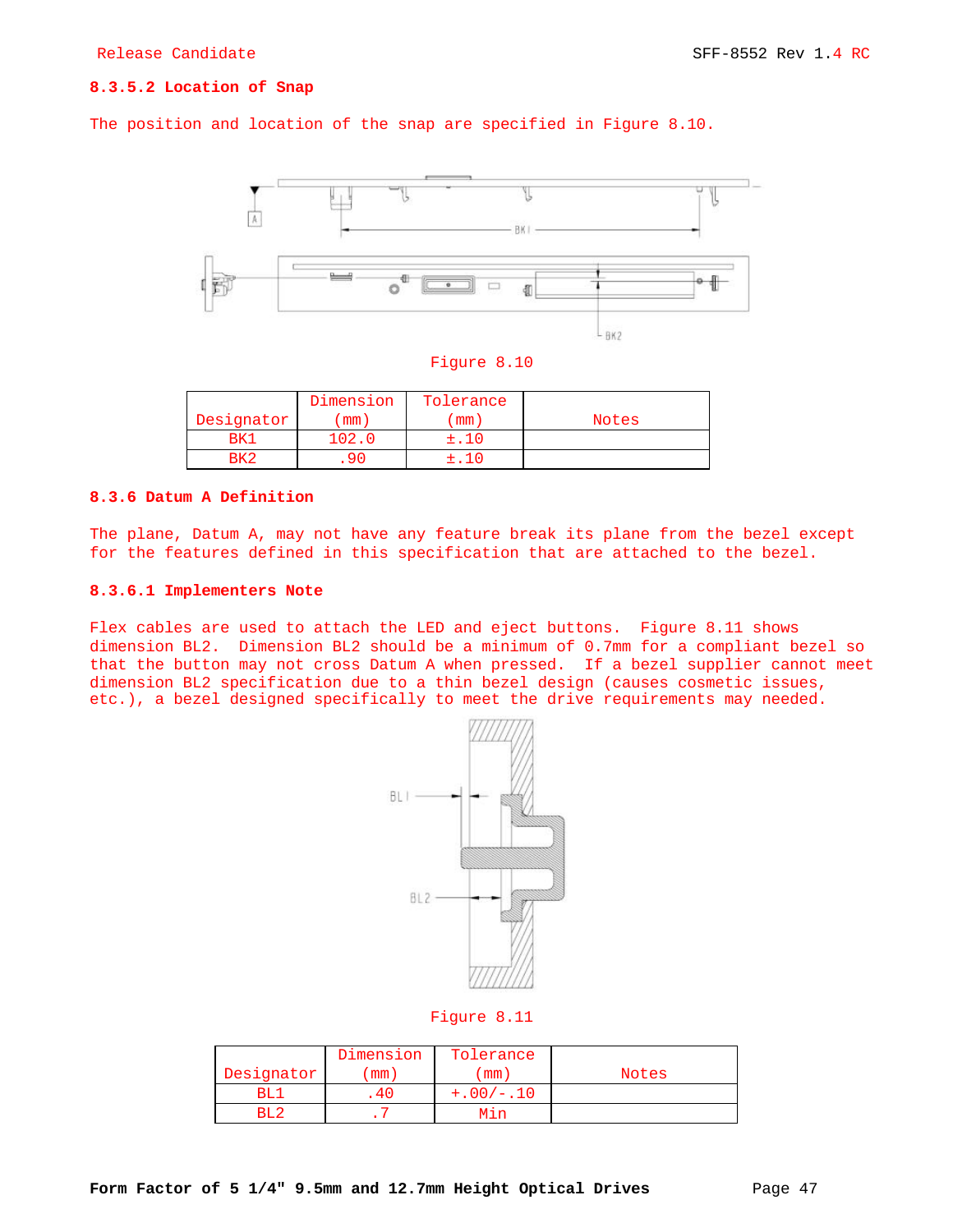## **8.3.7 Button and LED**

## **8.3.7.1 Location of Button and LED**

The button pin and LED's locations are shown in figure 8.12. The button activation pin's length is defined as 0.4 +0.0 /-0.1mm from the back plane of the bezel in Detail A in Figure 8.13.



|                 | Dimension          | Tolerance   |              |
|-----------------|--------------------|-------------|--------------|
| Designator      | $\pmod{2}$         | (mm)        | <b>Notes</b> |
| BM1             | 58.5               | ±.10        |              |
| BM2             | 71.5               | ±.10        |              |
| BM3             | 1.1                | ±.10        |              |
| BM4             | 1.4                | ±.10        |              |
| BM <sub>5</sub> | $45^{\circ}$ x .20 | Min         | Degrees      |
| BM <sub>6</sub> | $1.0 - 1.2$        |             |              |
| BM7             | 0.4                | $+.00/-.10$ |              |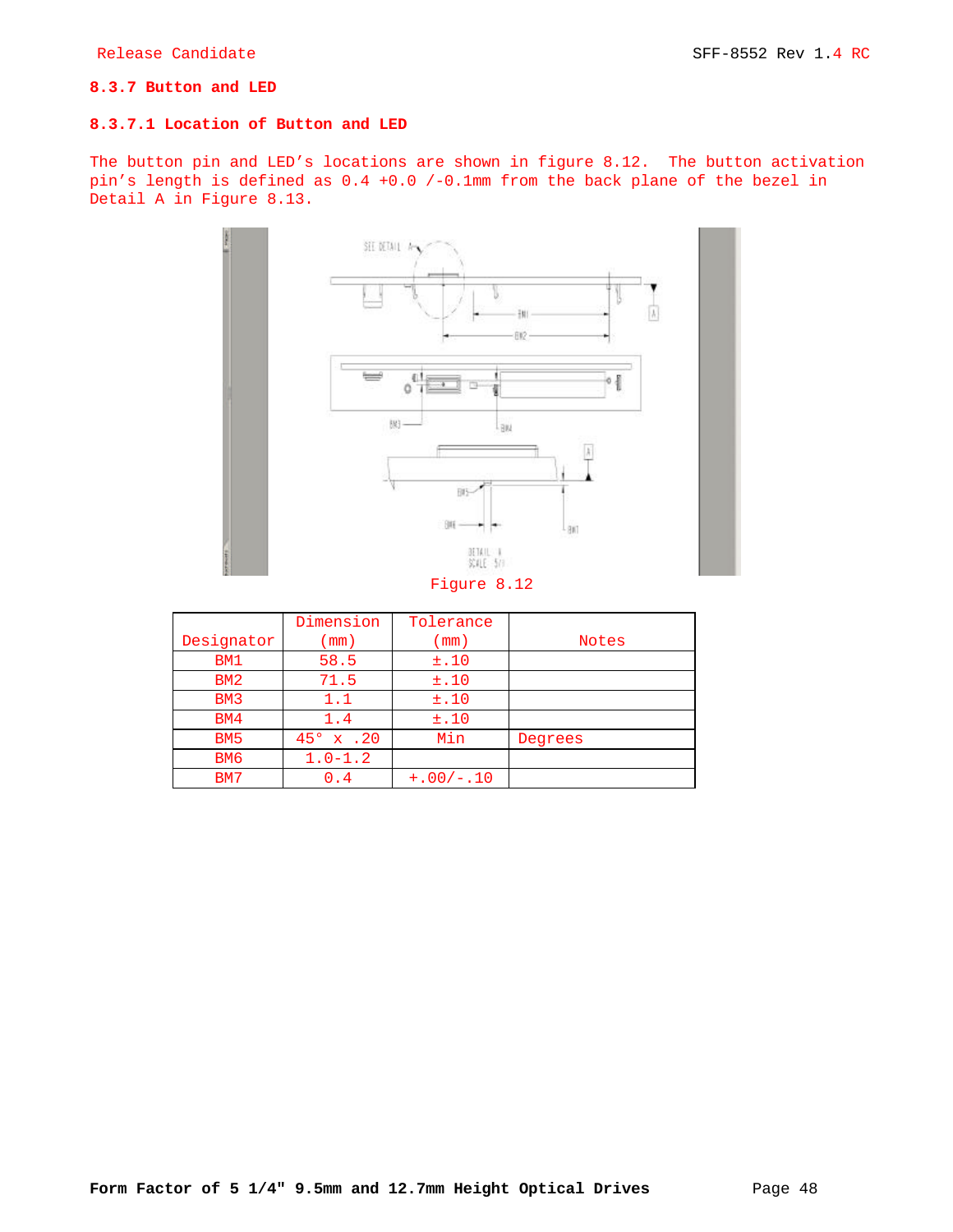## **8.3.8 Emergency Eject**

## **8.3.8.1 Emergency Eject Hole Location**

## The location of the emergency eject hole is described in Figure 8.13.



### Figure 8.13

|                  | Dimension          | Tolerance  |              |
|------------------|--------------------|------------|--------------|
| Designator       | $\pmod{2}$         | $\pmod{2}$ | <b>Notes</b> |
| BN1              | 86.9               | ±.10       |              |
| BN2              | 2.3                | ±.10       |              |
| B <sub>N</sub> 3 | 2.7                | ±.10       |              |
| BN4              | 1.5                | ±.10       |              |
| B <sub>N</sub> 5 | $45^{\circ}$ X 0.3 |            | Degrees      |
| B <sub>N6</sub>  | 0.8                | ±.10       |              |

## **8.3.8.2 Emergency Eject Tube**

The emergency eject tube is defined as a cylindrical protrusion behind the emergency eject hole in the bezel to guide the emergency eject tool to the emergency eject mechanism. This tube's inside diameter is defined to be as large as the emergency eject hole  $(1.50 +/- 0.1mm)$ . The tube's external diameter shall be 2.7 +/- 0.1 as seen in Detail B of Figure 8.13. The Distance the tube extends from the back of the bezel shall be 0.8 +/- 0.1mm from the back plane of the bezel as seen in Detail B in Figure 8.13.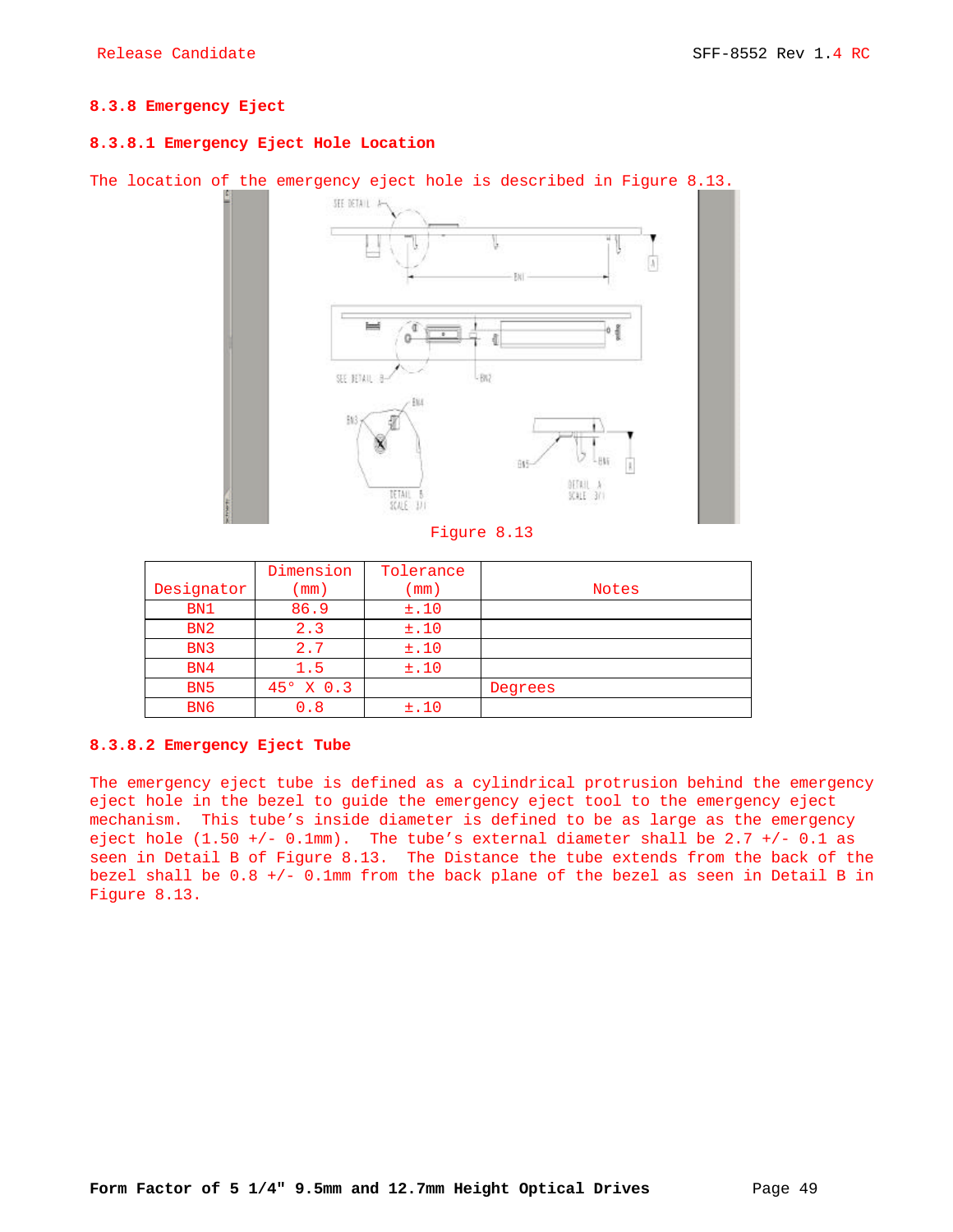## **8.3.9 Clearance for Pickup Unit Module (PUM)**

#### **8.3.9.1 Location of Recessed Area**

This is the area in the bezel where there is a defined recess for the PUM. See Figure 8.14.



Figure 8.14

|                  | Dimension  | Tolerance  |              |
|------------------|------------|------------|--------------|
| Designator       | $\pmod{2}$ | $\pmod{2}$ | <b>Notes</b> |
| BP1              | 46.6       | Min        |              |
| B <sub>P2</sub>  | 1.6        | Max        |              |
| BP3              | 4.9        | Min        |              |
| B <sub>P</sub> 4 | 2.6        | Min        |              |
| B <sub>P5</sub>  | .80        | Min        |              |
| B <sub>P</sub> 6 | 3.9        | Min        |              |
| BP7              | . 4        | Min        |              |

## **8.3.10 Acoustic Noise Pad (Optional)**

This is an optional feature that may be used in bezel construction to dampen the acoustical noise made by the drive. This is an optional feature, however all drives shall be able to function with this feature implemented.

## **8.3.10.1 Acoustic Noise Pad Location**

Figure 8.15 describes the placement of the acoustic noise pad. The pad is allowed to have a maximum 0.05mm interference with the chassis of the drive. The Depth of the channel shall be 0.75mm.





|            | Dimension | Tolerance |              |
|------------|-----------|-----------|--------------|
| Designator | mm)       | mm        | <b>Notes</b> |
| RN         | l15.6     | ±.10      |              |
|            |           | + 10      |              |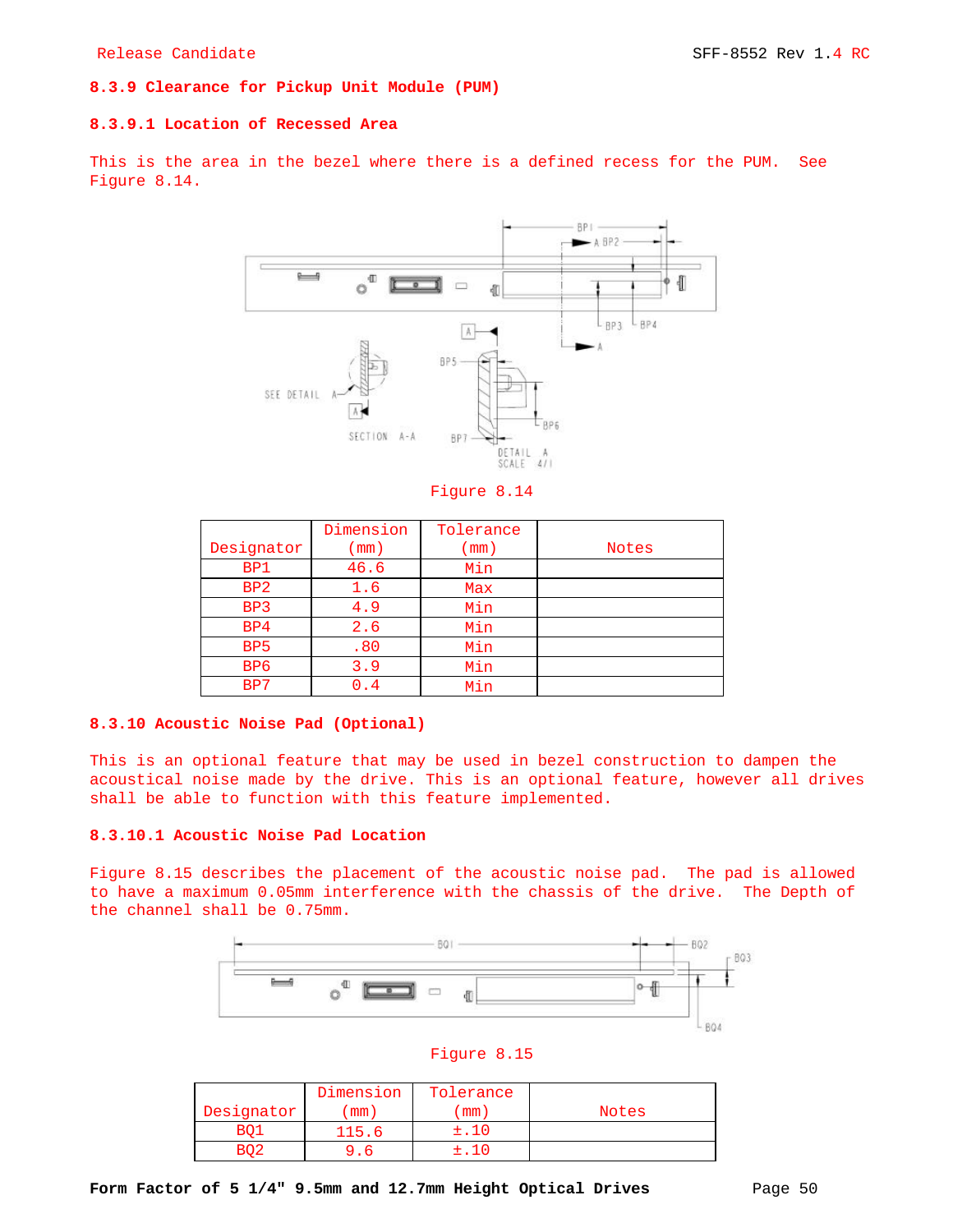## Release Candidate SFF-8552 Rev 1.4 RC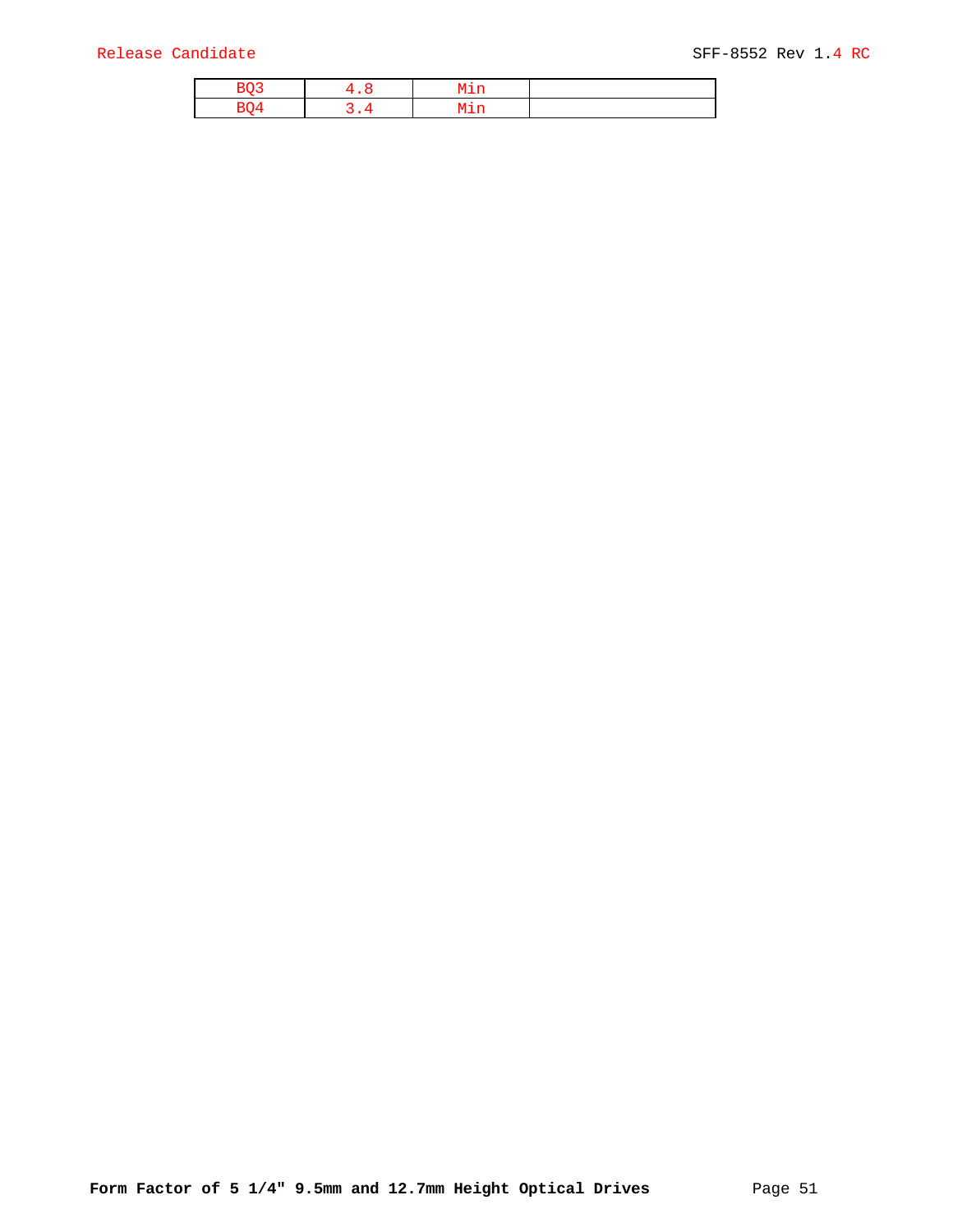## **8.3.10.2 Material requirements**

Suppliers shall use the below material requirement or equivalent.

Urethane Material ZUREN-SDCK (Hardness: 9degree) Maker: Bridgestone

## **8.4. Tray Side Specifications**

This section describes the features that are on the tray only.

## **8.4.1 Grounding Touch point**

The entire case of the optical drive shall provide a path to ground.

## **8.4.2 Tray Datum Definition**

Figure 8.16 defines Datum B which nothing except the LED from the tray side is allowed to cross. The LED is defined in section 8.4.2.4 and the PUM is defined in section 8.3.9.1.





|            | Dimension | Tolerance |       |
|------------|-----------|-----------|-------|
| Designator | $mm$ )    | mm        | Notes |
| BR.        | 90        | : . 20    |       |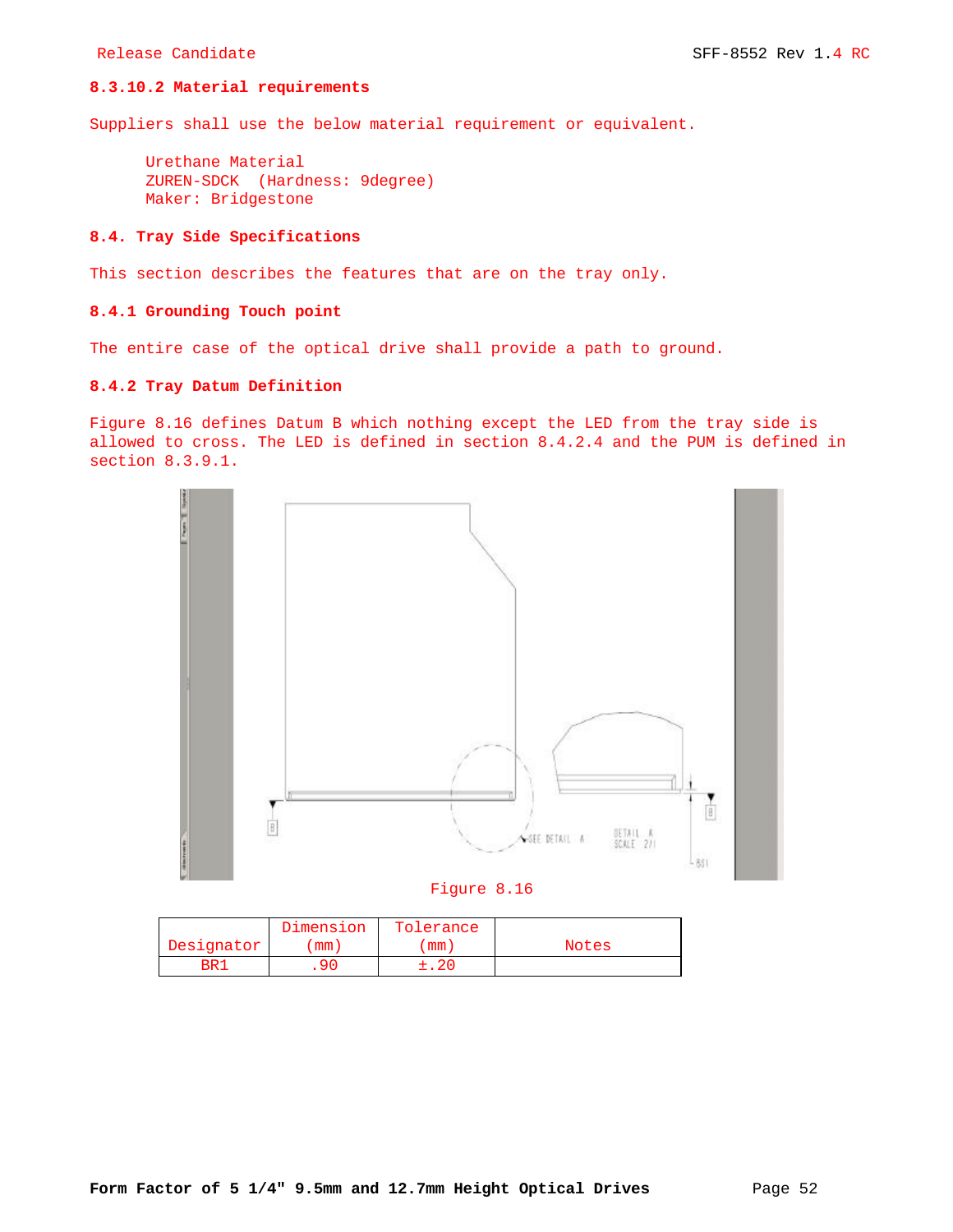## **8.4.2.1 Tray Protrusion**

The tray shall protrude out of the chassis of the drive 0.9mm +/– 0.2mm.

#### **8.4.2.2 Location of Alignment Pin Hole, Switch, and LED**

The location of the alignment pin hole switch and LED are specified in Figure 8.17. The crosshatched circle represents the switch, and the crosshatched rectangle represents the LED. The shapes are not intended to define the physical appearance of the switch and/or LED but are placeholders for reference.



Figure 8.17

|                 | Dimension | Tolerance       |              |
|-----------------|-----------|-----------------|--------------|
| Designator      | mm)       | $\mathsf{mm}$ ) | <b>Notes</b> |
| BS1             |           | $\pm$ .20       |              |
| BS <sub>2</sub> | 5.5       | ±.20            |              |
| BS3             | 71.5      | $\pm$ .30       |              |
| BS4             | 58.5      | ±.30            |              |
| BS <sub>5</sub> | 1.1       | ±.30            |              |
| BS <sub>6</sub> | . 4       | $\pm$ .30       |              |

## **8.4.2.3 Button Position/Activation Points**

Figure 8.12 defines the position of the button in the X and Y axis. For the Z-axis the button shall be sub-flush of Datum B by  $0.6$  +/-  $0.15$ mm. The button shall activate when depressed within a range of 0.05mm to 0.35mm.

## **8.4.2.4 LED Position**

Figure 8.12 defines the position of the LED in the X and Y axis. For the Z-axis the LED may only protrude a maximum of 0.2mm from the front plane of the tray, Datum B. The bezel shall allow for a LED that protrudes this far.

## **8.4.3 Rib Touch Points**

## **8.4.3.1 Position of Touch Points**

Cored bezels are allowed to have ribs for structural support; however those ribs can be coincident or below the surface of Datum A, except in the areas where the spec calls for more of a recess.

#### **8.4.4 Alignment Pin Hole**

## **8.4.4.1 Dimensions of Alignment Pin Hole**

The dimension of the hole for the alignment pin is  $\emptyset1.5$  +0.07/+0.02.